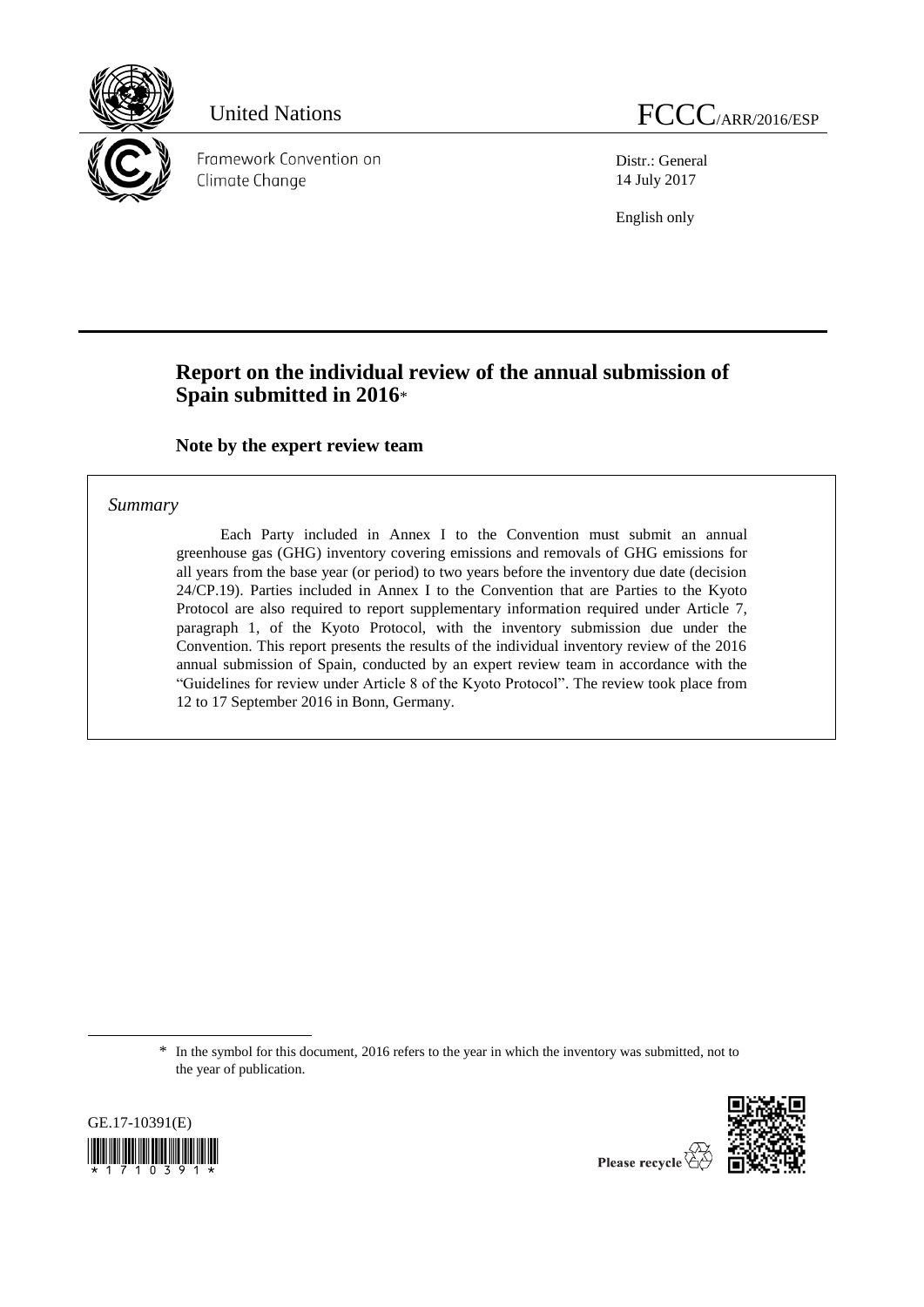## Contents

|         |                                                                                                                                                                                           | Paragraphs | Page |
|---------|-------------------------------------------------------------------------------------------------------------------------------------------------------------------------------------------|------------|------|
| I.      |                                                                                                                                                                                           | $1 - 6$    | 3    |
| П.      | 7                                                                                                                                                                                         |            |      |
| Ш.      | Status of implementation of issues and/or problems raised in the previous<br>8                                                                                                            |            |      |
| IV.     | Issues identified in three successive reviews and not addressed by the Party                                                                                                              | 9          | 14   |
| V.      |                                                                                                                                                                                           | 10         | 16   |
| VI.     | 11                                                                                                                                                                                        |            |      |
| VII.    | Accounting quantities for activities under Article 3, paragraph 3, and, if any,<br>12                                                                                                     |            | 43   |
| VIII.   | 13                                                                                                                                                                                        |            | 43   |
| Annexes |                                                                                                                                                                                           |            |      |
| Ι.      | Overview of greenhouse gas emissions and removals for Spain for submission year 2016<br>and data and information on activities under Article 3, paragraphs 3 and 4, of the Kyoto Protocol |            | 44   |
| П.      |                                                                                                                                                                                           |            |      |
| Ш.      |                                                                                                                                                                                           |            |      |
| IV.     |                                                                                                                                                                                           |            |      |
| V.      |                                                                                                                                                                                           |            | 54   |
|         |                                                                                                                                                                                           |            |      |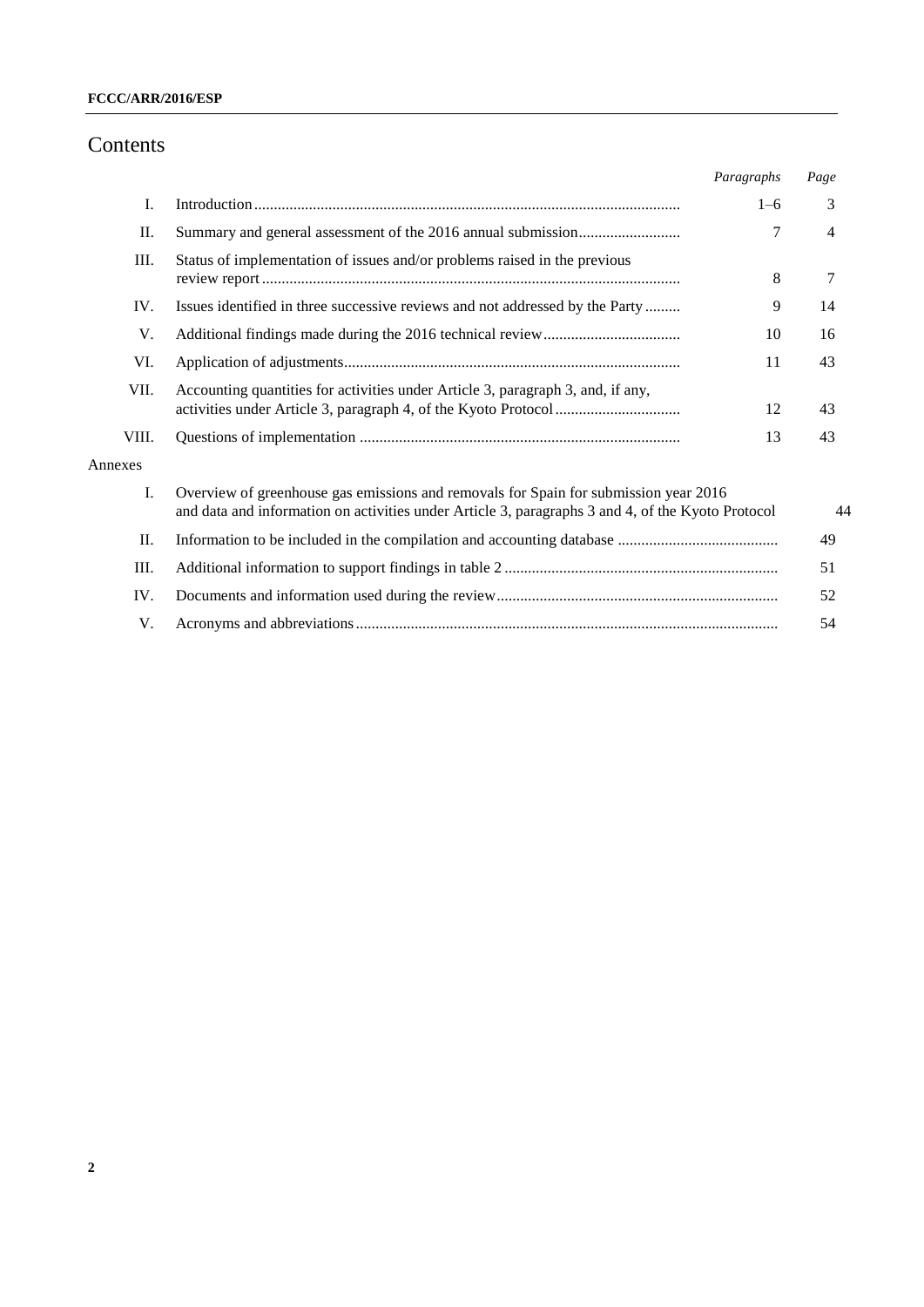## **I. Introduction<sup>1</sup>**

1. This report covers the review of the 2016 annual submission of Spain organized by the UNFCCC secretariat, in accordance with the "Guidelines for review under Article 8 of the Kyoto Protocol" (decision 22/CMP.1, as revised by decision 4/CMP.11) (hereinafter referred to as the Article 8 review guidelines). As indicated in the Article 8 review guidelines, this review process also encompasses the review under the Convention, as described in the "Guidelines for the technical review of information reported under the Convention related to greenhouse gas inventories, biennial reports and national communications by Parties included in Annex I to the Convention" (hereinafter referred to as the UNFCCC review guidelines) and particularly part III, "UNFCCC guidelines for the technical review of greenhouse gas inventories from Parties included in Annex I to the Convention". The review took place from 12 to 17 September 2016 in Bonn, Germany, and was coordinated by Ms. Claudia do Valle and Mr. Roman Payo (UNFCCC secretariat). Table 1 provides information on the composition of the expert review team (ERT) that conducted the review of Spain.

#### Table 1

-

| Composition of the expert review team that conducted the review of Spain |  |
|--------------------------------------------------------------------------|--|
|--------------------------------------------------------------------------|--|

| Area of expertise | Name                           | Party                    |
|-------------------|--------------------------------|--------------------------|
| Generalist        | Mr. Newton Paciornik           | <b>Brazil</b>            |
|                   | Ms. Daniela Romano             | Italy                    |
| Energy            | Mr. Alexey Cherednichenko      | Kazakhstan               |
|                   | Mr. Hiroshi Ito                | Japan                    |
|                   | Mr. Ole-Kenneth Nielsen        | Denmark                  |
|                   | Mr. Shengmin Yu                | China                    |
| <b>IPPU</b>       | Ms. Niculina Mihaela Balanescu | Romania                  |
|                   | Mr. Julien Jabot               | Norway                   |
|                   | Ms. Eva Krtkova                | Czechia                  |
| Agriculture       | Mr. Paul Duffy                 | Ireland                  |
|                   | Mr. Tomas Paulaitis            | Lithuania                |
|                   | Mr. Braulio Pikman             | <b>Brazil</b>            |
| <b>LULUCF</b>     | Ms. Tracy Johns                | United States of America |
|                   | Mr. Mattias Lundblad           | Sweden                   |
|                   | Ms. Marina Shvangiradze        | Georgia                  |
| Waste             | Ms. Sumaia Elsayed             | Sudan                    |

<sup>&</sup>lt;sup>1</sup> At the time of publication of this report, Spain had not yet submitted its instrument of ratification of the Doha Amendment, and the amendment had not yet entered into force. The implementation of the provisions of the Doha Amendment is therefore considered in this report in the context of decision 1/CMP.8, paragraph 6, pending the entry into force of the amendment.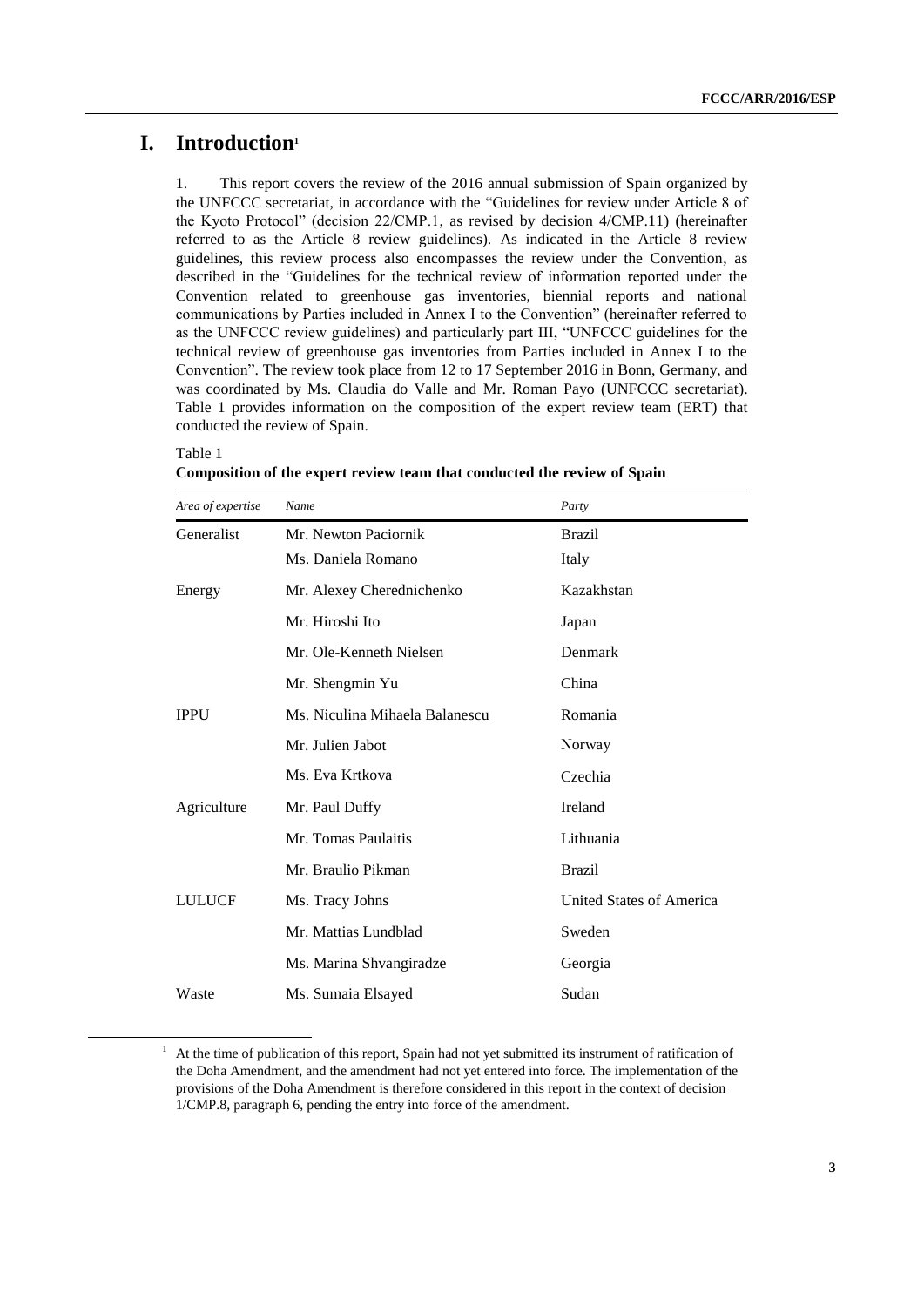| Area of expertise | Name                                   | Party   |  |
|-------------------|----------------------------------------|---------|--|
|                   | Ms. Katja Pazdernik                    | Austria |  |
|                   | Lead reviewers Mr. Ole-Kenneth Nielsen |         |  |
|                   | Mr. Newton Paciornik                   |         |  |

*Abbreviations*: IPPU = industrial processes and product use, LULUCF = land use, land-use change and forestry.

2. This report contains findings based on the assessment by the ERT of the 2016 annual submission against the Article 8 review guidelines. The ERT has made recommendations to resolve those findings related to issues, 2 including issues related to problems.<sup>3</sup> Other findings, and if applicable, the ERT's encouragements to resolve them, are also included.

3. A draft version of this report was communicated to the Government of Spain, which provided no comments.

4. Annex I shows annual greenhouse gas emissions for Spain, including totals excluding and including the land use, land-use change and forestry sector, indirect  $CO<sub>2</sub>$ emissions and emissions by gas and by sector. Annex I also contains background data related to emissions and removals from activities under Article 3, paragraph 3, forest management under Article 3, paragraph 4, and additional activities under Article 3, paragraph 4, of the Kyoto Protocol, if elected, by gas, sector and activity for Spain.

5. Information to be included in the compilation and accounting database can be found in annex II.

6. The ERT notes that Spain's 2015 annual submission was delayed, consistent with decision 6/CMP.9, paragraph 4. As a result, the review of the 2016 annual submission is being held in conjunction with the review of the 2015 annual submission, in accordance with decision 10/CMP.11, paragraph 1. To the extent that identical information is presented in both annual submissions, the ERT has reviewed this information only once, and, as appropriate, has replicated the findings below in both the 2015 and the 2016 annual review report.

## **II. Summary and general assessment of the 2016 annual submission**

7. Table 2 provides the ERT assessment of the annual submission with respect to the tasks undertaken during the review. Further information on the issues identified, as well as additional findings, may be found in tables 3 and 5 below.

<sup>&</sup>lt;sup>2</sup> Issues are defined in decision 13/CP.20, annex, paragraph 81.

 $3$  Problems are defined in decision 22/CMP.1, annex, paragraphs 68 and 69, as revised by decision  $4/CMP$  11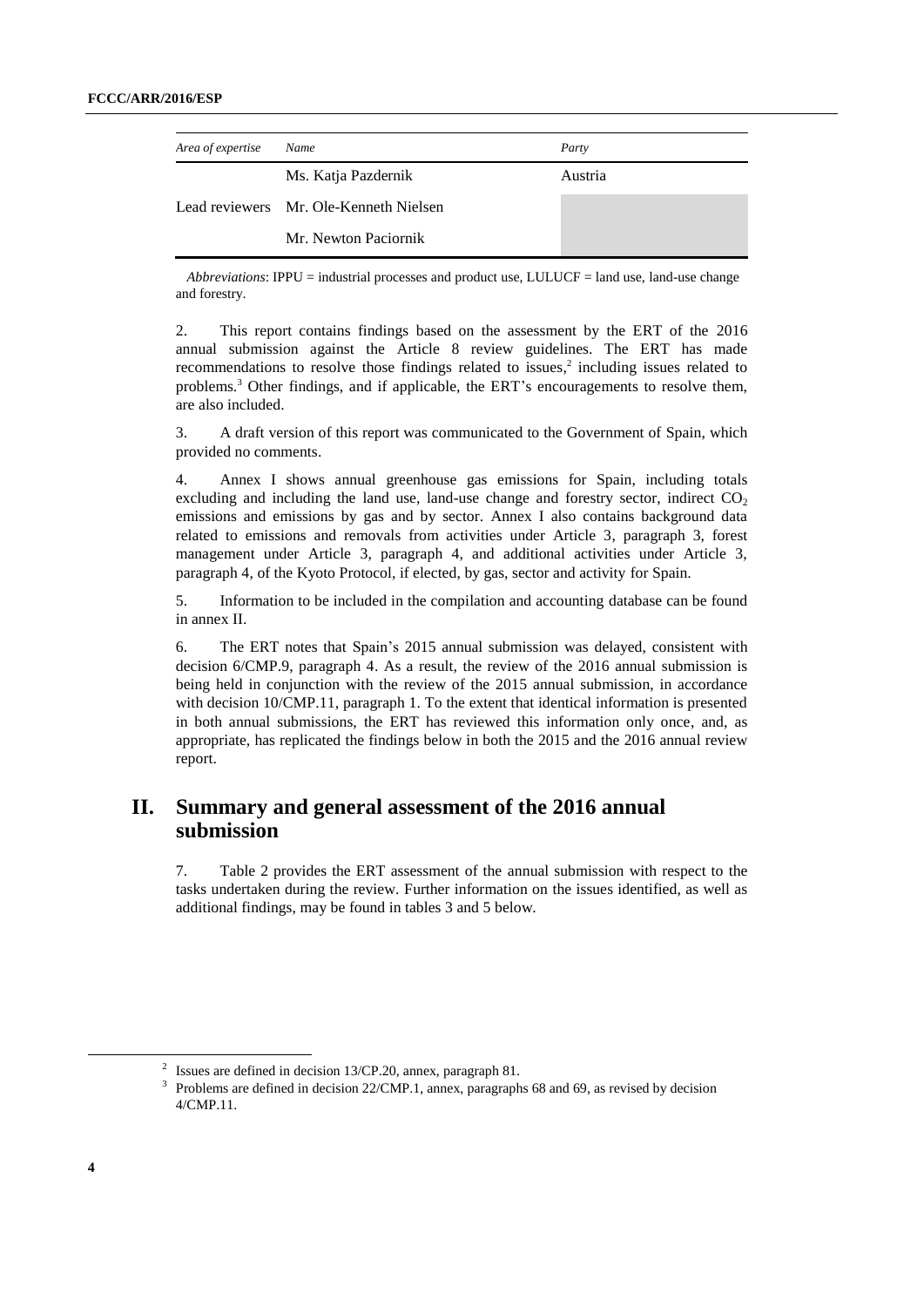#### Table 2

## **Summary of review results and general assessment of the inventory of Spain**

| Assessment                                                                                                                                                                                                                                                                                                                |                  |                                                                                                                                                                                                                                         |                                                                                        | Issue or problem ID# in<br>tables 3 and/or $5^a$ |
|---------------------------------------------------------------------------------------------------------------------------------------------------------------------------------------------------------------------------------------------------------------------------------------------------------------------------|------------------|-----------------------------------------------------------------------------------------------------------------------------------------------------------------------------------------------------------------------------------------|----------------------------------------------------------------------------------------|--------------------------------------------------|
| Original submission: 13 June 2016 (NIR), 13 June 2016,<br>Dates of<br>submission<br>version 2 (CRF tables), 25 May 2016 (SEF CP2 tables)<br>Revised submissions: 2 November 2016, version 3 (CRF<br>tables) and 26 November 2016, version 5 (CRF tables)<br>The values from the latest submission are used in this report |                  |                                                                                                                                                                                                                                         |                                                                                        |                                                  |
| Review format                                                                                                                                                                                                                                                                                                             | Centralized      |                                                                                                                                                                                                                                         |                                                                                        |                                                  |
|                                                                                                                                                                                                                                                                                                                           |                  | Application of the Have any issues been identified in the following areas:                                                                                                                                                              |                                                                                        |                                                  |
| requirements of<br>the UNFCCC                                                                                                                                                                                                                                                                                             | 1.               | Identification of key categories                                                                                                                                                                                                        | No                                                                                     |                                                  |
| Annex I inventory<br>reporting<br>guidelines and                                                                                                                                                                                                                                                                          | $\overline{2}$ . | Selection and use of methodologies and assumptions                                                                                                                                                                                      | Yes                                                                                    | E.4, A.15, W.1,<br>W.13, KL.5                    |
| Wetlands<br>Supplement (if                                                                                                                                                                                                                                                                                                | 3.               | Development and selection of emission factors                                                                                                                                                                                           | Yes                                                                                    | E.13, I.15, W.9                                  |
| applicable)                                                                                                                                                                                                                                                                                                               | 4.               | Collection and selection of activity data                                                                                                                                                                                               | Yes                                                                                    | I.12, I.16                                       |
|                                                                                                                                                                                                                                                                                                                           | 5.               | Reporting of recalculations                                                                                                                                                                                                             | No                                                                                     |                                                  |
|                                                                                                                                                                                                                                                                                                                           | 6.               | Reporting of a consistent time series                                                                                                                                                                                                   | Yes                                                                                    | I.18, W.11                                       |
|                                                                                                                                                                                                                                                                                                                           | 7.               | Reporting of uncertainties, including methodologies                                                                                                                                                                                     | N <sub>o</sub>                                                                         |                                                  |
|                                                                                                                                                                                                                                                                                                                           | 8.               | QA/QC                                                                                                                                                                                                                                   | QA/QC procedures were assessed in<br>the context of the national system<br>(see below) |                                                  |
|                                                                                                                                                                                                                                                                                                                           | 9.               | Missing categories/completeness <sup>b</sup>                                                                                                                                                                                            | No                                                                                     |                                                  |
|                                                                                                                                                                                                                                                                                                                           | 10.              | Application of corrections to the inventory                                                                                                                                                                                             | N <sub>0</sub>                                                                         |                                                  |
| Significance<br>threshold                                                                                                                                                                                                                                                                                                 |                  | For categories reported as insignificant, has the Party<br>provided sufficient information showing that the likely level<br>of emissions meets the criteria in paragraph 37(b) of the<br>UNFCCC Annex I inventory reporting guidelines? | The Party did<br>not report "NE"<br>for any<br>insignificant<br>categories             |                                                  |
| Description of<br>trends                                                                                                                                                                                                                                                                                                  |                  | Did the ERT conclude that the description in the NIR of the<br>trends for the different gases and sectors is reasonable?                                                                                                                | N <sub>0</sub>                                                                         | E.11, I.10, W.11                                 |
| Supplementary                                                                                                                                                                                                                                                                                                             |                  | Have any issues been identified in the following areas:                                                                                                                                                                                 |                                                                                        |                                                  |
| information under<br>the Kyoto                                                                                                                                                                                                                                                                                            | 1.               | National system:                                                                                                                                                                                                                        |                                                                                        |                                                  |
| Protocol                                                                                                                                                                                                                                                                                                                  |                  | (a) The overall organization of the national system,<br>including the effectiveness and reliability of the<br>institutional, procedural and legal arrangements                                                                          | N <sub>0</sub>                                                                         |                                                  |
|                                                                                                                                                                                                                                                                                                                           |                  | (b) Performance of the national system functions                                                                                                                                                                                        | N <sub>0</sub>                                                                         |                                                  |
|                                                                                                                                                                                                                                                                                                                           | 2.               | National registry:                                                                                                                                                                                                                      |                                                                                        |                                                  |
|                                                                                                                                                                                                                                                                                                                           |                  | (a) Overall functioning of the national registry                                                                                                                                                                                        | No                                                                                     |                                                  |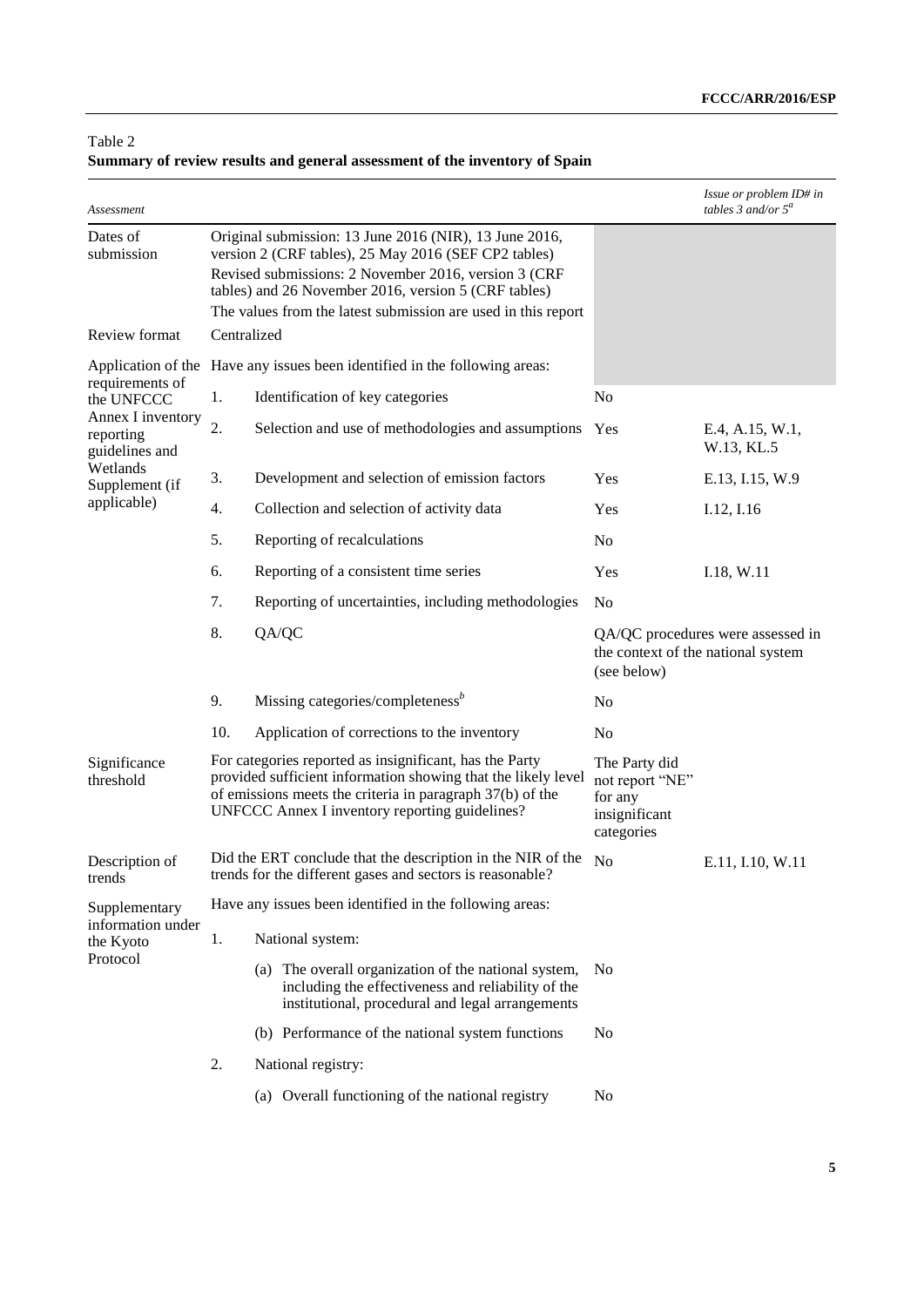| Assessment                                      |                                                                                                                                                                                                                                                                                                                                                           |                | Issue or problem ID# in<br>tables 3 and/or $5^a$ |
|-------------------------------------------------|-----------------------------------------------------------------------------------------------------------------------------------------------------------------------------------------------------------------------------------------------------------------------------------------------------------------------------------------------------------|----------------|--------------------------------------------------|
|                                                 | (b) Performance of the functions of the national<br>registry and the technical standards for data<br>exchange                                                                                                                                                                                                                                             | N <sub>o</sub> |                                                  |
|                                                 | 3.<br>ERUs, CERs, AAUs and RMUs and on information<br>on discrepancies reported in accordance with decision<br>15/CMP.1, annex, chapter I.E, taking into consideration any<br>findings or recommendations contained in the SIAR                                                                                                                           | N <sub>0</sub> |                                                  |
|                                                 | Matters related to Article 3, paragraph 14, of the<br>4.<br>Kyoto Protocol, specifically problems related to the<br>transparency, completeness or timeliness of reporting on the<br>Party's activities related to the priority actions listed in<br>decision 15/CMP.1, annex, paragraph 24, including any<br>changes since the previous annual submission | N <sub>0</sub> |                                                  |
|                                                 | 5.<br>LULUCF activities under Article 3, paragraphs 3<br>and 4, of the Kyoto Protocol:                                                                                                                                                                                                                                                                    |                |                                                  |
|                                                 | (a) Reporting in accordance with the requirements<br>of decision $2/CMP.8$ , annex II, paragraphs $1-5$                                                                                                                                                                                                                                                   | Yes            | KL.8                                             |
|                                                 | (b) The Party has demonstrated methodological<br>consistency between the reference level and<br>reporting on forest management in accordance<br>with decision 2/CMP.7, annex, paragraph 14                                                                                                                                                                | N <sub>0</sub> |                                                  |
|                                                 | (c) The Party has reported information in<br>accordance with decision 6/CMP.9                                                                                                                                                                                                                                                                             | No             |                                                  |
|                                                 | (d) Country-specific information has been reported<br>to support provisions for natural disturbances, in<br>accordance with decision 2/CMP.7, annex,<br>paragraphs 33 and 34                                                                                                                                                                              | <b>NA</b>      |                                                  |
|                                                 | (e) Other issues                                                                                                                                                                                                                                                                                                                                          | N <sub>0</sub> |                                                  |
| <b>CPR</b>                                      | Was the CPR reported in accordance with the annex to<br>decision 18/CP.7, the annex to decision 11/CMP.1 and<br>decision 1/CMP.8, paragraph 18?                                                                                                                                                                                                           | Yes            |                                                  |
| Adjustments                                     | Has the ERT applied an adjustment under Article 5,<br>paragraph 2, of the Kyoto Protocol?                                                                                                                                                                                                                                                                 | No             |                                                  |
|                                                 | The ERT accepts that the revised estimates submitted by<br>Spain in its 2016 submission can replace previously applied<br>adjustments in the compilation and accounting database                                                                                                                                                                          | <b>NA</b>      |                                                  |
| Response from<br>the Party during<br>the review | Has the Party provided the ERT with responses to the<br>questions raised, including the data and information<br>necessary for the assessment of conformity with the<br>UNFCCC Annex I inventory reporting guidelines and any<br>further guidance adopted by the Conference of the Parties?                                                                | Yes            |                                                  |
| Recommendation                                  | On the basis of the issues identified, does the ERT<br>for an exceptional recommend that the next review be conducted as an in-                                                                                                                                                                                                                           | Yes            | Please refer to<br>annex III to this             |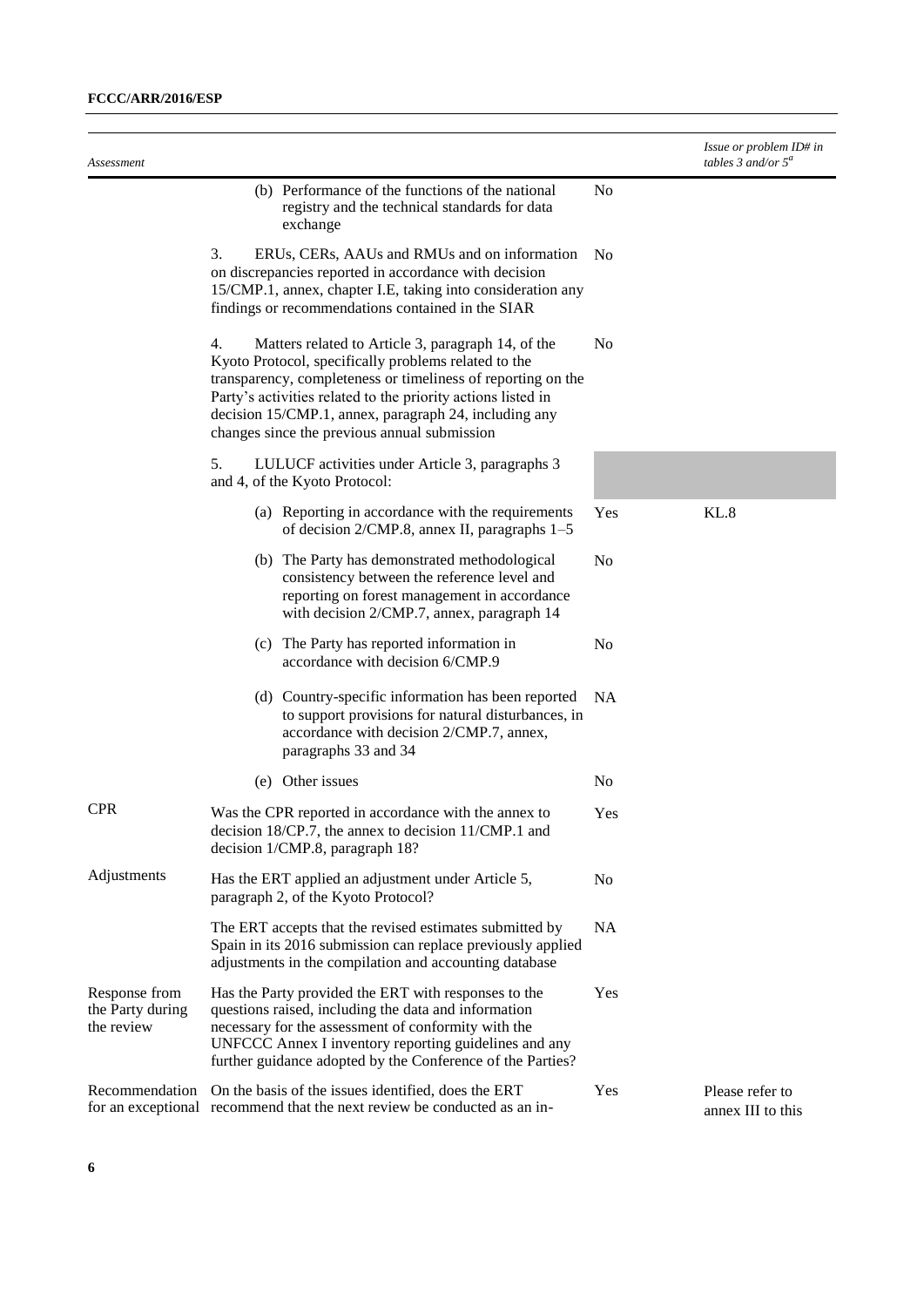| Assessment                    | Issue or problem ID# in<br>tables 3 and/or $5^a$ |    |                                                                                                           |
|-------------------------------|--------------------------------------------------|----|-----------------------------------------------------------------------------------------------------------|
|                               | in-country review country review?                |    | document for a list<br>of questions and<br>issues to be<br>considered during<br>this in-country<br>review |
| Question of<br>implementation | Did the ERT list a question of implementation?   | No |                                                                                                           |

*Abbreviations*: AAU = assigned amount unit, CER = certified emission reduction unit, CPR = commitment period reserve, CP2  $=$  second commitment period, CRF = common reporting format, ERT = expert review team, ERU = emission reduction unit, KP-LULUCF = LULUCF emissions and removals from activities under Article 3, paragraphs 3 and 4, of the Kyoto Protocol, LULUCF = land use, land-use change and forestry,  $NA = not$  applicable,  $NE = not$  estimated,  $NIR =$  national inventory report,  $QA/QC =$  quality assurance/quality control, RMU = removal unit, SEF = standard electronic format, SIAR = standard independent assessment report, UNFCCC Annex I inventory reporting guidelines = "Guidelines for the preparation of national communications by Parties included in Annex I to the Convention, Part I: UNFCCC reporting guidelines on annual greenhouse gas inventories", Wetlands Supplement = *2013 Supplement to the 2006 IPCC Guidelines for National Greenhouse Gas Inventories: Wetlands*.

*<sup>a</sup>*The ERT identified additional issues in the general, energy, industrial processes and product use, agriculture, LULUCF, waste and KP-LULUCF sectors that are not specifically listed in table 2 but are included in table 3 and/or 5.

*b* Missing categories, for which methods are provided in the 2006 IPCC for National Greenhouse Gas Inventories, may affect completeness and are listed in annex III to this document.

## **III. Status of implementation of issues and/or problems raised in the previous review report**

8. Table 3 compiles all the recommendations made in the previous review report. Owing to the unique circumstances of the 2015 annual submission described in paragraph 6 above, the latest available review report was for the review of the 2014 annual submission, published on 13 April 2015. For each issue and/or problem, the ERT specified whether it believes the issue and/or problem has been resolved by the conclusion of the review of the 2016 annual submission and provided the rationale for its determination, taking into consideration the publication date of the previous review report and national circumstances.

Table 3

| Status of implementation of issues and/or problems raised in the previous review report of Spain |  |  |
|--------------------------------------------------------------------------------------------------|--|--|
|                                                                                                  |  |  |

| ID#            | Issue and/or problem<br>classification <sup>a, b</sup>                       | Recommendation made in previous review report $\epsilon$                                                                                                                                                  | ERT assessment and rationale                                                                                        |
|----------------|------------------------------------------------------------------------------|-----------------------------------------------------------------------------------------------------------------------------------------------------------------------------------------------------------|---------------------------------------------------------------------------------------------------------------------|
| General        |                                                                              |                                                                                                                                                                                                           |                                                                                                                     |
| G.1            | Activity data<br>(table 3, 2014)<br>Completeness                             | Estimate and report emissions from all mandatory<br>categories for LULUCF: the carbon stock changes<br>in dead organic matter and mineral soils under<br>forest land remaining forest land                | Resolved<br>This recommendation is<br>linked to paragraph 70 of the<br>2014 annual review report<br>(see L.3 below) |
| G <sub>2</sub> | Key category analysis<br>(15, 2014)<br>Adherence to<br><b>UNFCCC Annex I</b> | Consider as key categories in CRF table 7 and in<br>the key category analysis those categories<br>identified as additional and which were identified<br>through a qualitative assessment, as shown in the | No longer relevant<br>The qualitative assessment is<br>not a mandatory requirement                                  |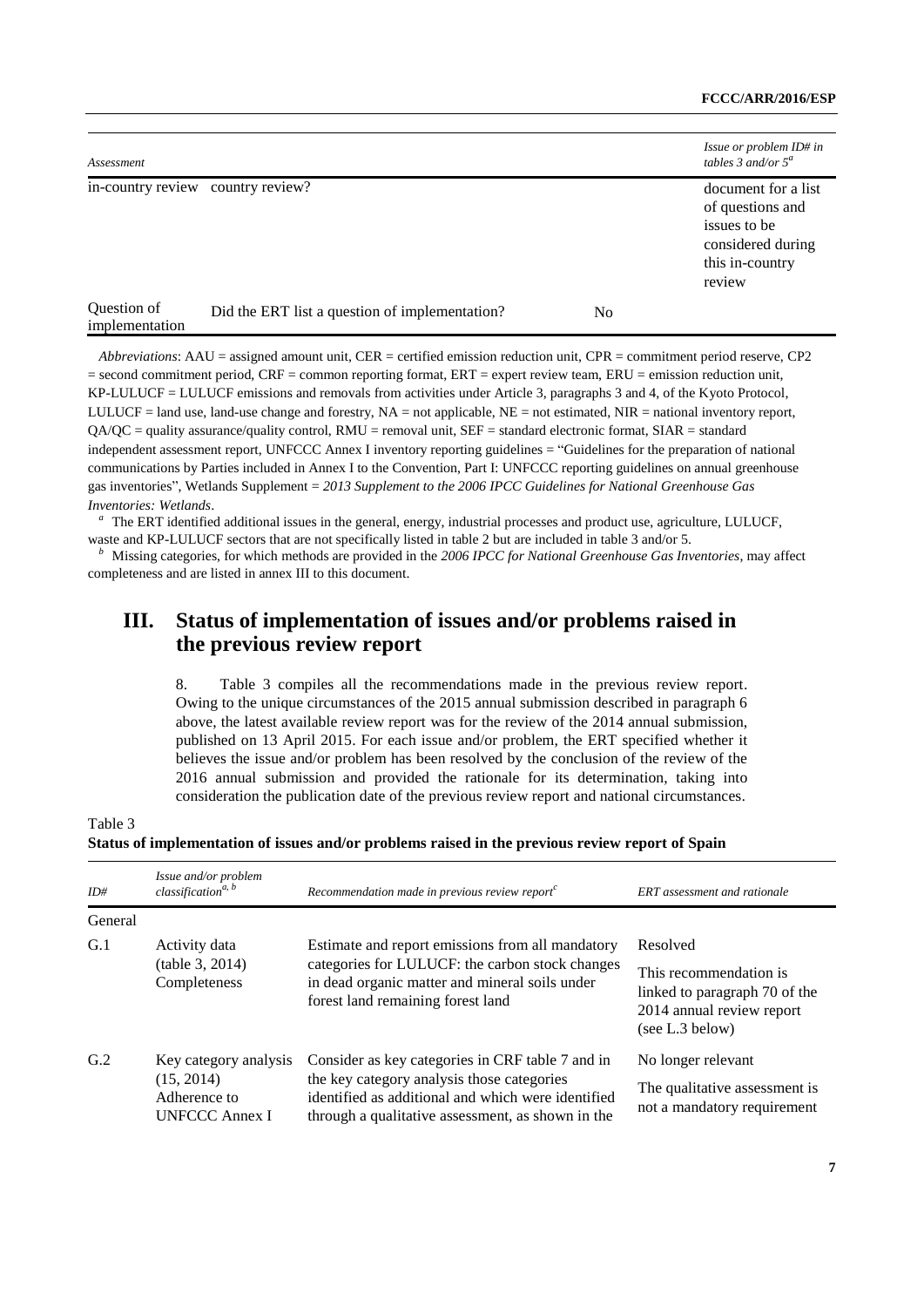| ID#    | Issue and/or problem<br>classification <sup>a, b</sup>                                                                                     | Recommendation made in previous review report <sup>c</sup>                                                                                                                                                                              | ERT assessment and rationale                                                                                                                                                                                                                                                                                    |
|--------|--------------------------------------------------------------------------------------------------------------------------------------------|-----------------------------------------------------------------------------------------------------------------------------------------------------------------------------------------------------------------------------------------|-----------------------------------------------------------------------------------------------------------------------------------------------------------------------------------------------------------------------------------------------------------------------------------------------------------------|
|        | inventory reporting<br>guidelines                                                                                                          | NIR (section 1.5.1, pages 1.39 and 1.40)                                                                                                                                                                                                | under decision $24/CP.19$                                                                                                                                                                                                                                                                                       |
| G.3    | Commitment period                                                                                                                          | Use the correct calculation process for the                                                                                                                                                                                             | Resolved                                                                                                                                                                                                                                                                                                        |
|        | reserve<br>(114, 2014)<br>Adherence to<br><b>UNFCCC Annex I</b><br>inventory reporting<br>guidelines                                       | commitment period reserve                                                                                                                                                                                                               | Spain has presented its<br>commitment period reserve<br>for the second commitment<br>period correctly                                                                                                                                                                                                           |
| Energy |                                                                                                                                            |                                                                                                                                                                                                                                         |                                                                                                                                                                                                                                                                                                                 |
| E.1    | 1. General (energy<br>$sector) -$<br>All fuels<br>(25, 2014)<br>Adherence to<br><b>UNFCCC Annex I</b><br>inventory reporting<br>guidelines | Enhance the QA/QC procedures in order to detect<br>and correct inconsistencies between the CRF tables<br>and the NIR                                                                                                                    | Resolved<br>No inconsistencies were<br>identified during the 2016<br>review. According to the NIR<br>(section 1.6), QA/QC<br>procedures are being further<br>developed                                                                                                                                          |
| E.2    | 1. General (energy                                                                                                                         | Include the additional information provided during                                                                                                                                                                                      | Not resolved                                                                                                                                                                                                                                                                                                    |
|        | $sector) -$<br>All fuels<br>(27, 2014)<br>Transparency*                                                                                    | the review, containing disaggregated information<br>on the EFs and plant-specific net calorific values,<br>in the corresponding chapters of the NIR or include<br>the address of the website where this information<br>can be consulted | Spain answered that the<br>amount of information is very<br>extensive and cannot be<br>included in the NIR, and that<br>no additional document with<br>the information or website has<br>been created. A possibility<br>would be to include this<br>information as an additional<br>document to the submissions |
| E.3    | International bunkers                                                                                                                      | Include information on international maritime AD                                                                                                                                                                                        | Resolved                                                                                                                                                                                                                                                                                                        |
|        | and multilateral<br>operations -<br>All fuels<br>$(31, 2014)$ $(22, 2013)$<br>Transparency                                                 | and emissions, disaggregated by Selected<br>Nomenclature for Air Pollution (better known as<br>"SNAP") in the NIR                                                                                                                       | Disaggregated information on<br>AD and emissions are<br>included in the NIR (section<br>3.1.3, table 3.1.7)                                                                                                                                                                                                     |
| E.4    | 1.A.3.a Domestic                                                                                                                           | Report the emissions from military aviation in the                                                                                                                                                                                      | Not resolved                                                                                                                                                                                                                                                                                                    |
|        | aviation –<br>Gas, liquid $-$ all gases<br>(33, 2014)<br>Comparability*                                                                    | category mobile under other (fuel combustion) and<br>exclude them from the category civil aviation; and<br>explain any recalculation or reallocation                                                                                    | Spain informed the ERT that<br>its inventory team is<br>exploring options to report<br>military aviation data under<br>category 1.A.5, mobile.<br>However, these data are<br>subject to confidentiality and<br>need to be treated<br>accordingly. The ERT is of                                                 |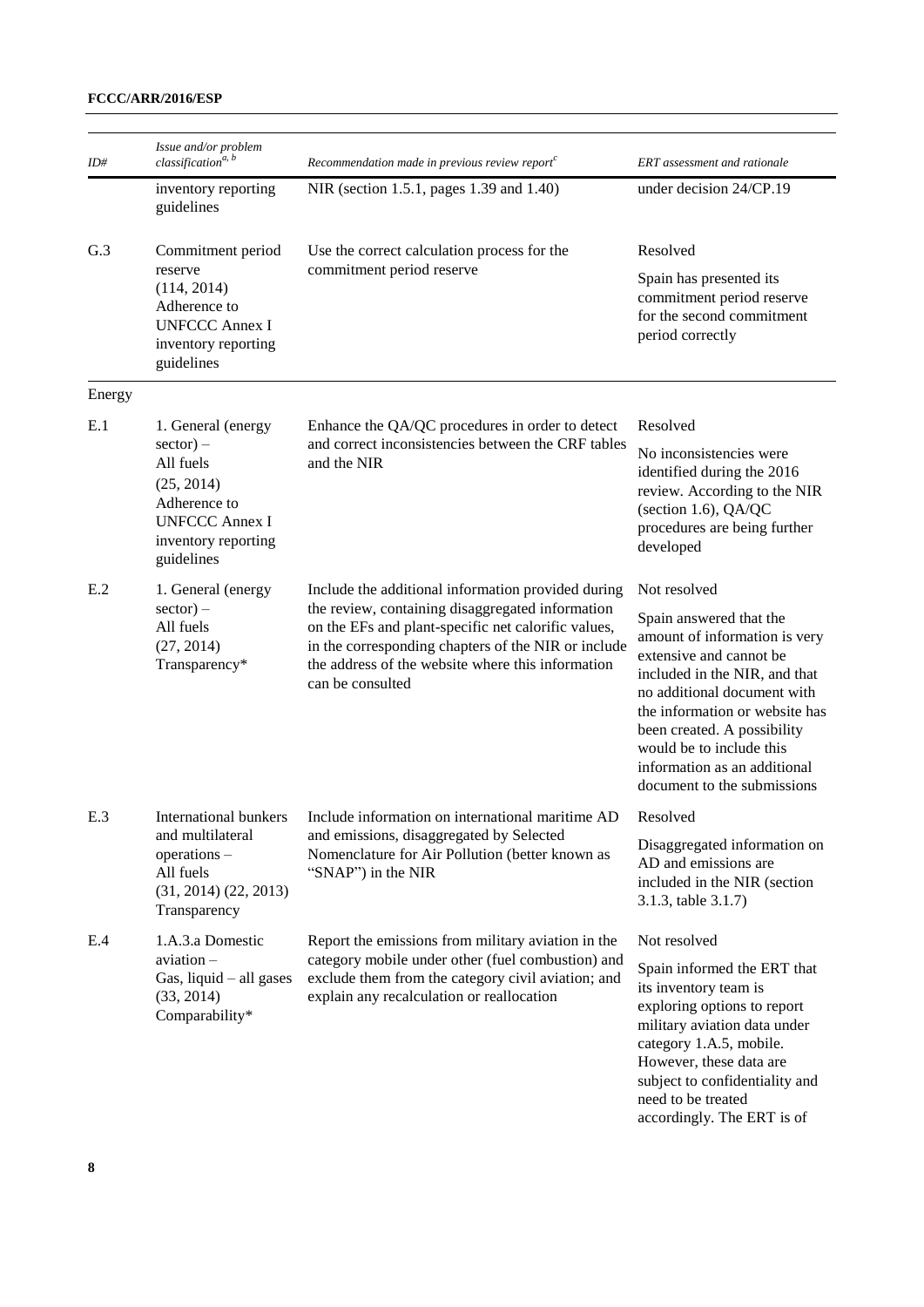| ID#         | Issue and/or problem<br>classification <sup>a, b</sup>                              | Recommendation made in previous review report $\epsilon$                                                                                                                                                                                                  | ERT assessment and rationale                                                                                                                                                                                     |
|-------------|-------------------------------------------------------------------------------------|-----------------------------------------------------------------------------------------------------------------------------------------------------------------------------------------------------------------------------------------------------------|------------------------------------------------------------------------------------------------------------------------------------------------------------------------------------------------------------------|
|             |                                                                                     |                                                                                                                                                                                                                                                           | the view that Spain should<br>make efforts to implement<br>this recommendation                                                                                                                                   |
| E.5         | 1.A.3.a Domestic                                                                    | Include information provided to the ERT during                                                                                                                                                                                                            | Resolved                                                                                                                                                                                                         |
|             | $a$ viation $-$<br>$gas$ , liquid $-$ all gases<br>(33, 2014)<br>Transparency       | the review on how emissions from military aviation<br>are distinguished from civil aviation                                                                                                                                                               | Information has been included<br>in the NIR (section $3.6.1$ )                                                                                                                                                   |
| E.6         | 1.A.3.b Road                                                                        | Provide a more transparent explanation of the                                                                                                                                                                                                             | Resolved                                                                                                                                                                                                         |
|             | transportation -<br>liquid - all gases<br>(34, 2014)<br>Transparency                | allocation of fuel consumption for off-road<br>machinery between different subcategories in the<br><b>NIR</b>                                                                                                                                             | Explanation of the allocation<br>of fuel consumption for off-<br>road machinery is included in<br>the NIR (section $3.7.2.1.i$ )                                                                                 |
| E.7         |                                                                                     | 1.B Fugitive emissions Complete the study to determine the extent of CH <sub>4</sub>                                                                                                                                                                      | Resolved                                                                                                                                                                                                         |
|             | from fuels $-$<br>$Solid - CH4$<br>(35, 2014), (28, 2013)<br>(58, 2012)<br>Accuracy | recovery and flaring in coal mining and assess the<br>possible impacts of these activities on the emission<br>estimates for fugitive emissions; and review the<br>estimates of CH <sub>4</sub> fugitive emissions from solid<br>fuels to improve accuracy | Spain has provided the results<br>of the study in the NIR (pages<br>3.140-3.143) and reviewed<br>the estimates of CH <sub>4</sub> fugitive<br>emissions (based on the<br>study). See also E.14 in table<br>5     |
| E.8         |                                                                                     | 1.B Fugitive emissions Include the web link to the reference used to                                                                                                                                                                                      | No longer relevant                                                                                                                                                                                               |
|             | from fuels $-$<br>$Solid - CH4$<br>(36, 2014)<br>Transparency                       | determine the CH <sub>4</sub> EFs for underground coal<br>mining                                                                                                                                                                                          | Spain has not provided the<br>web link; however, the ERT<br>finds that this issue is no<br>longer relevant considering<br>that a new study covering this<br>topic has been released (see<br>E.7 above)           |
| <b>IPPU</b> |                                                                                     |                                                                                                                                                                                                                                                           |                                                                                                                                                                                                                  |
| I.1         | 2. General (IPPU) $-$                                                               | The transparency of the reporting is limited in a                                                                                                                                                                                                         | Not resolved                                                                                                                                                                                                     |
|             | Gen<br>(40, 2014), (33, 2013)<br>(69, 2012), (107,<br>2011)<br>Transparency*        | number of categories owing to confidentiality<br>reasons. In order to increase the transparency,<br>consider providing more information in the NIR<br>without violating confidentiality, including<br>qualitative data                                    | The transparency of the<br>reporting is still limited in a<br>number of categories. No<br>qualitative data have been<br>provided for the confidential<br>activity in the NIR. See<br>follow-up in I.7 in table 5 |
| I.2         | 2.A.1 Cement                                                                        | Provide a qualitative assessment of the IEFs, and                                                                                                                                                                                                         | Not resolved                                                                                                                                                                                                     |
|             | production-<br>CO <sub>2</sub>                                                      | include the information on cement kiln dust<br>provided during the review in the NIR                                                                                                                                                                      | The ERT considers that there<br>is still a lack of transparency                                                                                                                                                  |
|             | (41, 2014), (37, 2013)<br>(68, 2012)                                                |                                                                                                                                                                                                                                                           | in the description of the<br>cement industry available in                                                                                                                                                        |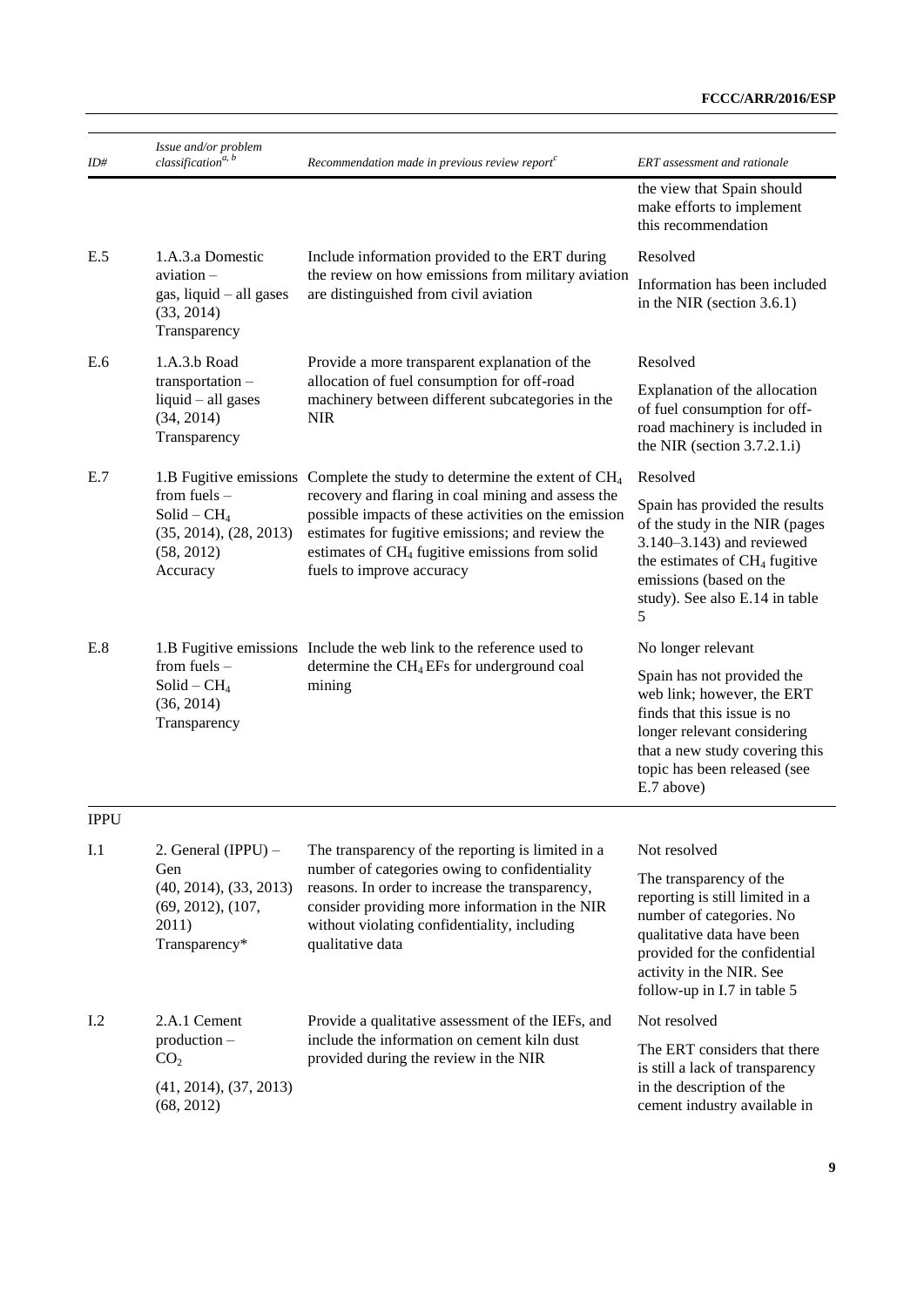| ID# | Issue and/or problem<br>classification <sup>a, b</sup>                      | Recommendation made in previous review report $\epsilon$                                                                                                                                                                                      | ERT assessment and rationale                                                                                                                                                                                                                                                                                               |
|-----|-----------------------------------------------------------------------------|-----------------------------------------------------------------------------------------------------------------------------------------------------------------------------------------------------------------------------------------------|----------------------------------------------------------------------------------------------------------------------------------------------------------------------------------------------------------------------------------------------------------------------------------------------------------------------------|
|     | Transparency*                                                               |                                                                                                                                                                                                                                               | the NIR (section 4.3). See<br>follow-up in I.8 in table 5                                                                                                                                                                                                                                                                  |
| I.3 | 2.B.2 Nitric acid<br>$production -$<br>$N_2O$<br>(42, 2014)<br>Transparency | Include a qualitative assessment of the $N_2O$ EFs in                                                                                                                                                                                         | Resolved                                                                                                                                                                                                                                                                                                                   |
|     |                                                                             | the NIR, considering that Spain used an $N_2O$ EF of<br>7 kg $N_2O/t$ nitric acid and that according to the<br>Revised 1996 IPCC Guidelines, the default EFs for<br>modern plants are in the range $2-9$ kg N <sub>2</sub> O/t nitric<br>acid | No qualitative analysis was<br>provided in the NIR.<br>However, Spain provided in<br>NIR section 4.7.1 information<br>on the type of process used in<br>the plants available. This<br>information allowed the ERT<br>to use a new approach for this<br>issue. See I.15 in table 5                                          |
| I.4 | 2.C.1 Iron and steel                                                        | Consider how the information on the coke                                                                                                                                                                                                      | Not resolved                                                                                                                                                                                                                                                                                                               |
|     | production -<br>$CO2, CH4, N2O$<br>(43, 2014), (42, 2013)<br>Transparency*  | production carbon balance and on all carbon<br>balances related to steel-making processes can be<br>included in the NIR without violating<br>confidentiality                                                                                  | Spain has many concerns in<br>providing these confidential<br>data and considers that an<br>adequate balance between<br>transparency and<br>confidentiality data was<br>provided, without impairing<br>the principles of<br>confidentiality. See I.7 in<br>table 5                                                         |
| I.5 | 2.B.9 Fluorochemical                                                        | Clarify, in the methodological description provided                                                                                                                                                                                           | Addressing                                                                                                                                                                                                                                                                                                                 |
|     | $production -$<br><b>HFCs</b><br>(45, 2014)<br>Transparency*                | in the NIR, that measured HFC-23 emissions were<br>used for the entire time series for two of the three<br>plants and that the IPCC default EF for HFC-23<br>was used for only one plant, which closed after<br>1991                          | Spain informed the ERT that<br>the recommendation is<br>included in its inventory<br>improvement plan and will be<br>implemented for the 2017<br>submission                                                                                                                                                                |
| I.6 | 2.B.9 Fluorochemical                                                        | Consider whether it would be possible to publish                                                                                                                                                                                              | Not resolved                                                                                                                                                                                                                                                                                                               |
|     | $production -$<br><b>HFCs</b><br>(45, 2014)<br>Transparency*                | the AD and HFC-23 EFs per plant, given that<br>production in all plants has ceased                                                                                                                                                            | Spain has many concerns in<br>providing these confidential<br>data and will not impair the<br>principle of confidentiality.<br>However, considering that<br>production has ceased, the<br>ERT is of the view that Spain<br>could consider whether it<br>would be possible to publish<br>the AD and HFC-23 EFs per<br>plant |

### Agriculture

A.1 3. General (agriculture) –

Develop a summary table providing details of the references used in developing the country-specific

Not resolved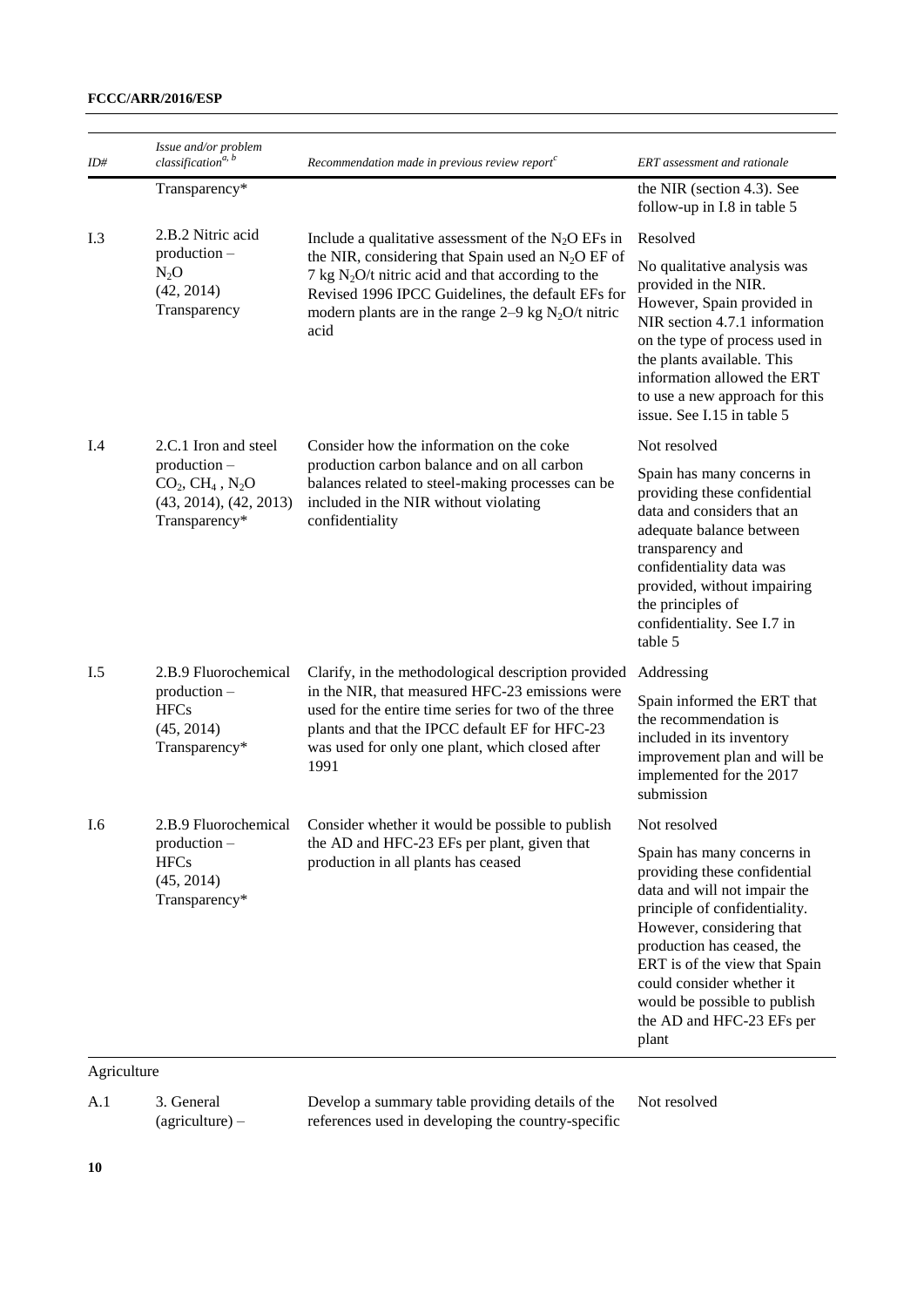| ID# | Issue and/or problem<br>classification <sup>a, b</sup>                                                                         | Recommendation made in previous review report $\epsilon$                                                                                                                | ERT assessment and rationale                                                                                                                                                                                                                                                                                     |
|-----|--------------------------------------------------------------------------------------------------------------------------------|-------------------------------------------------------------------------------------------------------------------------------------------------------------------------|------------------------------------------------------------------------------------------------------------------------------------------------------------------------------------------------------------------------------------------------------------------------------------------------------------------|
|     | Gen<br>(51, 2014), (50, 2013)<br>Transparency*                                                                                 | methodologies and parameters used for the tier 2<br>approaches and also provide a table in the NIR<br>detailing the main parameters used in the tier 2<br>methodologies | As indicated in the NIR<br>(chapter10, annex 10.2), this<br>recommendation has not yet<br>been implemented. The<br>Spanish inventory team is<br>currently carrying out an in-<br>depth update of the<br>agriculture chapter. This<br>recommendation will be<br>implemented once the whole<br>update is finalized |
| A.2 | 3.A Enteric                                                                                                                    | Incorporate in the NIR detailed explanations of the                                                                                                                     | Not resolved                                                                                                                                                                                                                                                                                                     |
|     | fermentation -<br>CH <sub>4</sub><br>(53, 2014), (53, 2013)<br>Transparency*                                                   | AD, assumptions, parameters and EFs used for the<br>country-specific emission estimates to improve<br>transparency                                                      | Rationale as above, see A.1                                                                                                                                                                                                                                                                                      |
| A.3 | 3.B Manure                                                                                                                     | Provide explanatory information in relation to                                                                                                                          | Not resolved                                                                                                                                                                                                                                                                                                     |
|     | management-<br>Gen<br>(55, 2014), (56, 2013)<br>Transparency*                                                                  | AWMS in the NIR and in the documentation box<br>to CRF table 4.B(b)                                                                                                     | Rationale as above, see A.1                                                                                                                                                                                                                                                                                      |
| A.4 | 3.B Manure                                                                                                                     | Provide information with regard to the use of liquid Not resolved                                                                                                       |                                                                                                                                                                                                                                                                                                                  |
|     | system AWMSs for horses in Spain in the NIR<br>management-<br>CO <sub>2</sub> , CH <sub>4</sub><br>(56, 2014)<br>Transparency* | Rationale as above, see A.1                                                                                                                                             |                                                                                                                                                                                                                                                                                                                  |
| A.5 | 3.B Manure                                                                                                                     | Provide information with regard to the use of liquid Not resolved                                                                                                       |                                                                                                                                                                                                                                                                                                                  |
|     | $management -$<br>CO <sub>2</sub> , CH <sub>4</sub><br>(57, 2014)<br>Transparency*                                             | system AWMS for mules and asses in Spain in the<br><b>NIR</b>                                                                                                           | Rationale as above, see A.1                                                                                                                                                                                                                                                                                      |
| A.6 | 3.B Manure                                                                                                                     | Omit the AWMS "Other" from NIR table A3.2.3 to Not resolved                                                                                                             |                                                                                                                                                                                                                                                                                                                  |
|     | management-<br>CO <sub>2</sub> , CH <sub>4</sub><br>(58, 2014)<br>Transparency*                                                | improve the transparency of the emission estimates                                                                                                                      | Rationale as above, see A.1                                                                                                                                                                                                                                                                                      |
| A.7 | 3.F Field burning of                                                                                                           | Include a separate section in the NIR with                                                                                                                              | Not resolved                                                                                                                                                                                                                                                                                                     |
|     | agricultural residues -<br>$CH_4$ , $N_2O$<br>(61, 2014), (62, 2013)<br>Transparency*                                          | complete information regarding $CH_4$ and $N_2O$<br>emissions from field burning of agricultural<br>residues                                                            | Rationale as above, see A.1                                                                                                                                                                                                                                                                                      |
| A.8 | 3.F Field burning of                                                                                                           | Include references to appropriate legislation                                                                                                                           | Not resolved                                                                                                                                                                                                                                                                                                     |
|     | agricultural residues -<br>$CH_4$ , $N_2O$<br>(62, 2014), (62, 2013)<br>(98, 2012)                                             | governing the field burning of agricultural residues<br>in the NIR                                                                                                      | Rationale as above, see A.1                                                                                                                                                                                                                                                                                      |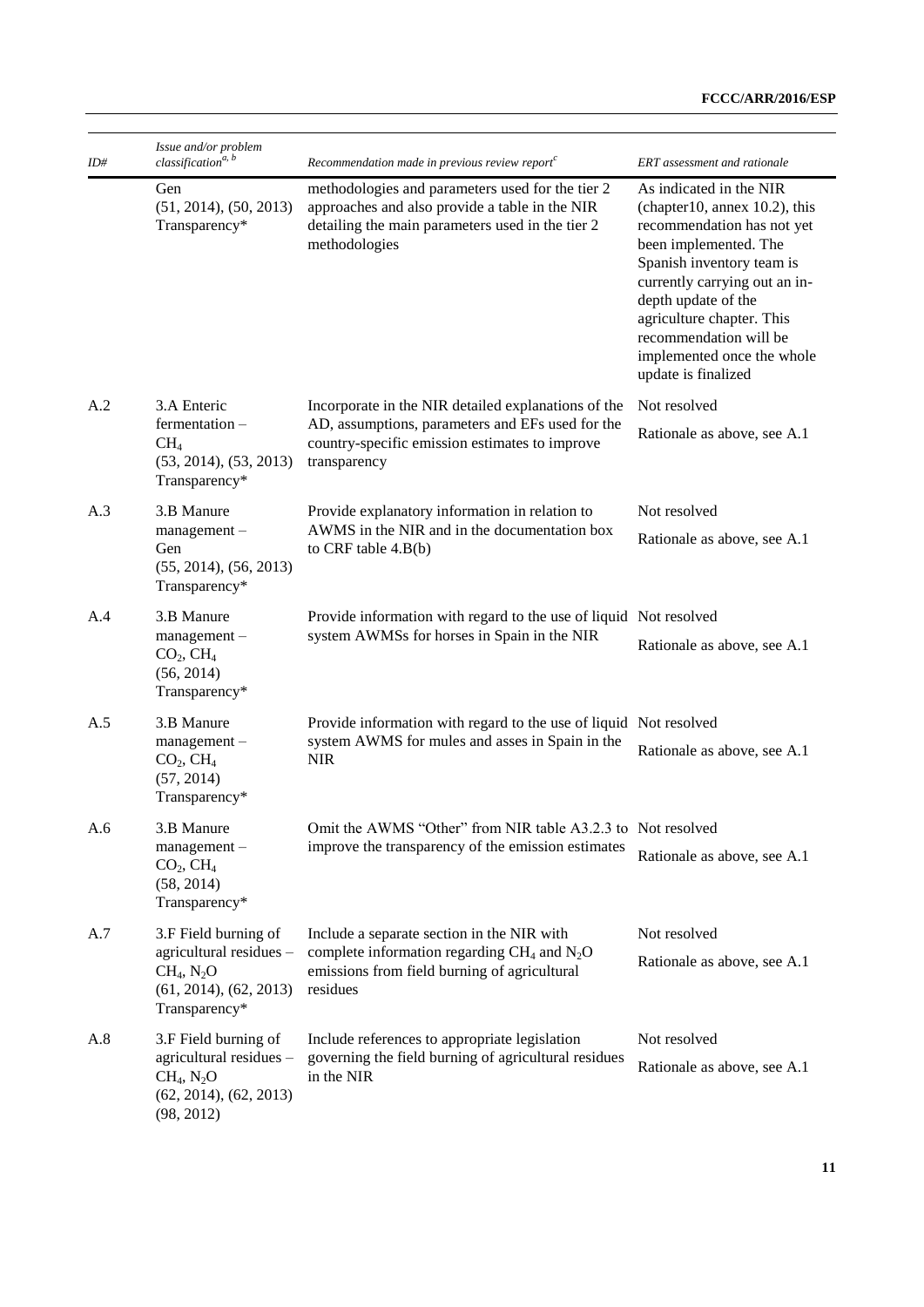| ID#           | Issue and/or problem<br>classification <sup>a, b</sup>                                                       | Recommendation made in previous review report $\epsilon$                                                                                                                                                                                                                                  | ERT assessment and rationale                                                                                                                                                                                                                                |
|---------------|--------------------------------------------------------------------------------------------------------------|-------------------------------------------------------------------------------------------------------------------------------------------------------------------------------------------------------------------------------------------------------------------------------------------|-------------------------------------------------------------------------------------------------------------------------------------------------------------------------------------------------------------------------------------------------------------|
|               | Transparency*                                                                                                |                                                                                                                                                                                                                                                                                           |                                                                                                                                                                                                                                                             |
| A.9           | 3.C Rice cultivation -                                                                                       | Include a separate section in the NIR with                                                                                                                                                                                                                                                | Not resolved                                                                                                                                                                                                                                                |
|               | CH <sub>4</sub><br>(63, 2014), (63, 2013)<br>Transparency*                                                   | complete information and documentation<br>pertaining to the estimation of emissions from rice<br>cultivation                                                                                                                                                                              | Rationale as above, see A.1                                                                                                                                                                                                                                 |
| <b>LULUCF</b> |                                                                                                              |                                                                                                                                                                                                                                                                                           |                                                                                                                                                                                                                                                             |
| L.1           | Gen<br>(67, 2014), (68, 2013)<br>(102, 2012)<br>Accuracy*                                                    | 4. General (LULUCF) Explore the methods provided in chapter 5 of the<br>IPCC good practice guidance for LULUCF in order<br>to consider pre-1990 land uses and land-use<br>changes in the reporting of GHG<br>emissions/removals to improve the accuracy of the<br>LULUCF sector inventory | Not resolved<br>Spain informed the ERT that<br>this issue is included in its<br>inventory improvement plan<br>(NIR, page 6.30) and will be<br>included in future<br>submissions. See follow-up in<br>L.7 in table 5                                         |
| L.2           | 4.A.1 Forest land                                                                                            | Explore ways of reconciling the data sources and                                                                                                                                                                                                                                          | Resolved                                                                                                                                                                                                                                                    |
|               | remaining forest land<br>CO <sub>2</sub><br>$(68$ and $69, 2014)$<br>(71, 2013)<br>Consistency               | improve the time-series consistency, to avoid<br>unusual trends in the estimates of emissions, by<br>considering the effect of pre-1990 forest transitions                                                                                                                                | The decreasing trend from<br>1990 to 2009 and the<br>increasing one from 2010<br>onwards do not exist in the<br>2016 submission                                                                                                                             |
| L.3           | 4.A.1 Forest land                                                                                            | Estimate net carbon stock changes in dead organic                                                                                                                                                                                                                                         | Resolved                                                                                                                                                                                                                                                    |
|               | remaining forest land<br>CO <sub>2</sub><br>(table 3 and 70, 2014)<br>(72, 2013), (111,<br>2012)<br>Accuracy | matter and mineral soils in order to move to a<br>higher-tier method for the estimation of emissions<br>from those pools under this key category and/or<br>provide justification for the method used for the<br>estimates                                                                 | Spain has provided sufficient<br>information in its NIR,<br>specifically in chapter 6,<br>sections 6.2.4.1.2 and<br>6.2.4.1.3, and in annex 3,<br>sections 3.3.11 and 3.3.12, to<br>demonstrate that these<br>categories may be assumed to<br>be in balance |
| L.4           | 4.A.1 Forest land                                                                                            | Include information to clarify the country-specific                                                                                                                                                                                                                                       | Resolved                                                                                                                                                                                                                                                    |
|               | remaining forest land<br>CO <sub>2</sub><br>(71, 2014), (74, 2013)<br>(107, 2012)<br>Transparency            | BEF values in the NIR                                                                                                                                                                                                                                                                     | Spain has included this<br>information in its NIR (annex<br>A.3.3.1, page A.3.21)                                                                                                                                                                           |
| L.5           | 4.A.2 Land converted                                                                                         | Include information on the source of information                                                                                                                                                                                                                                          | Resolved                                                                                                                                                                                                                                                    |
|               | to forest land -<br>CO <sub>2</sub><br>(74, 2014)<br>Transparency                                            | used to estimate the annual variation for the land<br>area converted to forest land, particularly for those<br>resulting from afforestation and reforestation<br>carried out before 1990                                                                                                  | Spain has included this<br>information in its NIR<br>(section $6.1.2$ , page $6.6$ , and<br>footnote 12)                                                                                                                                                    |
| L.6           | 4.E.2 Land converted                                                                                         | Include the methodology used to obtain data on                                                                                                                                                                                                                                            | Resolved                                                                                                                                                                                                                                                    |
|               | to settlements -<br>CO <sub>2</sub>                                                                          | surface transitions from land to settlements in the                                                                                                                                                                                                                                       | Spain has included this                                                                                                                                                                                                                                     |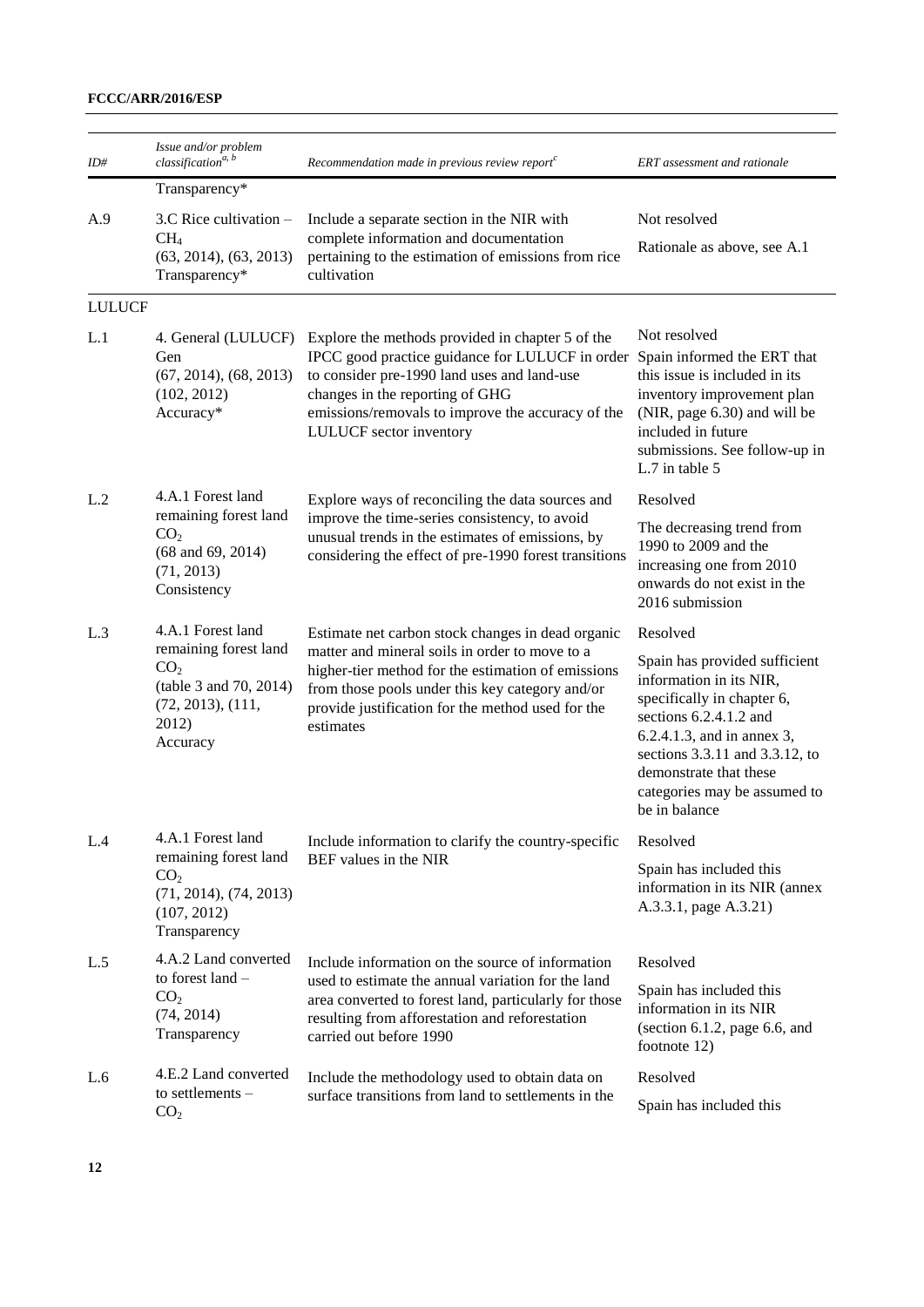| ID#              | Issue and/or problem<br>classification <sup>a, b</sup>                                          | Recommendation made in previous review report $c$                                                                                                                                                                                                                                       | ERT assessment and rationale                                                                                                                                                                                                   |
|------------------|-------------------------------------------------------------------------------------------------|-----------------------------------------------------------------------------------------------------------------------------------------------------------------------------------------------------------------------------------------------------------------------------------------|--------------------------------------------------------------------------------------------------------------------------------------------------------------------------------------------------------------------------------|
|                  | (78, 2014)<br>Transparency                                                                      | <b>NIR</b>                                                                                                                                                                                                                                                                              | information in its NIR (annex)<br>6.2, page 6.108)                                                                                                                                                                             |
| Waste            |                                                                                                 |                                                                                                                                                                                                                                                                                         |                                                                                                                                                                                                                                |
| W.1              | 5.A Solid waste<br>disposal on land -<br>CH <sub>4</sub><br>(84, 2014), (91, 2013)<br>Accuracy* | Improve the accuracy of the emission estimates by<br>using more country-specific parameters on<br>degradable organic carbon, methane conversion<br>factor and methane generation rate constant (k)                                                                                      | Not resolved<br>Spain continues to apply<br>default parameters, and<br>informed the ERT that<br>possible ways of improving<br>the emission estimates are<br>under assessment by its<br>inventory team. See W.8 in<br>table 5   |
| W <sub>.2</sub>  | 5.A Solid waste                                                                                 | Include in the NIR information on management                                                                                                                                                                                                                                            | Resolved                                                                                                                                                                                                                       |
|                  | disposal on land -<br>$CH_4$<br>(86, 2014), (93, 2013)<br>Transparency                          | practices for recycling and composting, including<br>the method and parameters used for data collection<br>to estimate the amount of waste entering the<br>composting process                                                                                                           | Spain included basic<br>information on waste<br>management in Spain in<br>section 7.1 of its NIR as well<br>as information on composted<br>amounts and methodological<br>issues (including data<br>sources) in section 7.3.1.1 |
| W.3              | 5.A Solid waste                                                                                 | Continue the efforts to reduce the uncertainties of                                                                                                                                                                                                                                     | Addressing                                                                                                                                                                                                                     |
|                  | disposal on land -<br>CH <sub>4</sub><br>(87, 2014), (96, 2013)<br>Accuracy*                    | the AD and EFs                                                                                                                                                                                                                                                                          | Spain plans to continue its<br>efforts to reduce the<br>uncertainty of its estimates by<br>using more country-specific<br>factors (NIR, section 7.2.6)                                                                         |
| W.4              | 5.D Wastewater                                                                                  | Provide information in the NIR on the QA/QC                                                                                                                                                                                                                                             | Addressing                                                                                                                                                                                                                     |
|                  | treatment and<br>discharge-<br>CH <sub>4</sub><br>(89, 2014), (98, 2013)<br>Transparency*       | procedures applied to ensure the quality of<br>information, including information on how EFs are<br>obtained and on population covered by different<br>treatment systems applied to both wastewater and<br>sludge                                                                       | Spain reports on basic<br>QA/QC procedures in NIR<br>section 7.4.4, but QA/QC<br>activities should be enhanced<br>and more clearly described                                                                                   |
| W.5              | $5.E$ Other (waste) –                                                                           | Enhance the transparency of the reporting                                                                                                                                                                                                                                               | Resolved                                                                                                                                                                                                                       |
|                  | CH <sub>4</sub><br>(90, 2014)<br>Transparency                                                   | regarding the fractions of sludge and the treatment<br>pathways by including the information on the<br>amounts of sludge generated and their destination<br>(e.g. incineration, landfill, agricultural and other<br>uses) for the entire time series $(1990-2012)$ in the<br><b>NIR</b> | Table 7.5.7 in section 7.5.2.1<br>of the NIR shows the<br>information on treatment<br>paths of sludge over the<br>whole time series                                                                                            |
| <b>KP-LULUCF</b> |                                                                                                 |                                                                                                                                                                                                                                                                                         |                                                                                                                                                                                                                                |
|                  |                                                                                                 |                                                                                                                                                                                                                                                                                         |                                                                                                                                                                                                                                |

KL.1 Cropland management Include the documented expert judgement on the  $CO<sub>2</sub>$ assumption that all woody crops were under

Resolved

Information on the expert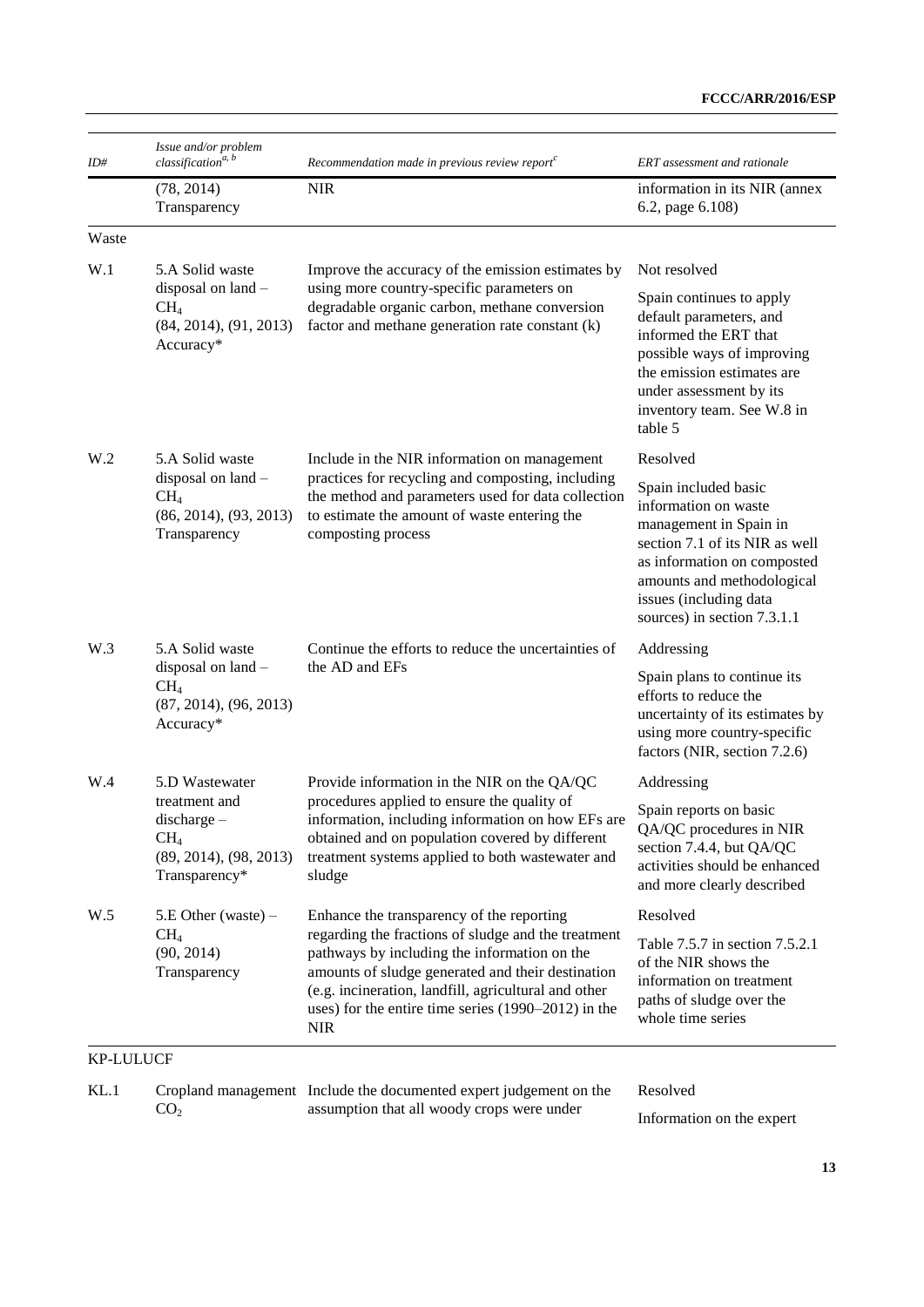| ID#  | Issue and/or problem<br>classification <sup>a, b</sup> | Recommendation made in previous review report $c$                                                                                                                                                                                                                            | <b>ERT</b> assessment and rationale                                      |
|------|--------------------------------------------------------|------------------------------------------------------------------------------------------------------------------------------------------------------------------------------------------------------------------------------------------------------------------------------|--------------------------------------------------------------------------|
|      | (101, 2014)<br>Transparency                            | "conventional tillage" in 1990                                                                                                                                                                                                                                               | judgement has been included<br>in the $2016$ NIR (annex 8)               |
| KL.2 | CO <sub>2</sub><br>(105, 2014)<br>Transparency         | Cropland management Include in the NIR the information provided during<br>the review on the expert judgement applied to the<br>estimation of net emissions/removals for the<br>carbon stock changes in mineral soils for all woody<br>crops for cropland management for 1990 | Resolved<br>Information has been included<br>in the $2016$ NIR (annex 8) |

*Abbreviations*: AD = activity data, AWMS = animal waste management system, BEF = biomass expansion factor, CRF = common reporting format,  $EF =$  emission factor,  $ERT =$  expert review team,  $GHG =$  greenhouse gas,  $IEF =$  implied emission factor, IPCC = Intergovernmental Panel on Climate Change, IPCC good practice guidance for LULUCF = *Good Practice Guidance for Land Use, Land-Use Change and Forestry*, IPPU = industrial processes and product use, KP-LULUCF = LULUCF emissions and removals from activities under Article 3, paragraphs 3 and 4, of the Kyoto Protocol, LULUCF = land use, land-use change and forestry, NIR = national inventory report, QA/QC = quality assurance/quality control, Revised 1996 IPCC Guidelines = *Revised 1996 IPCC Guidelines for National Greenhouse Gas Inventories*.

References in parentheses are to the paragraph(s) and the year(s) of the previous review report(s) where the issue was raised. Issues are further classified as defined in decision 13/CP.20, annex, paragraph 81. In the review of the supplementary information reported in accordance with Article 7, paragraph 1, of the Kyoto Protocol, the ERT has applied the classification in decision 22/CMP.1, annex, paragraph 69, in conjunction with decision 4/CMP.11.

An asterisk is included next to each issue type for all issues that are also problems, as defined in decision 22/CMP.1, annex, paragraphs 68 and 69, including those that lead to an adjustment or a question of implementation.

*<sup>c</sup>*The review of the 2016 annual submission is being held in conjunction with the review of the 2015 annual submission, and as such, the 2015 annual review report was not available at the time of this review. Therefore, the recommendations reflected in table 3 are from the 2014 annual review report. For the same reason, the year 2015 is excluded from the list of years in which the issue has been identified.

## **IV. Issues identified in three successive reviews and not addressed by the Party**

9. In accordance with paragraph 83 of the UNFCCC review guidelines, the ERT noted that the issues included in table 4 have been identified in three successive reviews, including the review of the 2016 annual submission of Spain, and have not been addressed by the Party.

Table 4 **Issues identified in three successive reviews and not addressed by Spain**

|             |                                                                                                                                                                               | Number of successive reviews     |
|-------------|-------------------------------------------------------------------------------------------------------------------------------------------------------------------------------|----------------------------------|
| $ID#^a$     | Previous recommendation for the issue identified                                                                                                                              | issue not addressed <sup>b</sup> |
| General     |                                                                                                                                                                               |                                  |
|             | No such general issues were identified                                                                                                                                        |                                  |
| Energy      |                                                                                                                                                                               |                                  |
|             | No such issues for the energy sector were identified                                                                                                                          |                                  |
| <b>IPPU</b> |                                                                                                                                                                               |                                  |
| I.1         | The transparency of the reporting is limited in a number of<br>categories owing to confidentiality reasons. In order to<br>increase the transparency, consider providing more | $5(2011-2015/2016)$              |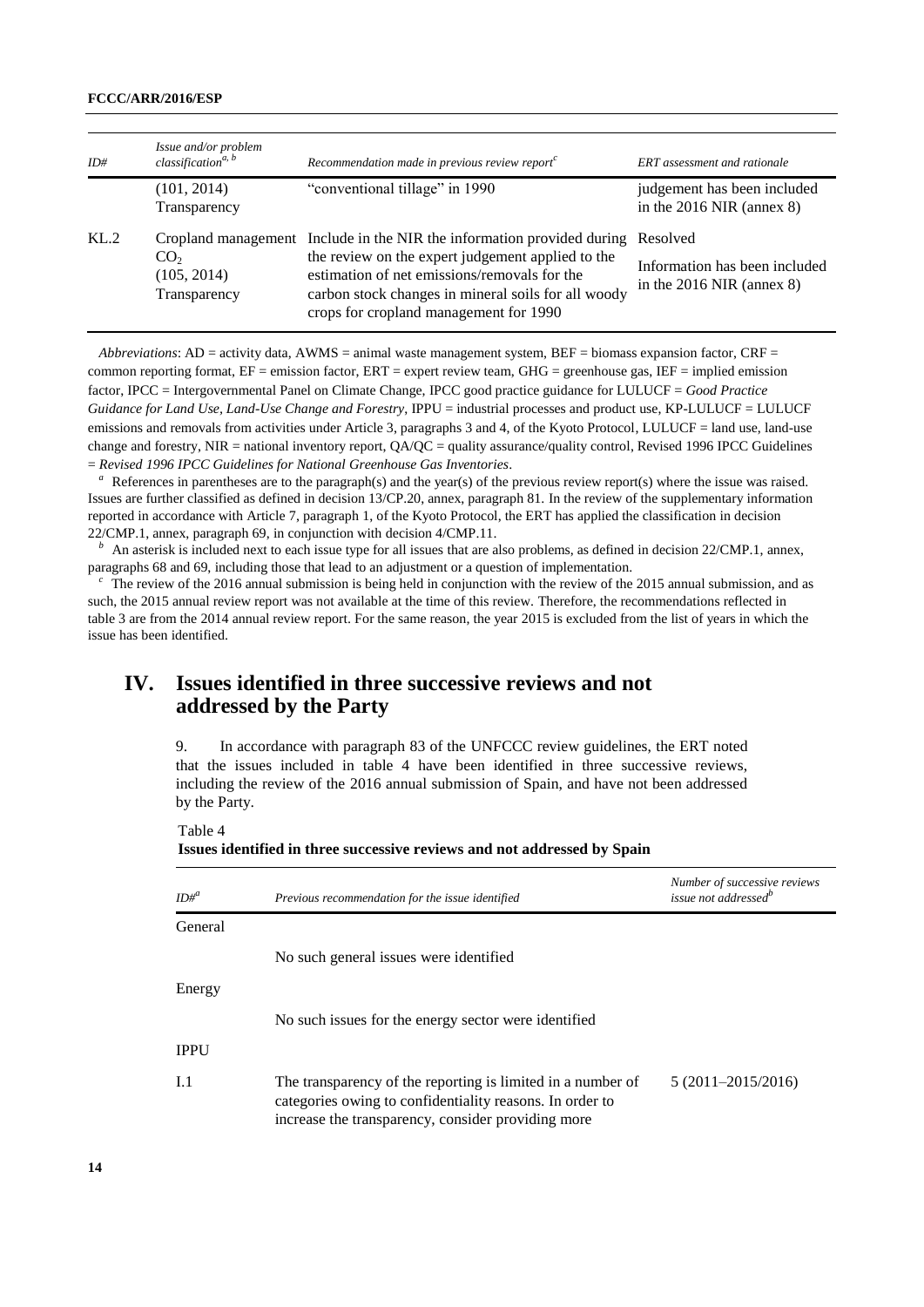| $ID#^a$       | Previous recommendation for the issue identified                                                                                                                                                                                                                               | Number of successive reviews<br>issue not addressed <sup>b</sup> |
|---------------|--------------------------------------------------------------------------------------------------------------------------------------------------------------------------------------------------------------------------------------------------------------------------------|------------------------------------------------------------------|
|               | information in the NIR without violating confidentiality,<br>including qualitative data                                                                                                                                                                                        |                                                                  |
| $1.2\,$       | Provide a qualitative assessment of the IEFs and include the<br>information on cement kiln dust in the NIR                                                                                                                                                                     | 4 (2012-2015/2016)                                               |
| I.4           | Consider how the information on the coke production carbon<br>balance and on all carbon balances related to steel-making<br>processes can be included in the NIR without violating<br>confidentiality                                                                          | $3(2013 - 2015/2016)$                                            |
| Agriculture   |                                                                                                                                                                                                                                                                                |                                                                  |
| A.1           | Develop a summary table providing details of the references<br>used in developing the country-specific methodologies and<br>parameters used for the tier 2 approaches and also provide a<br>table in the NIR detailing the main parameters used in the tier<br>2 methodologies | $3(2013 - 2015/2016)$                                            |
| A.2           | Incorporate in the NIR detailed explanations of the AD,<br>assumptions, parameters and EFs used for the country-<br>specific emission estimates to improve transparency                                                                                                        | $3(2013 - 2015/2016)$                                            |
| A.3           | Provide explanatory information in relation to AWMS in the<br>NIR and in the documentation box to CRF table 4.B(b)                                                                                                                                                             | $3(2013 - 2015/2016)$                                            |
| A.7           | Include a separate section in the NIR with complete<br>information regarding $CH_4$ and $N_2O$ emissions from field<br>burning of agricultural residues                                                                                                                        | $3(2013 - 2015/2016)$                                            |
| A.8           | Include references to appropriate legislation governing the<br>field burning of agricultural residues in the NIR                                                                                                                                                               | $4(2012 - 2015/2016)$                                            |
| A.9           | Include a separate section in the NIR with complete<br>information and documentation pertaining to the estimation of<br>emissions from rice cultivation                                                                                                                        | $3(2013 - 2015/2016)$                                            |
| <b>LULUCF</b> |                                                                                                                                                                                                                                                                                |                                                                  |
| $L.1*$        | Explore the methods provided in chapter 5 of the IPCC good<br>practice guidance for LULUCF in order to consider pre-1990<br>land uses and land-use changes in the reporting of GHG<br>emissions/removals to improve the accuracy of the LULUCF<br>sector inventory             | $3(2013 - 2015/2016)$                                            |
| Waste         |                                                                                                                                                                                                                                                                                |                                                                  |
| $W.1*$        | Improve the accuracy of the emission estimates by using<br>more country-specific parameters on degradable organic<br>carbon, methane conversion factor and methane generation<br>rate constant $(k)$                                                                           | $3(2013 - 2015/2016)$                                            |
| $W.3*$        | Continue the efforts to reduce the uncertainties of the AD and $3(2013-2015/2016)$<br><b>EFs</b>                                                                                                                                                                               |                                                                  |
| W.4           | Provide information in the NIR on the QA/QC procedures                                                                                                                                                                                                                         | 3 (2013-2015/2016)                                               |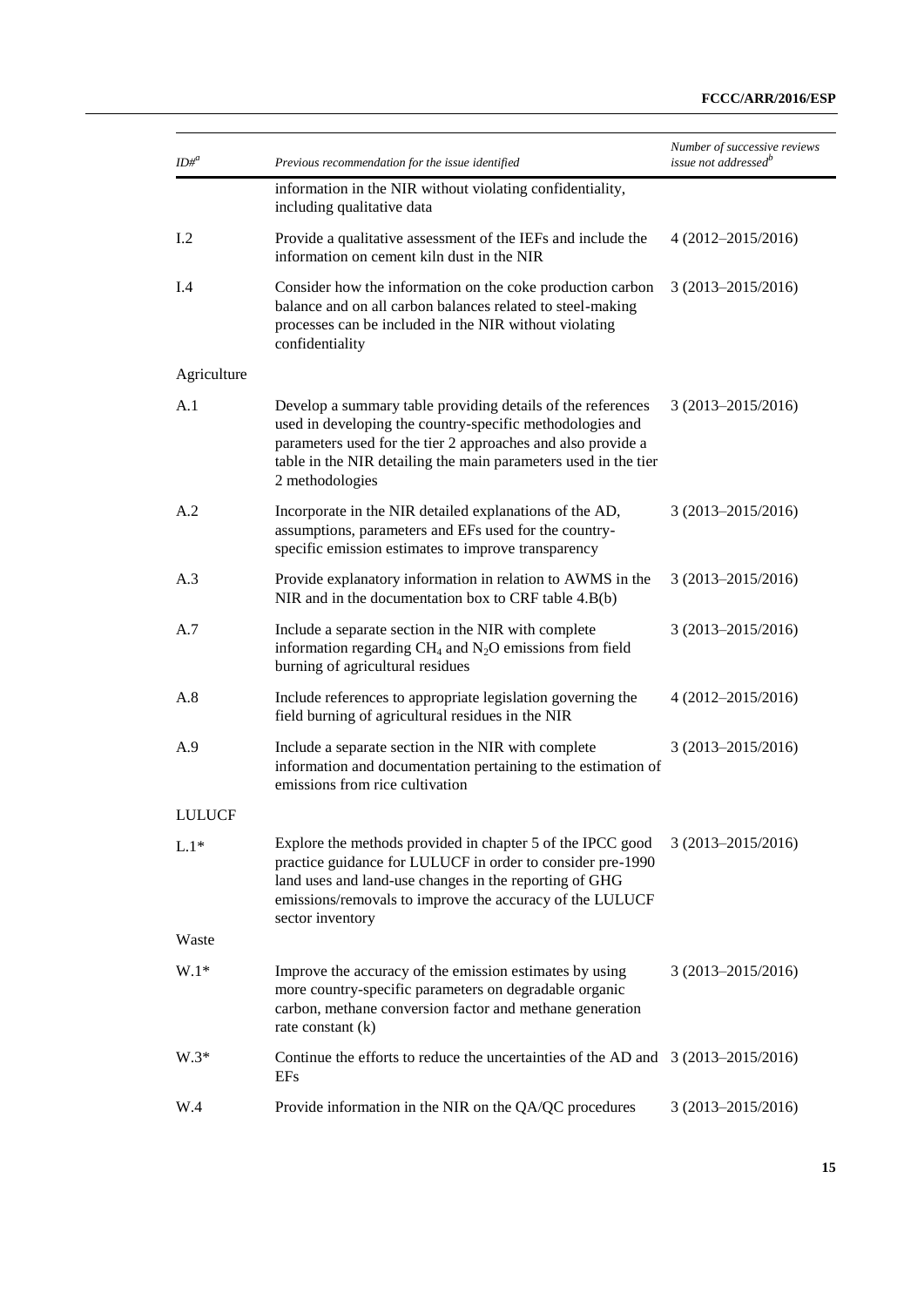| $ID#^a$          | Previous recommendation for the issue identified                                                                                                                                                    | Number of successive reviews<br>issue not addressed <sup>b</sup> |
|------------------|-----------------------------------------------------------------------------------------------------------------------------------------------------------------------------------------------------|------------------------------------------------------------------|
|                  | applied to ensure the quality of information, including<br>information on how EFs are obtained and on population<br>covered by different treatment systems applied to both<br>wastewater and sludge |                                                                  |
| <b>KP-LULUCF</b> |                                                                                                                                                                                                     |                                                                  |

No such issues for KP-LULUCF activities were identified

*Abbreviations*: AD = activity data, AWMS = animal waste management system, CRF = common reporting format, EF = emission factor, GHG = greenhouse gas, IEF = implied emission factor, IPCC good practice guidance for LULUCF = *Good Practice Guidance for Land Use, Land-Use Change and Forestry*, IPPU = industrial processes and product use, KP-LULUCF = LULUCF emissions and removals from activities under Article 3, paragraphs 3 and 4, of the Kyoto Protocol, LULUCF = land use, land-use change and forestry, NIR = national inventory report,  $OA/OC =$  quality assurance/quality control.

<sup>*a*</sup>An asterisk is included after any issue ID# where the underlying issue is related to accuracy or completeness of a key category, a missing category or a potential key category, as indicated in decision 13/CP.20, annex, paragraph 83.

The review of the 2016 annual submission is being held in conjunction with the review of the 2015 annual submission. As the reviews of the 2015 and 2016 annual submissions are not 'successive' reviews but are rather being held in conjunction, for the purpose of counting successive years in table 4, 2015/2016 is considered as one year. The ERT noted that this table 4 is the same as that in the 2015 annual review report for Spain, modified to reflect the combined 2015/2016 review.

## **V. Additional findings made during the 2016 technical review**

10. Table 5 contains findings made by the ERT during the technical review of the 2016 annual submission of Spain that are additional to those identified in table 3 above.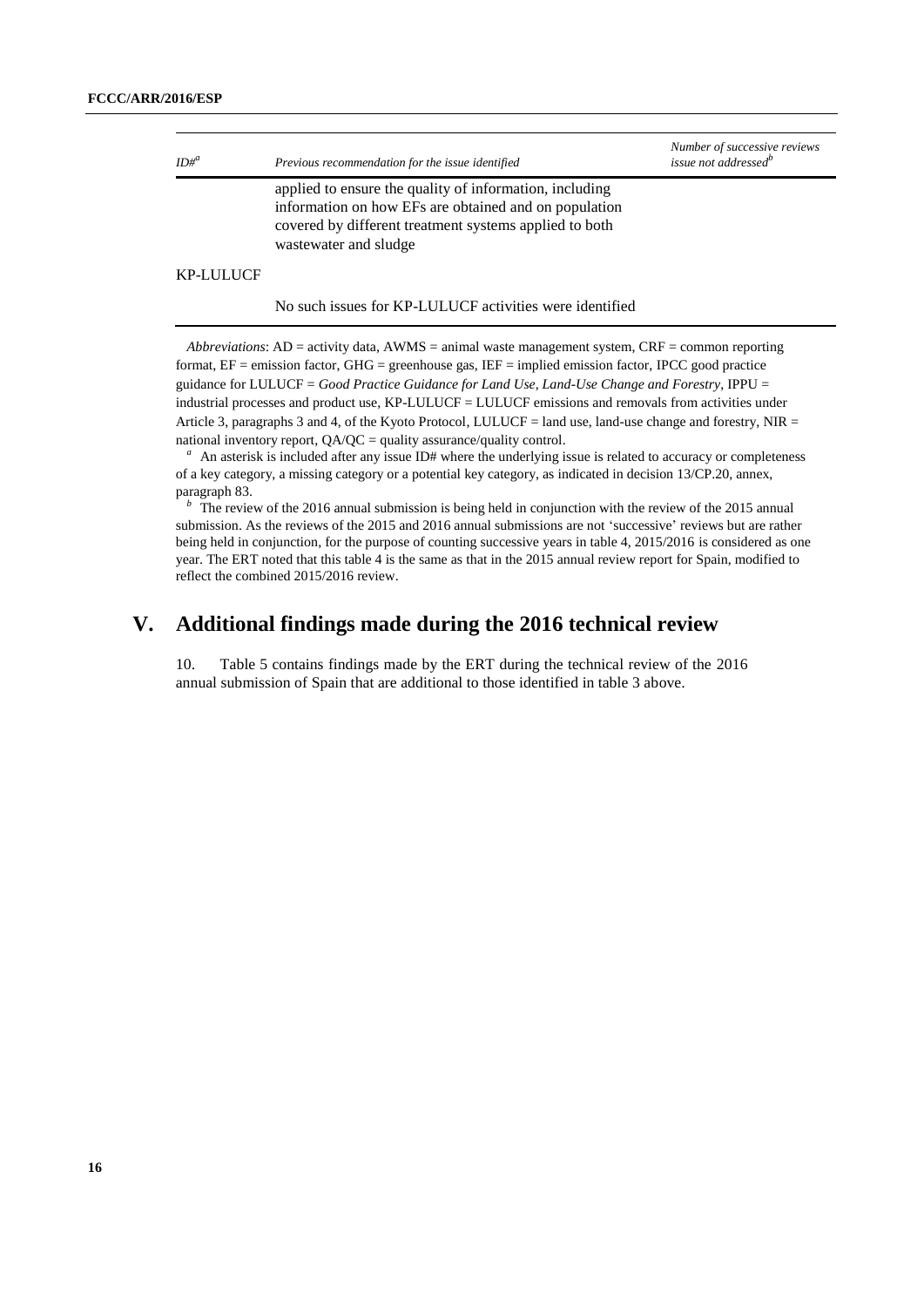| ID#     | Finding classification           | Description of the finding with recommendation or encouragement                                                                                                                                                                                                                                                                                                                                                                                                                                                                                                                                                                                                                                                                                                                                                                                                                                                                                | Is finding an issue $^a$ and/or<br>a problem <sup>b</sup> ? If yes,<br>classify by type |
|---------|----------------------------------|------------------------------------------------------------------------------------------------------------------------------------------------------------------------------------------------------------------------------------------------------------------------------------------------------------------------------------------------------------------------------------------------------------------------------------------------------------------------------------------------------------------------------------------------------------------------------------------------------------------------------------------------------------------------------------------------------------------------------------------------------------------------------------------------------------------------------------------------------------------------------------------------------------------------------------------------|-----------------------------------------------------------------------------------------|
| General |                                  |                                                                                                                                                                                                                                                                                                                                                                                                                                                                                                                                                                                                                                                                                                                                                                                                                                                                                                                                                |                                                                                         |
| G.4     | Follow-up to<br>previous reviews | The ERT noted that Spain has addressed some of the recommendations of the previous reviews and<br>provided additional information in the NIR that has improved the transparency in the description<br>and the information for some relevant sectors/categories in its submission (e.g. in the LULUCF<br>sector on matrices of changes in land use on surface transition from land to settlements, in the IPPU<br>sector related to the iron and steel category and to a lesser extent in the waste sector on solid waste<br>disposal on the management practices for recycling, composting, etc.). However, there are still areas<br>where improvement is necessary. See sectoral issues on transparency in table 3 (not resolved or<br>addressing) and in this table 5                                                                                                                                                                        | Yes. Transparency*                                                                      |
|         |                                  | Therefore, the ERT recommends that Spain continue to address the transparency issue identified in<br>the previous and current annual review report and provide information on the implementation of the<br>recommendations on transparency in the NIR                                                                                                                                                                                                                                                                                                                                                                                                                                                                                                                                                                                                                                                                                          |                                                                                         |
| G.5     | Inventory planning               | The ERT has identified that for a number of categories, the implementation of the use of the 2006<br>IPCC Guidelines was not complete (see G.6, E.13, I.15, W.9 and W.13 below)                                                                                                                                                                                                                                                                                                                                                                                                                                                                                                                                                                                                                                                                                                                                                                | Yes. Adherence to<br><b>UNFCCC Annex I</b>                                              |
|         |                                  | The ERT recommends that Spain fully implement the 2006 IPCC Guidelines for all sectors of the<br>inventory in a consistent manner and report on the progress made in the NIR                                                                                                                                                                                                                                                                                                                                                                                                                                                                                                                                                                                                                                                                                                                                                                   | inventory reporting<br>guidelines                                                       |
| G.6     | Key category<br>analysis         | The ERT noted that the level of disaggregation to assess key categories used by Spain mostly<br>corresponds to the IPCC good practice guidance and the IPCC good practice guidance for LULUCF,<br>with some national consideration to identify other relevant country specificities. The level of<br>disaggregation does not always correspond to that in the 2006 IPCC Guidelines. Following a request<br>by the ERT, Spain explained that a comparison analysis was made with the suggested aggregation<br>level of the 2006 IPCC Guidelines and variations are limited to fluorinated gases and new<br>categories. The ERT encourages Spain to be in line with the disaggregation reported in table 4.1 of<br>the 2006 IPCC Guidelines (volume 1, page 4.8), and recommends that it provide justification on the<br>level of category disaggregation used and the rationale for its use if any deviation from the<br>suggested level occurs | Yes. Comparability*                                                                     |

## Table 5 **Additional findings made during the 2016 technical review of the annual submission of Spain**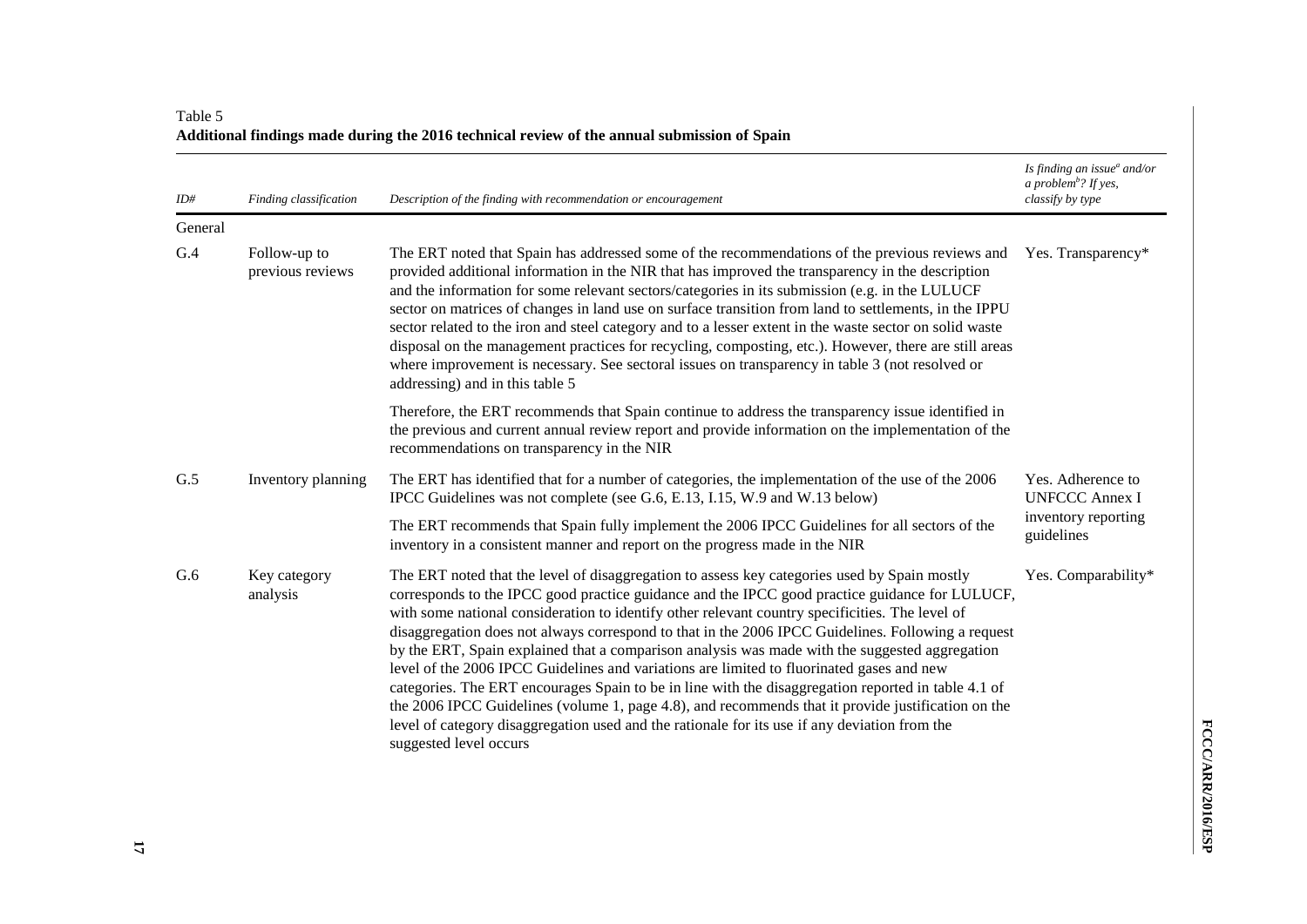| ID#    | Finding classification                                                                                                                            | Description of the finding with recommendation or encouragement                                                                                                                                                                                                                                                                                                                                                                                                                                                                                                                                                                                                                                                                                                                                                                                                                                                                               | Is finding an issue $^a$ and/or<br>a problem <sup>b</sup> ? If yes,<br>classify by type |
|--------|---------------------------------------------------------------------------------------------------------------------------------------------------|-----------------------------------------------------------------------------------------------------------------------------------------------------------------------------------------------------------------------------------------------------------------------------------------------------------------------------------------------------------------------------------------------------------------------------------------------------------------------------------------------------------------------------------------------------------------------------------------------------------------------------------------------------------------------------------------------------------------------------------------------------------------------------------------------------------------------------------------------------------------------------------------------------------------------------------------------|-----------------------------------------------------------------------------------------|
| G.7    | Key category<br>analysis                                                                                                                          | For some categories of the Spanish inventory, the uncertainty figures are very high. Responding to a Not an issue<br>question raised by the ERT, Spain indicated the formula used to estimate the uncertainty for EFs                                                                                                                                                                                                                                                                                                                                                                                                                                                                                                                                                                                                                                                                                                                         |                                                                                         |
|        |                                                                                                                                                   | The ERT acknowledges the approach followed but encourages Spain to pay attention to the results<br>of the key category analysis using approach 2. Whenever the uncertainty level of a category is very<br>high, the category itself may become key, following approach 2, and a more accurate method, as<br>well as evaluation of uncertainty, would be requested (e.g. $N_2O$ emissions from wastewater<br>treatment)                                                                                                                                                                                                                                                                                                                                                                                                                                                                                                                        |                                                                                         |
| G.8    | National registry                                                                                                                                 | The ERT notes that the national registry complies with the functions set out in the annex to decision Not an issue<br>13/CMP.1 and the annex to decision 5/CMP.1. No recommendations were identified from the SIAR                                                                                                                                                                                                                                                                                                                                                                                                                                                                                                                                                                                                                                                                                                                            |                                                                                         |
| Energy |                                                                                                                                                   |                                                                                                                                                                                                                                                                                                                                                                                                                                                                                                                                                                                                                                                                                                                                                                                                                                                                                                                                               |                                                                                         |
| E.9    | 1.A.1.a Public<br>electricity and heat<br>production -<br>solid fuels, gaseous<br>fuels, biomass-<br>$CO2$ , CH <sub>4</sub> and N <sub>2</sub> O | During the review, the ERT noted that Spain reported "NE" for AD and emissions under the<br>information item "waste incineration with energy recovery" in CRF table 1.A(a)s4; and the memo<br>box indicates that the estimation of these items is currently being assessed by the inventory team and<br>planned to be implemented in future submissions. In section 7.5.1.2.b, the Party reported AD from<br>waste incineration plants (table 7.5.3) and informed the ERT that after 2004 all incineration plants<br>are recovering energy and that emissions are reported under category 1.A.1a                                                                                                                                                                                                                                                                                                                                              | Not an issue                                                                            |
|        |                                                                                                                                                   | In response to a question raised by the ERT, Spain explained that waste biogenic and non-biogenic<br>fractions are burned simultaneously in the incineration plants in Spain. The fossil part factor is<br>specific for each facility and year and the Party made calculations based on the gross composition of<br>the incinerated waste declared by the plants in their individualized questionnaires. In those cases<br>where these data are not available, a mean value of 297 kg of fossil CO <sub>2</sub> /tonne of waste has been<br>taken. As can be observed in table 7.5.4 of the NIR, values of 33% for carbon of fossil origin and<br>67% of biogenic origin are obtained, allowing the determination of the global $CO2 EF$ as 900 kg<br>(fossil+ biogenic) per tonne of waste. Nevertheless, the inventory team is carrying out efforts to<br>provide values under this information item instead of using the notation key "NE" |                                                                                         |
|        |                                                                                                                                                   | The ERT encourages Spain to continue its work to increase completeness and present the progress in<br>the next submission                                                                                                                                                                                                                                                                                                                                                                                                                                                                                                                                                                                                                                                                                                                                                                                                                     |                                                                                         |
| E.10   | 1.A.2 Manufacturing<br>industries and                                                                                                             | The ERT noted that in its NIR (table 3.5.6), Spain presented information about the decrease in<br>consumption of LPG. In 2013, LPG consumption decreased by 72% (from 280 TJ to 79 TJ) and then UNFCCC Annex I                                                                                                                                                                                                                                                                                                                                                                                                                                                                                                                                                                                                                                                                                                                                | Yes. Adherence to                                                                       |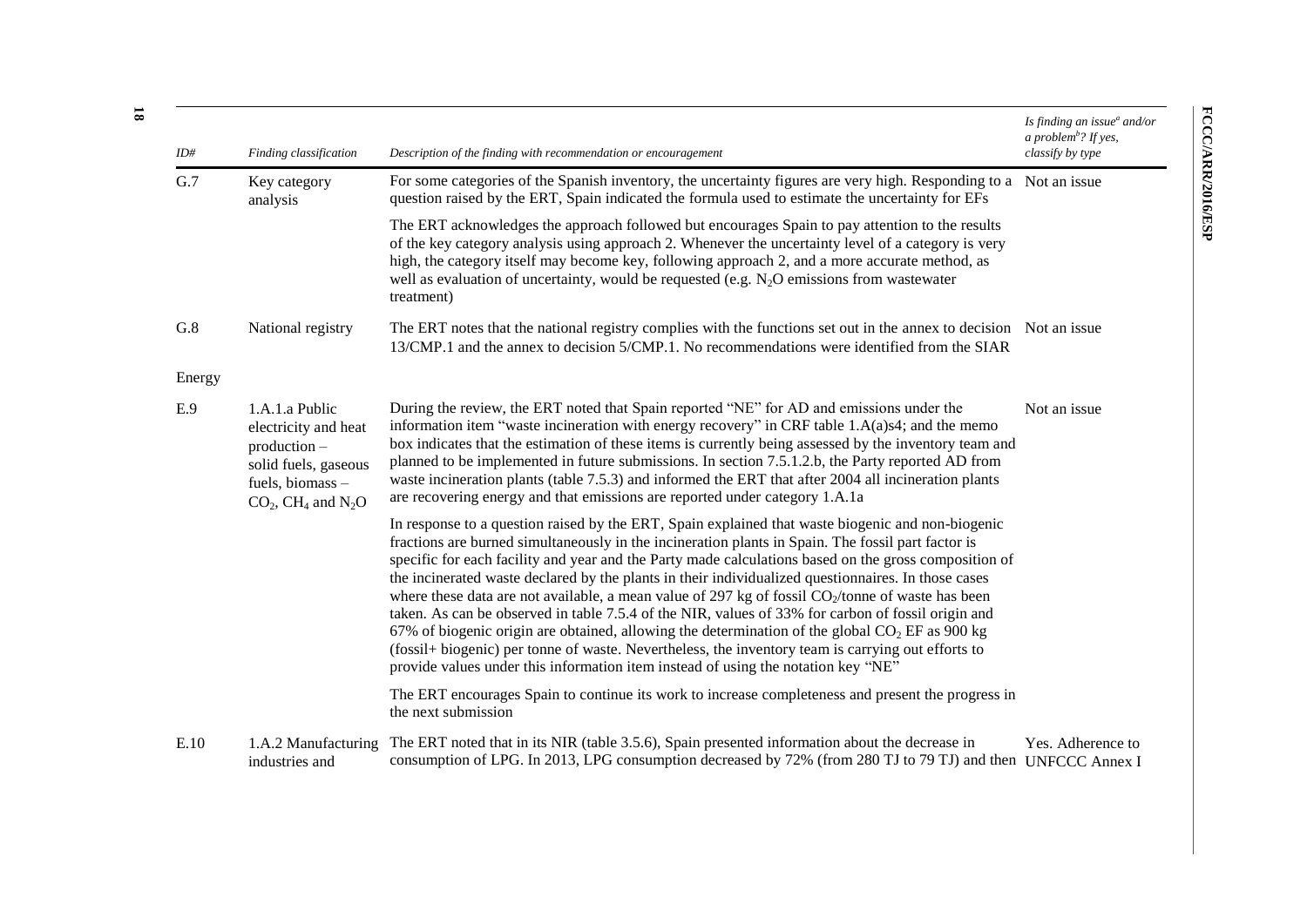| ID#  | Finding classification                                                                       | Description of the finding with recommendation or encouragement                                                                                                                                                                                                                                                                                                                                                                                                                                                                                                                                                                                                                                                                                                                                                                                                                                                 | Is finding an issue <sup>a</sup> and/or<br>a problem <sup>b</sup> ? If yes,<br>classify by type |
|------|----------------------------------------------------------------------------------------------|-----------------------------------------------------------------------------------------------------------------------------------------------------------------------------------------------------------------------------------------------------------------------------------------------------------------------------------------------------------------------------------------------------------------------------------------------------------------------------------------------------------------------------------------------------------------------------------------------------------------------------------------------------------------------------------------------------------------------------------------------------------------------------------------------------------------------------------------------------------------------------------------------------------------|-------------------------------------------------------------------------------------------------|
|      | construction -<br>liquid fuels $-$ CO <sub>2</sub> ,<br>$CH4$ and $N2O$                      | doubled in 2014 (to 136 TJ). In response to a request of the ERT to provide information on the<br>trends and the underlying drivers, Spain stated that NIR table 3.5.6 is incorrect and will be corrected<br>in the next submission                                                                                                                                                                                                                                                                                                                                                                                                                                                                                                                                                                                                                                                                             | inventory reporting<br>guidelines                                                               |
|      |                                                                                              | The ERT recommends that Spain improve its QA/QC procedures and include in its next NIR the<br>correct information in table 3.5.6                                                                                                                                                                                                                                                                                                                                                                                                                                                                                                                                                                                                                                                                                                                                                                                |                                                                                                 |
| E.11 | 1.A.3.a Domestic<br>aviation-<br>liquid fuels $-$ CO <sub>2</sub> ,<br>$CH_4$ and $N_2O$     | During the review, the ERT noted that the consumption of aviation gasoline was identical for<br>several years (e.g. 1997, 1999, 2000, 2004, 2005, 2006 and 2009 all contain the same amount of<br>433.6 TJ) and that no explanation for this is provided in the NIR. In response to a question raised by<br>the ERT, Spain explained that the fuel consumption is tallied against the marginal consumption<br>(sales) of aviation gasoline published in the official national energy statistics as included in the<br>annual oil statistics of the International Energy Agency and elaborated on by the Spanish Ministry of<br>Energy and Industry. The values taken from the annual oil statistics are rather low all along the time<br>series. For the years mentioned above, the value provided for aviation gasoline consumption was 10<br>ktoe and therefore the number remains constant in the CRF tables | Yes. Transparency*                                                                              |
|      |                                                                                              | In order to increase transparency with regard to time-series consistency, the ERT recommends that<br>Spain include a qualitative assessment of aviation gasoline consumption in the NIR                                                                                                                                                                                                                                                                                                                                                                                                                                                                                                                                                                                                                                                                                                                         |                                                                                                 |
| E.12 | 1.A.3.b Road<br>transportation -<br>gaseous fuels $-$ CO <sub>2</sub> ,<br>$CH_4$ and $N_2O$ | During the review, the ERT noted that Spain presented information in the CRF tables on gas fuel<br>consumption based on linear progression from 2005 to 2014 instead of official statistical data. In<br>response to a question raised by the ERT, Spain explained that gas used for transport started in 1996<br>and the first official available data of gas consumption were provided for 2006. Fuel consumption<br>from 1997 to 2005 was estimated using a linear interpolation                                                                                                                                                                                                                                                                                                                                                                                                                             | Yes. Transparency*                                                                              |
|      |                                                                                              | In order to increase transparency with regard to time-series consistency, the ERT recommends that<br>Spain provide information on the applied assumption and estimates for gas consumption in road<br>transportation for the 1997–2005 period in the NIR                                                                                                                                                                                                                                                                                                                                                                                                                                                                                                                                                                                                                                                        |                                                                                                 |
| E.13 | fuels $-CO2$                                                                                 | 1.A.4 Other sectors – The ERT noted that Spain used $CO2$ default EFs from the IPCC good practice guidance, instead of<br>gaseous, solid, liquid updating methodology according to the 2006 IPCC Guidelines for the categories 1.A.4.a<br>(commercial/institutional), 1.A.4.b (residential) and 1.A.4.c (agriculture/forestry/fishing)                                                                                                                                                                                                                                                                                                                                                                                                                                                                                                                                                                          | Yes. Accuracy*                                                                                  |
|      |                                                                                              | In response to a question raised by the ERT during the review, Spain replied that $CH_4$ and $N2O$ EFs<br>have been updated in category 1.A.4, but the default CO <sub>2</sub> EFs currently applied in the Spanish                                                                                                                                                                                                                                                                                                                                                                                                                                                                                                                                                                                                                                                                                             |                                                                                                 |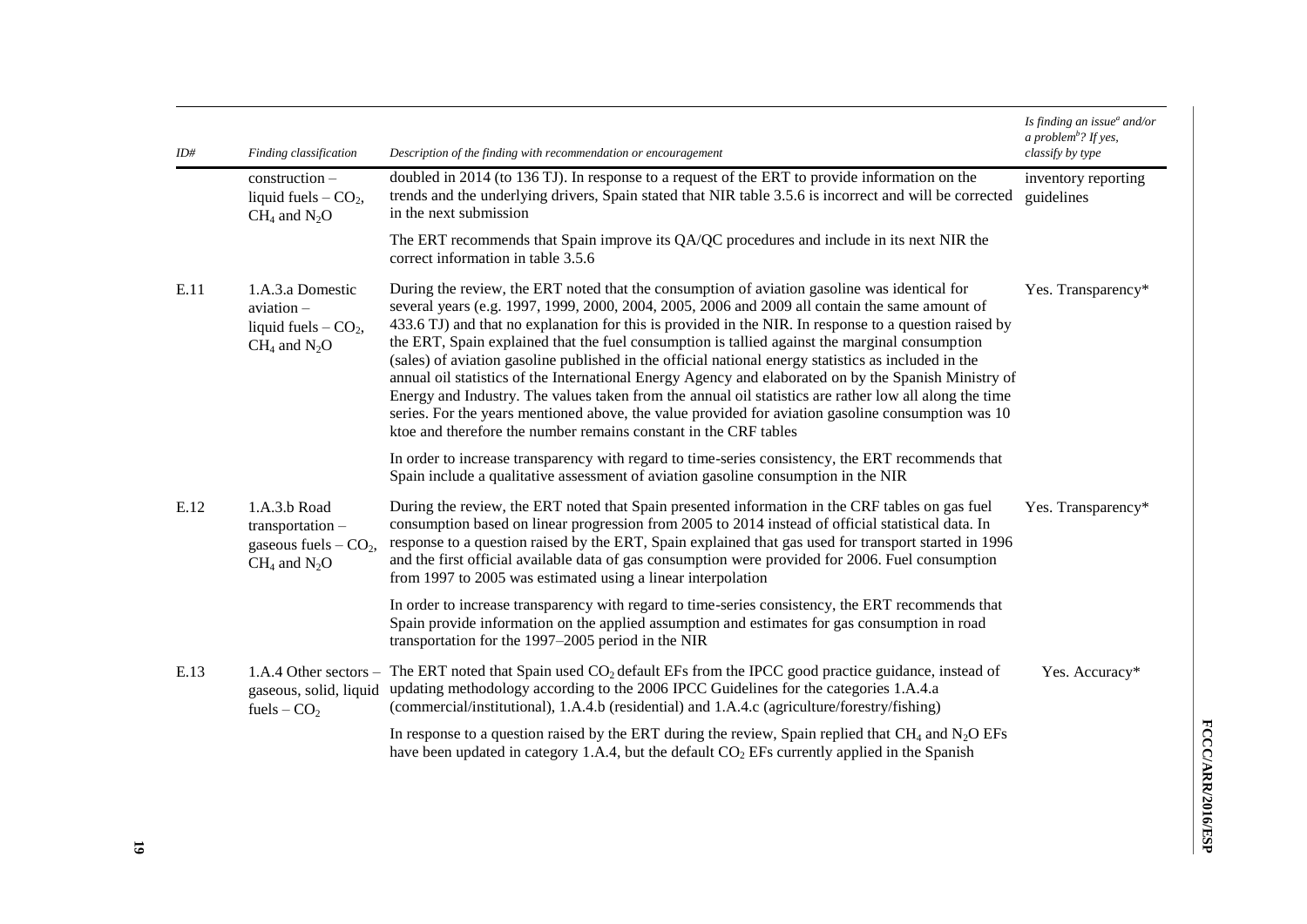| ID#  | Finding classification                                                           | Description of the finding with recommendation or encouragement                                                                                                                                                                                                                                                                                                                                                                                                                                                                                                                                                                                                                                                                                                                                                                                                                                                                                                                                                                                                  | Is finding an issue $^a$ and/or<br>a problem <sup>b</sup> ? If yes,<br>classify by type |
|------|----------------------------------------------------------------------------------|------------------------------------------------------------------------------------------------------------------------------------------------------------------------------------------------------------------------------------------------------------------------------------------------------------------------------------------------------------------------------------------------------------------------------------------------------------------------------------------------------------------------------------------------------------------------------------------------------------------------------------------------------------------------------------------------------------------------------------------------------------------------------------------------------------------------------------------------------------------------------------------------------------------------------------------------------------------------------------------------------------------------------------------------------------------|-----------------------------------------------------------------------------------------|
|      |                                                                                  | inventory will be reviewed and updated following the 2006 IPCC Guidelines in the next submission                                                                                                                                                                                                                                                                                                                                                                                                                                                                                                                                                                                                                                                                                                                                                                                                                                                                                                                                                                 |                                                                                         |
|      |                                                                                  | The ERT recommends that Spain continue its work on implementing the 2006 IPCC Guidelines by<br>applying the default $CO2 EF$ for the sector and report transparently on the recalculations in the next<br><b>NIR</b>                                                                                                                                                                                                                                                                                                                                                                                                                                                                                                                                                                                                                                                                                                                                                                                                                                             |                                                                                         |
| E.14 | 1.B Fugitive<br>emissions from fuels<br>$-$ gaseous fuels $-$<br>CO <sub>2</sub> | In the previous review report (see E.7 in table 3), Spain was recommended to complete a study to<br>determine the extent of $CH_4$ recovery and flaring in coal mining, and to assess the possible impacts of<br>these activities on the emission estimates for fugitive emissions. This recommendation was made<br>because Spain has considered that all of the CH <sub>4</sub> released from mining activities was emitted, given<br>that no information was available regarding the installation of recovery systems in underground<br>mining or on the amount of $CH_4$ recovered to be used later for energy or flaring. During the<br>2015/2016 review cycle, Spain presented the results of the study in the NIR (section 3.10.2.1, page<br>3.143), and in CRF table the Party continues to report as "NO". The ERT considers that it is still<br>missing a transparent explanation on how $CH_4$ recovery and flaring is treated in the study and in the<br>estimates of fugitive emissions                                                              | Yes. Transparency*                                                                      |
|      |                                                                                  | The ERT recommends that Spain explain more clearly the results of the study related to CH <sub>4</sub> recovery<br>and flaring and how CH <sub>4</sub> recovery and flaring is treated in the estimates of fugitive emissions. The<br>ERT also recommends that Spain either provide a web link or submit the aforementioned study as an<br>additional file to the next submission                                                                                                                                                                                                                                                                                                                                                                                                                                                                                                                                                                                                                                                                                |                                                                                         |
| E.15 | 1.B.2.c Venting and<br>$flaring - liquid$ fuels                                  | During the review, the ERT noted that Spain still uses the methodology from the IPCC good practice Yes. Transparency*<br>guidance rather than the 2006 IPCC Guidelines for estimating emissions from oil flaring                                                                                                                                                                                                                                                                                                                                                                                                                                                                                                                                                                                                                                                                                                                                                                                                                                                 |                                                                                         |
|      | $-CO2$                                                                           | In response to a question raised by the ERT, Spain explained that as stated, in the NIR (section<br>$3.12.2.1.f$ , $CO2$ emissions from oil flaring are calculated by combining two procedures: measured<br>data provided by the refineries through individualized questionnaires; and default emission factors<br>when information is not available. An EF from the EMEP/CORINAIR guidebook $\epsilon$ (specifically from<br>table 2, section 8, in chapter 9.2.3) has been applied in Spain's 2016 submission. This approach is<br>considered as a tier 1 method according to the IPCC good practice guidance, as stated in the NIR.<br>Implementation of the 2006 IPCC Guidelines in this concrete subcategory has been considered as not<br>possible as table 4.2.4. in chapter 4 (Fugitive emissions) in the 2006 IPCC Guidelines does not<br>provide a default emission factor for $CO2$ emissions from oil refining ("ND" notation is indicated).<br>Therefore, the Spanish inventory team considers the EMEP EFs as the best option in order to estimate |                                                                                         |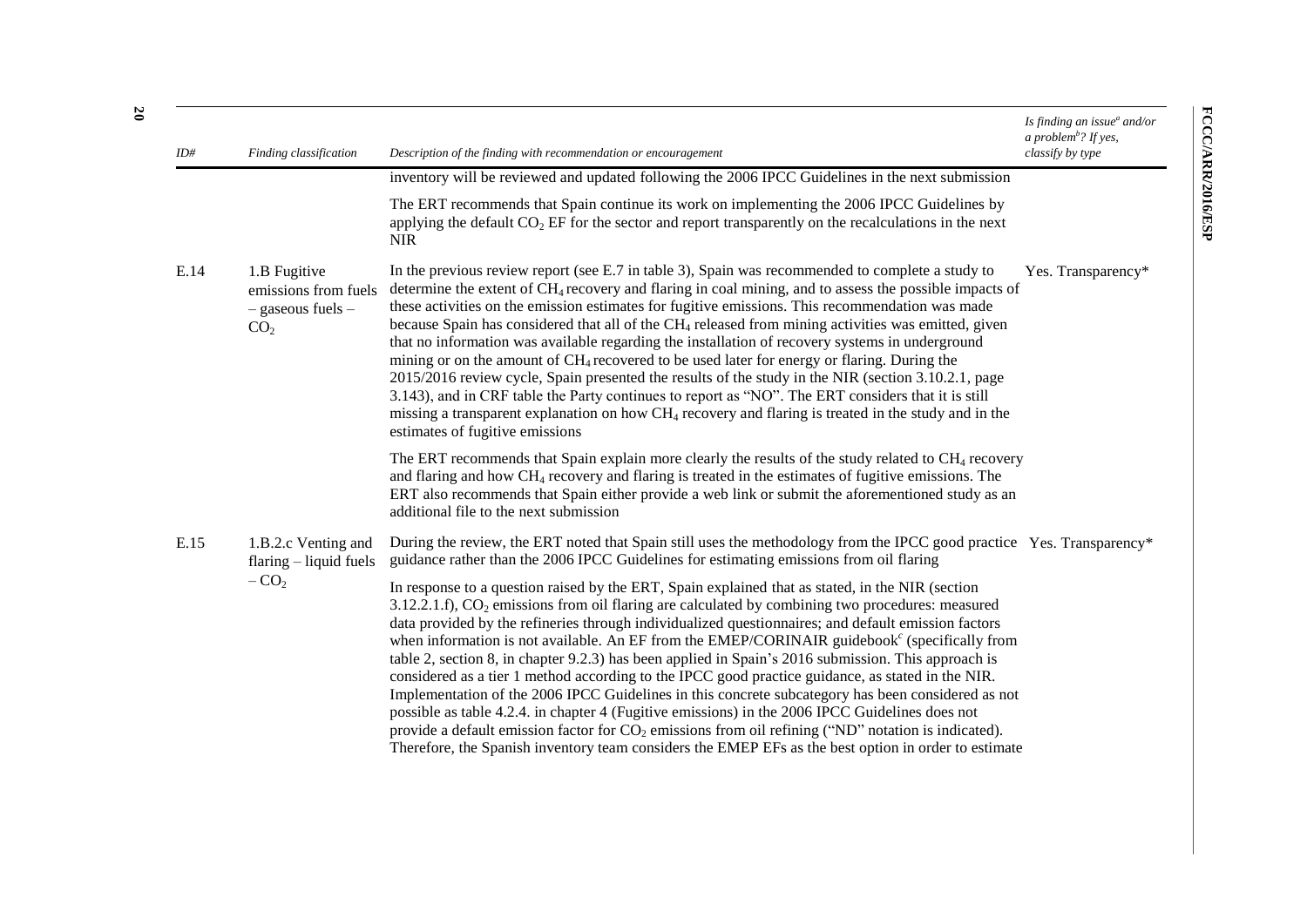| ID#         | Finding classification                                           | Description of the finding with recommendation or encouragement                                                                                                                                                                                                                                                                                                                                                                                                                                                                      | Is finding an issue $^a$ and/or<br>a problem <sup>b</sup> ? If yes,<br>classify by type |
|-------------|------------------------------------------------------------------|--------------------------------------------------------------------------------------------------------------------------------------------------------------------------------------------------------------------------------------------------------------------------------------------------------------------------------------------------------------------------------------------------------------------------------------------------------------------------------------------------------------------------------------|-----------------------------------------------------------------------------------------|
|             |                                                                  | $CO2$ emissions from oil flaring                                                                                                                                                                                                                                                                                                                                                                                                                                                                                                     |                                                                                         |
|             |                                                                  | The ERT recommends that Spain provide more information in the NIR on the methodology for<br>estimating fugitive emissions for this category and to include in the next submission an overview of<br>the methodologies used, including references for all subcategories within fugitive emissions from oil<br>and gas                                                                                                                                                                                                                 |                                                                                         |
| E.16        | 1.B.2.c Venting and<br>$flaring-gaseous$<br>fuels $-CO2$         | During the review, the ERT noted that the $CO2$ IEF for gas flaring in the 2016 submission increased<br>by approximately 50% (from 56 151 t $CO_2$ /unit in 2013 to 81 597 t $CO_2$ /unit in 2014) and that the<br>Party has not provide an explanation in the NIR                                                                                                                                                                                                                                                                   | Yes. Accuracy*                                                                          |
|             |                                                                  | In response to a question raised by the ERT, Spain explained that it was an error in the estimations.<br>For 2014, AD from one of the data suppliers were wrongly used. In CRF category 1.B.2.c.2.ii (gas<br>flaring), new AD for 2014 are 5.68 PJ gas consumption, and the corrected emissions for 2014 are<br>319.33 kt $CO_2$ (instead of 427.75 kt $CO_2$ as erroneously reported). The corrected IEF is 56.19 kt/PJ,<br>consistent with the rest of the IEFs in this category time series                                       |                                                                                         |
|             |                                                                  | The ERT recommends that Spain enhance its QA/QC and correct the calculations related to the $CO2$<br>IEF for gas flaring in its next NIR                                                                                                                                                                                                                                                                                                                                                                                             |                                                                                         |
| <b>IPPU</b> |                                                                  |                                                                                                                                                                                                                                                                                                                                                                                                                                                                                                                                      |                                                                                         |
| I.7         | IPPU general $-$<br>$CO2$ , CH <sub>4</sub> and N <sub>2</sub> O | The transparency of the reporting is limited in a number of categories, as mentioned in the previous<br>review report (see I.1 and I.4 in table 3). In the 2016 submission, the ERT noted transparency issues<br>related to carbide production, caprolactam production, soda ash production, petrochemical and<br>carbon black production, pig iron production, sinter production and aluminium production, as the<br>AD and/or EFs were not included in the NIR or in the CRF tables for confidentiality reasons                    | Yes. Transparency*                                                                      |
|             |                                                                  | The ERT commends Spain for having provided all confidential data to the ERT during the review<br>process. Nevertheless, in order to increase the transparency of the NIR, the ERT, being aware of<br>findings in I.1 and I.4, recommends that Spain provide more information on AD in the NIR without<br>violating confidentiality, by providing AD in 100 base indexed on 1990 or presenting AD trends as<br>graphics without any number, which might be a suitable compromise that would improve the<br>transparency of the report |                                                                                         |
| I.8         | 2.A.1 Cement                                                     | The ERT noted that Spain estimates $CO2$ emissions using plant-specific EFs provided annually by                                                                                                                                                                                                                                                                                                                                                                                                                                     | Yes. Transparency*                                                                      |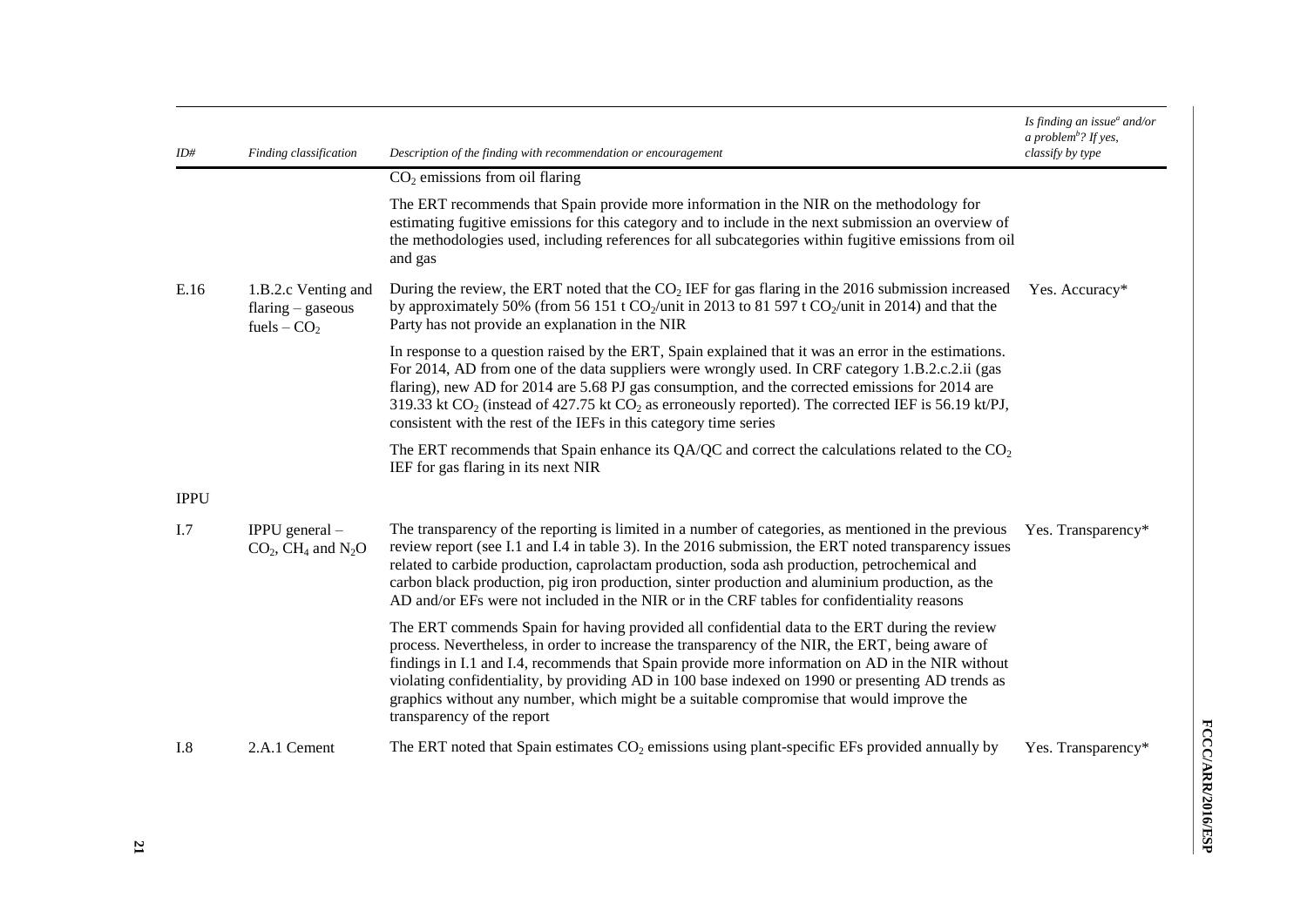| ID#  | Finding classification                            | Description of the finding with recommendation or encouragement                                                                                                                                                                                                                                                                                                                                                                                                                                                                                                                                  | Is finding an issue <sup>a</sup> and/or<br>a problem <sup>b</sup> ? If yes,<br>classify by type |
|------|---------------------------------------------------|--------------------------------------------------------------------------------------------------------------------------------------------------------------------------------------------------------------------------------------------------------------------------------------------------------------------------------------------------------------------------------------------------------------------------------------------------------------------------------------------------------------------------------------------------------------------------------------------------|-------------------------------------------------------------------------------------------------|
|      | $production -$<br>CO <sub>2</sub>                 | the plant, and that CKD has been taken into account in the estimations of the $CO2$ EFs. However, no<br>information has been provided in the NIR (section 4.3) on the methodology used by the plants to<br>estimate the $CO_2$ EFs. During the review, Spain provided the ERT with two additional documents, <sup>d</sup><br>with all the necessary information about the methodology used by the plants to estimate the $CO2$<br>EFs, including the CKD parameter                                                                                                                               |                                                                                                 |
|      |                                                   | The ERT recommends that Spain improve the transparency of its reporting by including a full<br>description of the methodology used to estimate the $CO2$ emissions from cement production in its<br>next submission                                                                                                                                                                                                                                                                                                                                                                              |                                                                                                 |
| I.9  | 2.A.1 Cement<br>$production -$<br>CO <sub>2</sub> | The ERT noted that in the NIR (section 4.3) Spain reported QC only for clinker production in the<br>QC and verification section of the cement production chapter. During the review, Spain provided the<br>ERT with a detailed description of the QA/QC procedures implemented in the inventory of $CO2$<br>emissions from cement production. According to this information, the ERT confirms that the<br>methodology used by the plants to estimate $CO2$ emissions is consistent with the 2006 IPCC<br>Guidelines and that accurate QA/QC procedures are implemented in the sector             | Yes. Transparency*                                                                              |
|      |                                                   | The ERT commends the Party for the explanation and recommends that Spain complete the<br>description of the QA/QC procedures in the NIR with the provided information about QA/QC<br>procedures                                                                                                                                                                                                                                                                                                                                                                                                  |                                                                                                 |
| I.10 | 2.A.2 Lime<br>production-<br>CO <sub>2</sub>      | The ERT noted that in CRF table 2(I).A-Hs1 the IEF for $CO_2$ emissions for the year 2011 is the<br>lowest of the time series. It amounts to a value of $0.69$ t CO <sub>2</sub> /t lime produced, while for the other<br>years, the IEF values range between 0.71 and 0.75 t CO <sub>2</sub> /t lime produced, with an average IEF of<br>$0.72$ t CO <sub>2</sub> /t lime produced for the period 1990–2014                                                                                                                                                                                     | Yes. Transparency*                                                                              |
|      |                                                   | In response to a question raised by the ERT, Spain explained that variations of the IEFs in the years<br>2010 and 2011 are related to changes in the production of <i>cal viva</i> (lime) of some of the installations<br>of the sector during the hardest years of the economic downturn in Spain. In particular, according to<br>ANCADE <sup><math>e</math></sup> data in 2011, 4 plants out of the 21 produced lime with lower purity levels (65–75%),<br>generating lower levels of emissions (not all raw products were decarbonized completely), therefore<br>forcing the IEFs to decrease |                                                                                                 |
|      |                                                   | The ERT commends Spain for the explanation provided during the review and recommends that the<br>Party include information on the lower $CO2 IEF$ for lime production in 2011 in its next NIR                                                                                                                                                                                                                                                                                                                                                                                                    |                                                                                                 |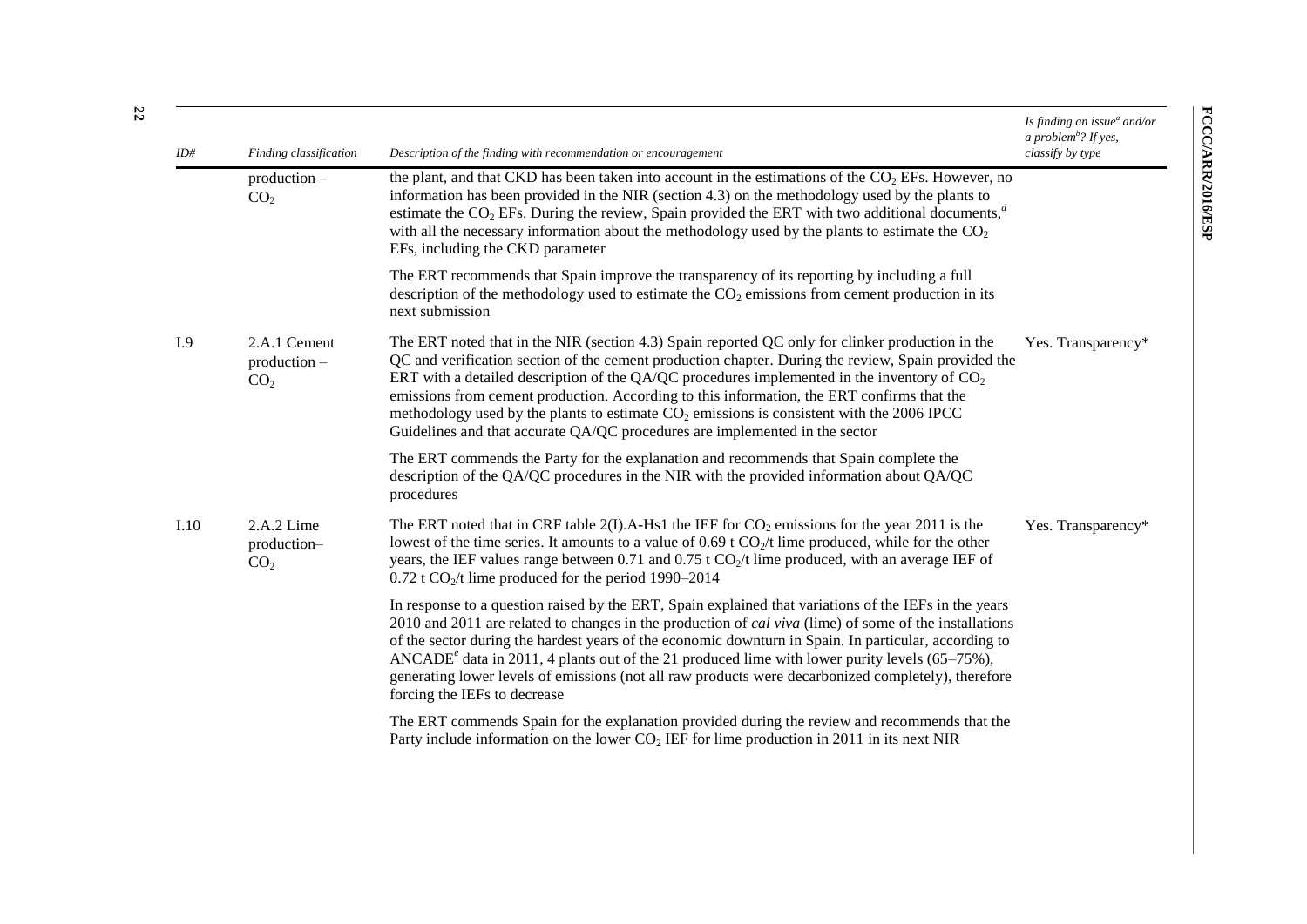| ID#  | Finding classification                                         | Description of the finding with recommendation or encouragement                                                                                                                                                                                                                                                                                                                                                                                                                                                                                                                                                                                                                                                                                                                                                                                                                                                                                                                                                                     | Is finding an issue $^a$ and/or<br>a problem <sup>b</sup> ? If yes,<br>classify by type |
|------|----------------------------------------------------------------|-------------------------------------------------------------------------------------------------------------------------------------------------------------------------------------------------------------------------------------------------------------------------------------------------------------------------------------------------------------------------------------------------------------------------------------------------------------------------------------------------------------------------------------------------------------------------------------------------------------------------------------------------------------------------------------------------------------------------------------------------------------------------------------------------------------------------------------------------------------------------------------------------------------------------------------------------------------------------------------------------------------------------------------|-----------------------------------------------------------------------------------------|
| I.11 | 2.A.3 Glass<br>$production -$<br>CO <sub>2</sub>               | The ERT noted that the numbers reported in CRF table 2(I).A-Hs1 (for category 2.A.3) and CRF<br>table $2(I)$ .A-Hs2 (for category 2.C.5) in the 2016 submission for glass production and lead<br>production have been divided by 1 000 and the IEFs have been multiplied by 1 000 for the whole<br>period                                                                                                                                                                                                                                                                                                                                                                                                                                                                                                                                                                                                                                                                                                                           | Yes. Adherence to<br><b>UNFCCC Annex I</b><br>inventory reporting<br>guidelines         |
|      | 2.C.5 Lead<br>production -<br>CO <sub>2</sub>                  | In response to a request made by the ERT, Spain explained that the glass production and lead<br>production values have been reported in the aforementioned CRF tables in megatonnes instead of<br>kilotonnes in the 2016 submission as requested by the CRF reporter but emission estimates are<br>correctly reported                                                                                                                                                                                                                                                                                                                                                                                                                                                                                                                                                                                                                                                                                                               |                                                                                         |
|      |                                                                | The ERT recommends that Spain improve its QA/QC procedures and correct the reported values in<br>CRF tables $2(I)$ . A-Hs1 and $2(I)$ . A-Hs2 in its next submission                                                                                                                                                                                                                                                                                                                                                                                                                                                                                                                                                                                                                                                                                                                                                                                                                                                                |                                                                                         |
| I.12 | 2.A.4 Other process<br>uses of carbonates -<br>CO <sub>2</sub> | The ERT noted that in the 2016 submission the IEF for $CO_2$ emissions strongly decreases during the Yes. Consistency*<br>period 1990–2014 (-85%). During the review, Spain explained that category 2.A.4.a includes $CO_2$<br>emissions from the use of carbonates in the production of ceramic tiles, as well as in the production<br>of bricks and clay roof tiles. The AD used to estimate $CO2$ emissions for ceramic tiles production<br>are the surface of tiles produced, which is expressed in mass units using a conversion factor.<br>However, the AD for bricks and clay roof tiles are the total amount of carbonates used; this quantity<br>cannot currently be expressed in terms of mass of bricks and roof tiles produced. For this reason,<br>only the mass of ceramic tiles produced is reported as AD in the CRF Reporter, while emissions<br>reported include those from the production of ceramic tiles, as well as the production of bricks and<br>roof tiles. This is the cause of the variation of the IEF |                                                                                         |
|      |                                                                | The ERT recommends that the Party include the detailed description and justification of the trends<br>in AD and the IEF. The ERT also encourages Spain to include bricks and clay roof tiles production<br>in the reported AD                                                                                                                                                                                                                                                                                                                                                                                                                                                                                                                                                                                                                                                                                                                                                                                                       |                                                                                         |
| I.13 | 2.A.4 Other process<br>uses of carbonates –<br>CO <sub>2</sub> | The ERT noted that for the category 2.A.4.b (other uses of soda ash), the trend of $CO_2$ emissions<br>includes several sharp increases and decreases, while the trend of the AD (soda ash used) is stable,<br>leading to increases and decreases in the IEF trend. In addition, the ERT also noted that Spain<br>specifies in its 2016 NIR (page 4.74) that a $CO2$ EF extracted from the 2006 IPCC Guidelines has<br>been used $(415 \text{ kg CO}_{2}/t \text{ carbonate})$                                                                                                                                                                                                                                                                                                                                                                                                                                                                                                                                                      | Yes. Adherence to<br><b>UNFCCC Annex I</b><br>inventory reporting<br>guidelines         |
|      |                                                                | In response to a question raised by the ERT, Spain explained that AD reported under category<br>2.A.4.b in CRF table 2(I).A-Hs1 include not only the subcategory "other uses of soda ash" but also                                                                                                                                                                                                                                                                                                                                                                                                                                                                                                                                                                                                                                                                                                                                                                                                                                  |                                                                                         |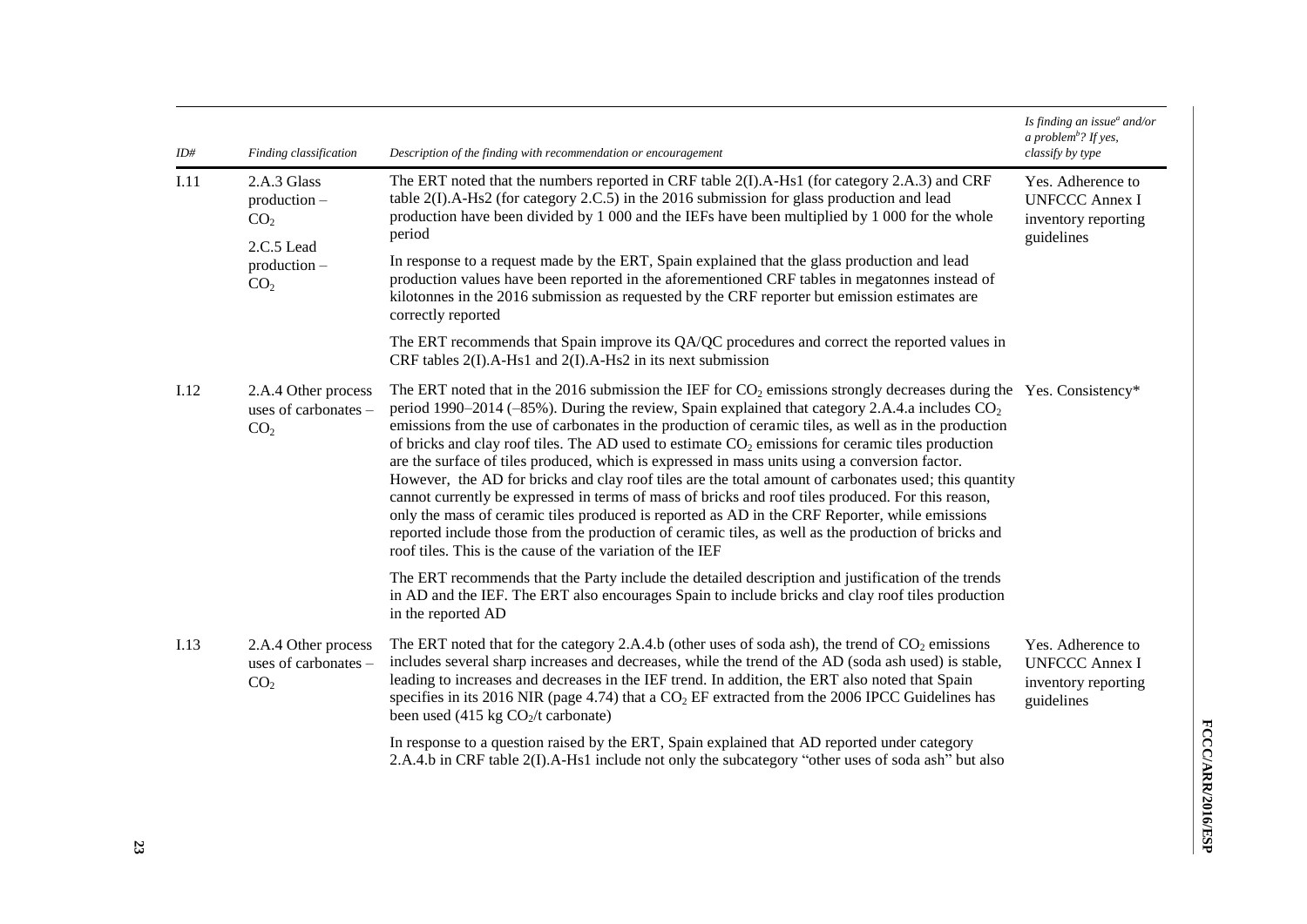|      |                                               |                                                                                                                                                                                                                                                                                                                                                                                                                                                                                                                                                                                                                                                                                                                                                                                                                                | Is finding an issue $^a$ and/or<br>a problem <sup>b</sup> ? If yes,             |
|------|-----------------------------------------------|--------------------------------------------------------------------------------------------------------------------------------------------------------------------------------------------------------------------------------------------------------------------------------------------------------------------------------------------------------------------------------------------------------------------------------------------------------------------------------------------------------------------------------------------------------------------------------------------------------------------------------------------------------------------------------------------------------------------------------------------------------------------------------------------------------------------------------|---------------------------------------------------------------------------------|
| ID#  | Finding classification                        | Description of the finding with recommendation or encouragement<br>the use of soda ash in glass production. However emissions are correctly reported and correspond<br>only to "other uses of soda ash"                                                                                                                                                                                                                                                                                                                                                                                                                                                                                                                                                                                                                        | classify by type                                                                |
|      |                                               | The ERT recommends that Spain improve its QA/QC procedures and correct the data on<br>consumption of soda ash for other uses in CRF table 2(I).A-Hs1                                                                                                                                                                                                                                                                                                                                                                                                                                                                                                                                                                                                                                                                           |                                                                                 |
| I.14 | 2.B.2 Nitric acid<br>production -<br>$N_2O$   | Spain reported emissions of N <sub>2</sub> O in units of Gg CO <sub>2</sub> eq in tables 4.7.1 and 4.7.2 of the NIR (section<br>4.7.1). Nevertheless, the ERT noted that emission values are different (e.g. for 1990: 9 032 Gg $CO2$<br>eq reported in table 4.7.1 and 2 692 Gg $CO2$ eq reported in table 4.7.2). During the review, Spain<br>explained that an error was made in the units presented in table 4.7.1 and that it will be corrected in<br>the next submission                                                                                                                                                                                                                                                                                                                                                 | Yes. Adherence to<br><b>UNFCCC Annex I</b><br>inventory reporting<br>guidelines |
|      |                                               | The ERT recommends that Spain correct the units presented in NIR table 4.7.1 in its next<br>submission                                                                                                                                                                                                                                                                                                                                                                                                                                                                                                                                                                                                                                                                                                                         |                                                                                 |
| I.15 | 2.B.2 Nitric acid<br>$production -$<br>$N_2O$ | Spain reported in its NIR (section 4.7.2) that a country-specific EF of 7 kg N <sub>2</sub> O/t nitric acid has been Yes. Accuracy*<br>used to estimate $N_2O$ emissions from the plants that were decommissioned. Upon a request of the<br>ERT, Spain explained that before the 2010 inventory submission (period 1990–2008), the best<br>national EF available was 7 kg $N_2O/t$ nitric acid, which had been provided by FEIQUE. From the<br>2010 submission onward, direct emission data from plants started to be provided, enabling a plant-<br>and process-specific EF to be obtained for 2008 for some plants. Such specific EFs were applied for<br>the period 1990–2006 for the corresponding plants. However, for those plants no longer existing in<br>2008, the EF of 7 kg $N_2O/t$ nitric acid remained unchanged |                                                                                 |
|      |                                               | The ERT noted that, as stated in the NIR (page 4.55, section 4.7.1), production of nitric acid is<br>available per type of process for the whole period (1990–2014). According to the 2006 IPCC<br>Guidelines (chapter 3, page 3.23), an EF of 7 kg N <sub>2</sub> O/t nitric acid should be applied only to medium<br>pressure plants. During the review, as requested by the ERT, Spain provided a comparative analysis<br>of N <sub>2</sub> O emissions applying the FEIQUE EFs and the default EFs of the 2006 IPCC Guidelines. The<br>comparison showed an underestimation of $N_2O$ emissions for the period 1990–2006                                                                                                                                                                                                   |                                                                                 |
|      |                                               | The sector is a key category regarding trend and level of $N_2O$ emissions in 1990. Therefore, to avoid<br>underestimation of emissions, the ERT recommends that Spain use the $N_2O$ default process-specific<br>EFs available in the 2006 IPCC Guidelines to estimate $N_2O$ emissions from nitric acid production<br>for the period $1990-2006$                                                                                                                                                                                                                                                                                                                                                                                                                                                                             |                                                                                 |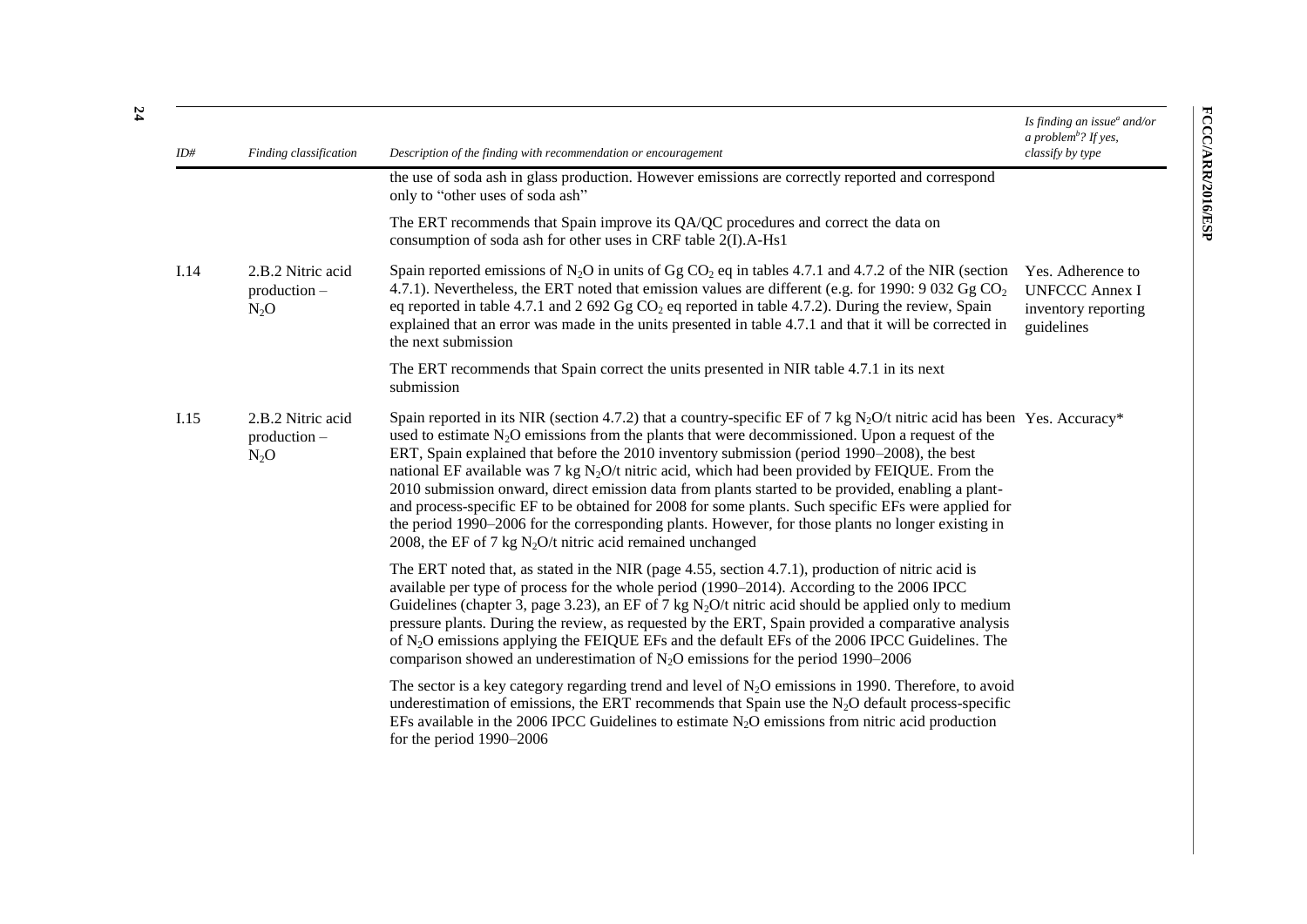| ID#  | Finding classification                                                        | Description of the finding with recommendation or encouragement                                                                                                                                                                                                                                                                                                                                                                                                                                                                                                                                                                                                                                                                     | Is finding an issue <sup>a</sup> and/or<br>a problem <sup>b</sup> ? If yes,<br>classify by type |
|------|-------------------------------------------------------------------------------|-------------------------------------------------------------------------------------------------------------------------------------------------------------------------------------------------------------------------------------------------------------------------------------------------------------------------------------------------------------------------------------------------------------------------------------------------------------------------------------------------------------------------------------------------------------------------------------------------------------------------------------------------------------------------------------------------------------------------------------|-------------------------------------------------------------------------------------------------|
| I.16 | 2.B.4 Caprolactam,<br>glyoxal and<br>glyoxylic acid<br>production -<br>$N_2O$ | Spain reported in the NIR (page 4.76) that for the period 1990–2000, $N_2O$ emissions from the<br>production of caprolactam were estimated with an extrapolation of the AD for the period 2000–<br>2013, using GDP as a driver. However, no justification of the choice of the driver was provided in<br>the NIR. In response to a question raised by the ERT, Spain explained that a correlation analysis was<br>carried out between data on caprolactam production and some representative indicators: GDP,<br>indices of industrial production and indices of industrial production for the chemical industry for the<br>years 2000–2013. The assessment showed the higher correlation between caprolactam production<br>and GDP | Yes. Transparency*                                                                              |
|      |                                                                               | The ERT commends Spain for the explanation provided and recommends that the Party include in<br>its next NIR the correlation analysis and the justification of the choice of the driver for the $N_2O$<br>emissions from production of caprolactam                                                                                                                                                                                                                                                                                                                                                                                                                                                                                  |                                                                                                 |
| I.17 | 2.B.6 Titanium<br>$dioxide$ production $-$<br>CO <sub>2</sub>                 | The ERT noted that in the NIR, section 4.11.6 (page 4.77), that a default EF from the 2006 IPCC<br>Guidelines (1.43 kg $CO_2$ /t TiO <sub>2</sub> ) has been used for the calculation of the $CO_2$ emissions (for the<br>entire time-series) but in CRF table 2(I).A-Hs1, the Party reported an IEF of 1.34 t CO <sub>2</sub> /t TiO <sub>2</sub> . In<br>response, Spain explained that in relation to the EF, the value reported in the NIR is a typographical<br>error and that the value reported in the CRF table is correct                                                                                                                                                                                                  | Yes. Adherence to<br><b>UNFCCC Annex I</b><br>inventory reporting<br>guidelines                 |
|      |                                                                               | The ERT recommends that Spain improve its QA/QC procedures and report the correct $CO2$ EF in<br>its next NIR                                                                                                                                                                                                                                                                                                                                                                                                                                                                                                                                                                                                                       |                                                                                                 |
| I.18 | 2.B.9<br>Fluorochemical<br>$production -$<br><b>HFCs</b>                      | The ERT noted that for category 2.B.9.A, (by-product emissions), the emissions of HFC-23 as a by-Yes. Transparency*<br>product of the manufacture of HFC-22 have been estimated using different methods between 1990<br>and 1998 and after 1998 (see NIR, page 4.59). The ERT also noted that HFC-23 emissions increased<br>from 1993 to 2000 (from 2 856.4 to 7 997.92 t CO <sub>2</sub> eq), with a decrease observed for the year 1998<br>$(6\,423.20\,\mathrm{t}\,CO_2\,\mathrm{eq})$                                                                                                                                                                                                                                           |                                                                                                 |
|      |                                                                               | During the review, the Party provided the ERT with detailed information about EFs and AD for the<br>three plants that produced HFC-22 in Spain. Analysing the information and documents provided, the<br>ERT noted that the methodology used to estimate HFC-23 emissions is not consistent with the<br>methodology described in the NIR. The ERT also noted that in the data provided, most of the HFC-<br>23 emissions were emitted by one single plant (named plant 1), which was clearly responsible for<br>the trend between 1997 and 1999 and the outlier observed in 1998. While the IEF does not change<br>significantly in 1998 compared with the period 1990 to 1997, it has been reduced by 20% between                  |                                                                                                 |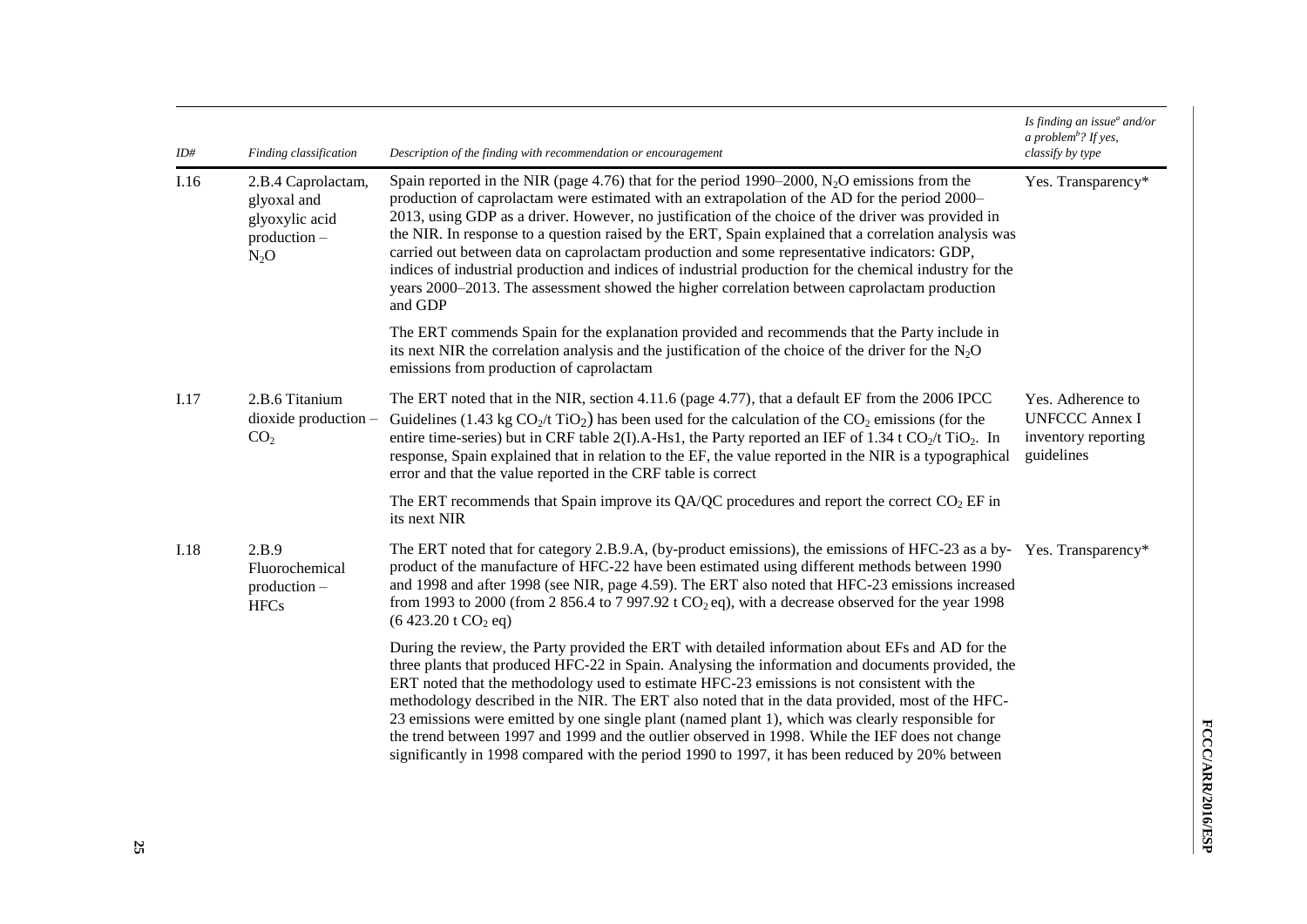| ID#  | Finding classification                                                                         | Description of the finding with recommendation or encouragement                                                                                                                                                                                                                                                                                                                                                                                                                                                                                                                                                                                                                                                                                                                                                                                                                                                                                                                      | Is finding an issue $^a$ and/or<br>a problem <sup>b</sup> ? If yes,<br>classify by type |
|------|------------------------------------------------------------------------------------------------|--------------------------------------------------------------------------------------------------------------------------------------------------------------------------------------------------------------------------------------------------------------------------------------------------------------------------------------------------------------------------------------------------------------------------------------------------------------------------------------------------------------------------------------------------------------------------------------------------------------------------------------------------------------------------------------------------------------------------------------------------------------------------------------------------------------------------------------------------------------------------------------------------------------------------------------------------------------------------------------|-----------------------------------------------------------------------------------------|
|      |                                                                                                | 1997 and 1998 and has increased by 29% between 1998 and 1999. During the review process, Spain<br>explained that the plant changed ownership in 1996 and that the anomaly of 1998 with a low<br>emission ratio may be due to the implementation of new production systems in the plant                                                                                                                                                                                                                                                                                                                                                                                                                                                                                                                                                                                                                                                                                               |                                                                                         |
|      |                                                                                                | Therefore, the ERT recommends that Spain provide the necessary explanations on the time-series<br>consistency in the NIR                                                                                                                                                                                                                                                                                                                                                                                                                                                                                                                                                                                                                                                                                                                                                                                                                                                             |                                                                                         |
| I.19 | 2.C.2 Ferroalloys<br>$production -$<br>CO <sub>2</sub>                                         | The ERT noted that in the 2016 submission, the production of ferroalloys between 2012 (338.79 kt) Yes. Transparency*<br>and 2014 (406.03 kt) increased by 19.8%, leading to a decrease in the $CO2 IEF$ of 16.9%                                                                                                                                                                                                                                                                                                                                                                                                                                                                                                                                                                                                                                                                                                                                                                     |                                                                                         |
|      |                                                                                                | In response to a question raised by the ERT Spain explained that emission estimates are based on a<br>carbon balance taking into account all the input and output products containing carbon. Data are<br>provided directly by the only company operating in Spain. The decrease observed in the $CO2 IEF$ is<br>mainly due to the change in the share of the production of ferrosilicon between the two plants<br>producing this type of ferroalloy in Spain. The plant which produces ferrosilicon with a greater<br>carbon content has increased its share in the total production between 2012 and 2014. This leads to<br>an increase in the carbon output in the form of ferrosilicon in this plant, resulting in a decrease in the<br>overall $CO2 IEF$ of this type of ferroalloy. The second reason for this decrease is the greater<br>proportion of wood as a carbon input in the balance, leading to biogenic $CO_2$ , which is not included<br>in the emissions reported |                                                                                         |
|      |                                                                                                | The ERT commends Spain for the explanation and recommends that the Party include the detailed<br>descriptions and justification of emission trends in its next NIR                                                                                                                                                                                                                                                                                                                                                                                                                                                                                                                                                                                                                                                                                                                                                                                                                   |                                                                                         |
| I.20 | 2.D.3 Other (non-<br>energy products<br>from fuels and<br>solvent use $)$ –<br>CO <sub>2</sub> | The ERT noted that in CRF table 1.A(d) (Feedstock, reductants and other energy use of fuels), under Yes. Adherence to<br>column J, "Reported under: select category (ies) from the category tree", consumption of bitumen<br>for non-energy use in the period 1990–2009 was reported under the petrochemical sector and in the<br>production of carbon black; and in the period 2010–2014 under mineral industry. However, no<br>information about bitumen consumption in those sectors was provided in the NIR. During the<br>review, Spain confirmed to the ERT that this is an error in the reporting, and that the inventory team<br>considers that the notation key "NA" should apply for the entire time series, for both the " $CO2$<br>emissions (column I)" and the "Reported under (column J)" field in CRF table 1A(d). Despite the<br>occurrence of bitumen consumption, $CO2$ emissions are considered negligible according to the 2006<br><b>IPCC</b> Guidelines       | <b>UNFCCC Annex I</b><br>inventory reporting<br>guidelines                              |
|      |                                                                                                | The ERT commends Spain for the explanation and recommends that the Party correct the reported                                                                                                                                                                                                                                                                                                                                                                                                                                                                                                                                                                                                                                                                                                                                                                                                                                                                                        |                                                                                         |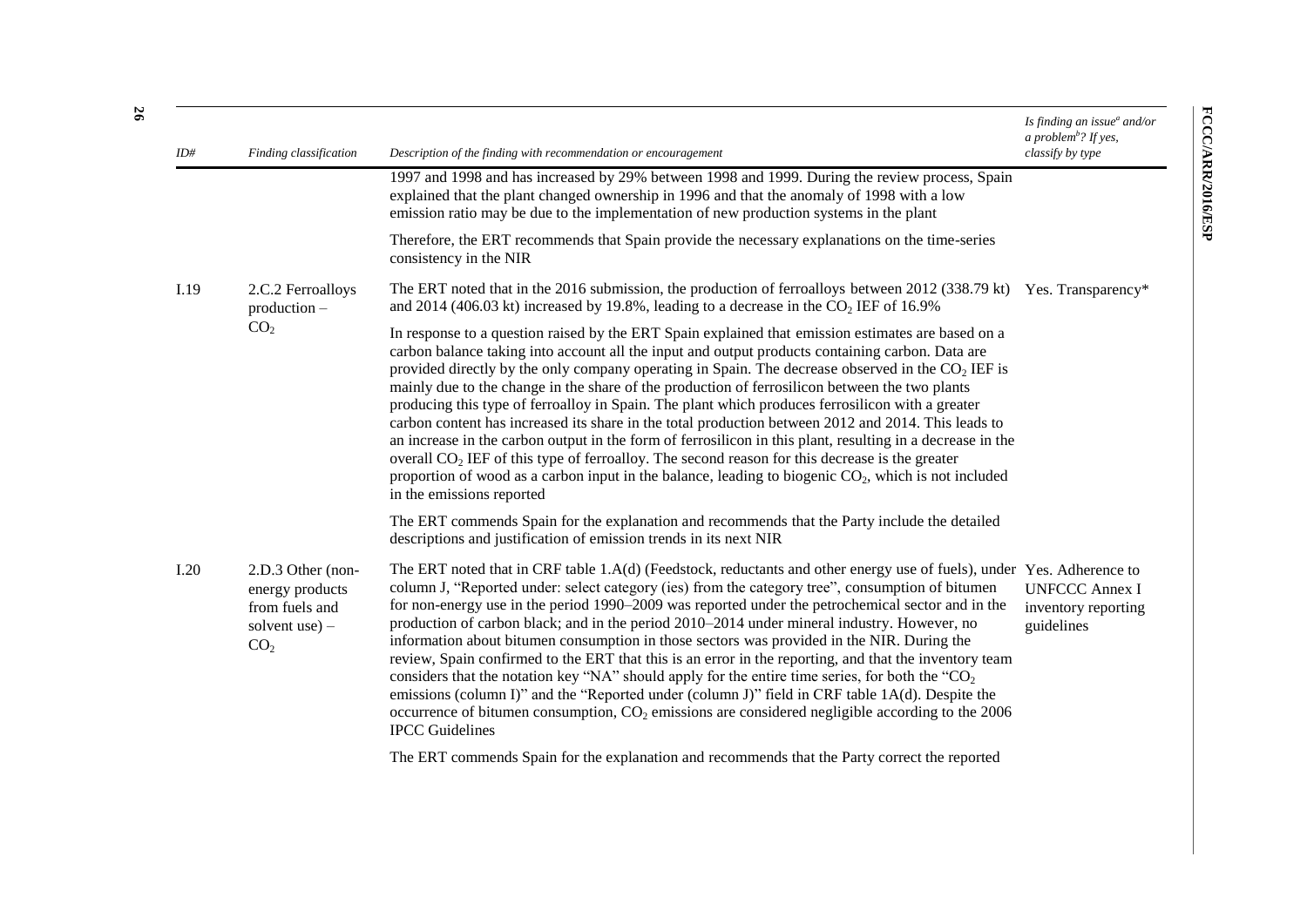| ID#         | Finding classification                                                          | Description of the finding with recommendation or encouragement                                                                                                                                                                                                                                                                                                                                                                                                                                                                                                                                                                                                                                                                                                                                                                                                                                                                                                                                | Is finding an issue $^a$ and/or<br>a problem <sup>b</sup> ? If yes,<br>classify by type |
|-------------|---------------------------------------------------------------------------------|------------------------------------------------------------------------------------------------------------------------------------------------------------------------------------------------------------------------------------------------------------------------------------------------------------------------------------------------------------------------------------------------------------------------------------------------------------------------------------------------------------------------------------------------------------------------------------------------------------------------------------------------------------------------------------------------------------------------------------------------------------------------------------------------------------------------------------------------------------------------------------------------------------------------------------------------------------------------------------------------|-----------------------------------------------------------------------------------------|
|             |                                                                                 | value in CRF table 1.A(d) in accordance with paragraph $37(c)$ of the UNFCCC Annex I inventory<br>reporting guidelines                                                                                                                                                                                                                                                                                                                                                                                                                                                                                                                                                                                                                                                                                                                                                                                                                                                                         |                                                                                         |
| Agriculture |                                                                                 |                                                                                                                                                                                                                                                                                                                                                                                                                                                                                                                                                                                                                                                                                                                                                                                                                                                                                                                                                                                                |                                                                                         |
| A.10        | 3. General<br>$(agriculture)$ –<br>$CO2$ , CH <sub>4</sub> and N <sub>2</sub> O | The ERT notes that the agriculture chapter of the NIR lacks much of the information needed by the<br>ERT to conduct a proper assessment of the inventory submission. In particular, the NIR does not<br>present descriptions, references and sources of information for the specific methodologies, including<br>higher-tier methods and models, assumptions, EFs and AD, as well as the rationale for their<br>selection as required by the UNFCCC Annex I inventory reporting guidelines                                                                                                                                                                                                                                                                                                                                                                                                                                                                                                     | Yes. Transparency*                                                                      |
|             |                                                                                 | In response to a question raised during the review, Spain informed the ERT that it has begun an in-<br>depth review of the whole agriculture sector and this review is taking longer than expected. Spain<br>noted that the inventory team expected to complete this review process before the end of 2016 and<br>to include a complete and coherent agriculture chapter in 2017                                                                                                                                                                                                                                                                                                                                                                                                                                                                                                                                                                                                               |                                                                                         |
|             |                                                                                 | The ERT recommends that Spain update the agriculture chapter in the NIR and its annexes and<br>include all of the necessary methodological information required in accordance with the UNFCCC<br>Annex I inventory reporting guidelines (para. 50), following the NIR outline described in its<br>appendix                                                                                                                                                                                                                                                                                                                                                                                                                                                                                                                                                                                                                                                                                     |                                                                                         |
| A.11        | 3.B Manure<br>$management -$<br>$CH_4$ and $N_2O$                               | During the review, the ERT noted that the MCFs used for the different MMS were not transparently Yes. Transparency*<br>presented in CRF table 3.B(a)s2 and that the MCF values presented in annex 3.2, table A.3.2.4,<br>appear to be from the IPCC good practice guidance. In response to a question raised during the<br>review, Spain informed the ERT that for tier 2 animal species, a series of concatenated MMS is<br>used, which means that the MCFs cannot be directly estimated. Spain also informed the ERT that it<br>still uses MCF values from the IPCC good practice guidance and does not properly incorporate the<br>2006 IPCC Guidelines. Spain further informed the ERT that the Spanish inventory team made an<br>assessment during a European Union review of the effect on CH <sub>4</sub> emissions from using the MCF<br>values provided in the IPCC good practice guidance instead of the 2006 IPCC Guidelines and that<br>this leads to an overestimate of emissions |                                                                                         |
|             |                                                                                 | In response to the list of potential problems and further questions raised by the ERT during the<br>review, Spain provided revised estimates of CH <sub>4</sub> emissions from manure management for all animal<br>categories estimated using MCF values from the 2006 IPCC Guidelines applied to the MMS in<br>Spain's 50 provinces according to average temperatures in the two climatic regions (cool and                                                                                                                                                                                                                                                                                                                                                                                                                                                                                                                                                                                   |                                                                                         |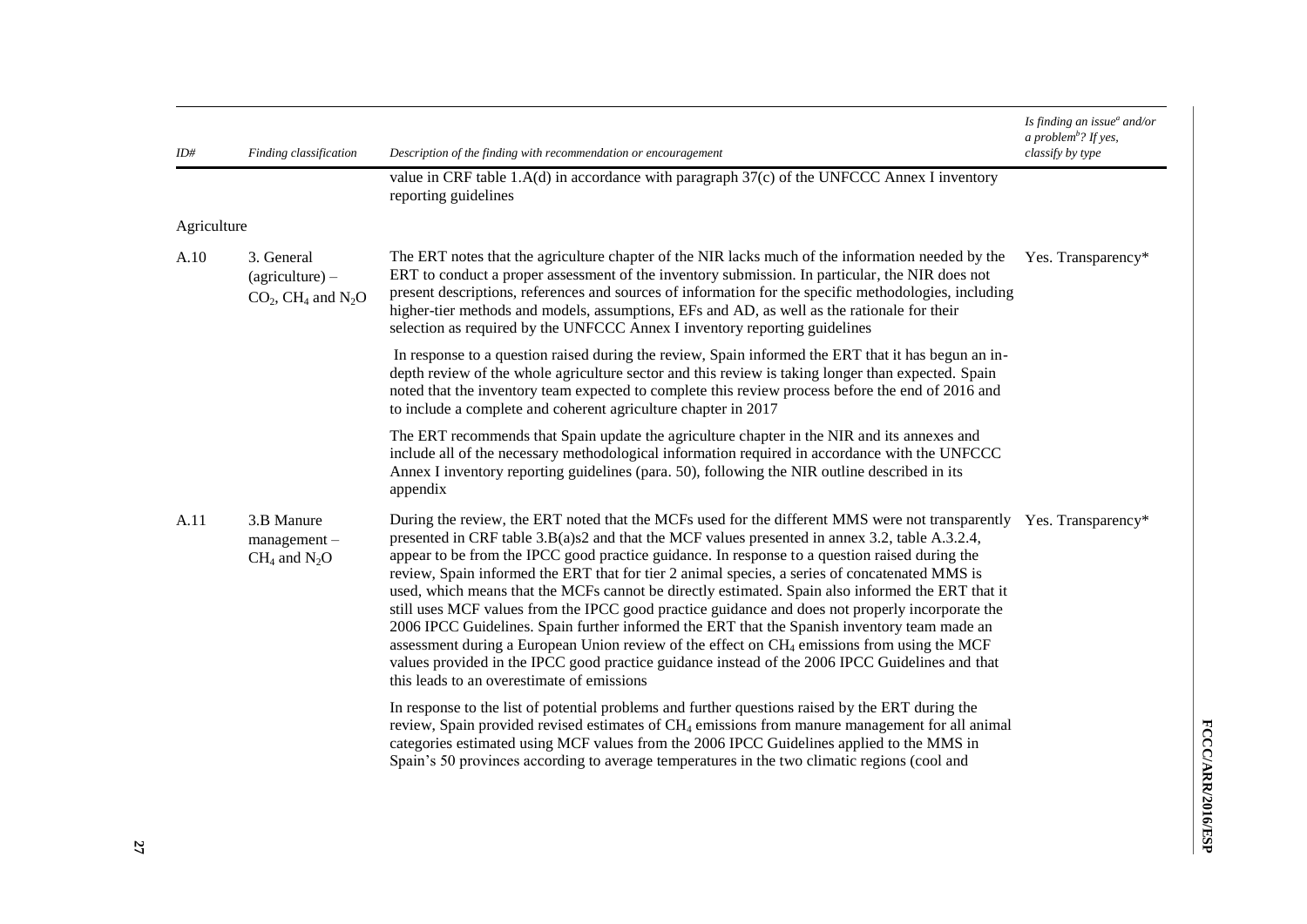| ID#  | Finding classification                                       | Description of the finding with recommendation or encouragement                                                                                                                                                                                                                                                                                                                                                                                                                                                                                                                                                                                                                                                                                                                          | Is finding an issue $^a$ and/or<br>a problem <sup>b</sup> ? If yes,<br>classify by type |
|------|--------------------------------------------------------------|------------------------------------------------------------------------------------------------------------------------------------------------------------------------------------------------------------------------------------------------------------------------------------------------------------------------------------------------------------------------------------------------------------------------------------------------------------------------------------------------------------------------------------------------------------------------------------------------------------------------------------------------------------------------------------------------------------------------------------------------------------------------------------------|-----------------------------------------------------------------------------------------|
|      |                                                              | temperate) for each year in the period 1990–2014. The choice of $B_0$ and MMS usage were based on<br>tables 10A-4 to 10A-9 of the 2006 IPCC Guidelines for dairy cattle, non-dairy cattle and swine for<br>the Western Europe region. MMS usage for other animal categories remained as in the original<br>submission                                                                                                                                                                                                                                                                                                                                                                                                                                                                    |                                                                                         |
|      |                                                              | The revised estimates reduced CH <sub>4</sub> emissions from this category by 1 139.0 kt CO <sub>2</sub> eq in 1990<br>$(-18\%)$ . The ERT considers that the potential overestimation has been resolved                                                                                                                                                                                                                                                                                                                                                                                                                                                                                                                                                                                 |                                                                                         |
|      |                                                              | To be fully consistent with the revision to $CH4$ emissions from manure management, Spain also<br>provided revised estimates of direct and indirect $N_2O$ emissions from manure management. Direct<br>$N2O$ emissions were estimated according to equation 10.25 of the 2006 IPCC Guidelines and the<br>default $EF_3$ provided in table 10.21. Indirect N <sub>2</sub> O emissions, volatilization and leaching from<br>manure management were estimated using equations 10.27 and 10.29 and the default values of<br>nitrogen loss due to volatilization and 1% for the ratio of nitrogen loss from solid and liquid MMS<br>due to leaching provided in table 10.22. The revised estimates increased $N_2O$ emissions from this<br>category by 71.4 kt $CO2$ eq in 1990 (4% increase) |                                                                                         |
|      |                                                              | The ERT agrees with the estimation method presented and recommends that Spain update the NIR<br>accordingly in the next submission                                                                                                                                                                                                                                                                                                                                                                                                                                                                                                                                                                                                                                                       |                                                                                         |
| A.12 | 3.D.a.2.a Animal<br>manure applied to<br>$soids -$<br>$N_2O$ | During the review, the ERT noted that the amount of nitrogen input from animal manure applied to<br>soils (284 070 513.93 kg N/year) as reported under this category is higher than the total amount of<br>nitrogen excretion from MMS (198 789 220.66 kg N/year) as reported under category 3.B(b) (N <sub>2</sub> O<br>emissions from manure management), taking into account the nitrogen reported under category<br>3.B.5 (Indirect $N_2O$ )                                                                                                                                                                                                                                                                                                                                         | Yes. Transparency*                                                                      |
|      |                                                              | In response to a question raised during the review, Spain notified the ERT that there is an error in<br>the reported amount of nitrogen under animal manure applied to soils, leading to an overestimation<br>of $N_2O$ emissions. In response to the list of potential problems and further questions raised by the<br>ERT during the review, Spain provided revised estimates of $N_2O$ emissions from animal manure<br>applied to soils. It revised the amount of nitrogen available for application to managed soils using<br>equation 10.34 from the 2006 IPCC Guidelines, ensuring that the nitrogen amount reported is fully<br>consistent with the nitrogen amounts in MMS (see also A.14 below)                                                                                 |                                                                                         |
|      |                                                              | The revised estimates reduced N <sub>2</sub> O emissions from this category by $-10.5$ kt CO <sub>2</sub> eq in 1990<br>$(-0.8\%)$ . The ERT considers that the potential overestimation has been resolved and recommends                                                                                                                                                                                                                                                                                                                                                                                                                                                                                                                                                                |                                                                                         |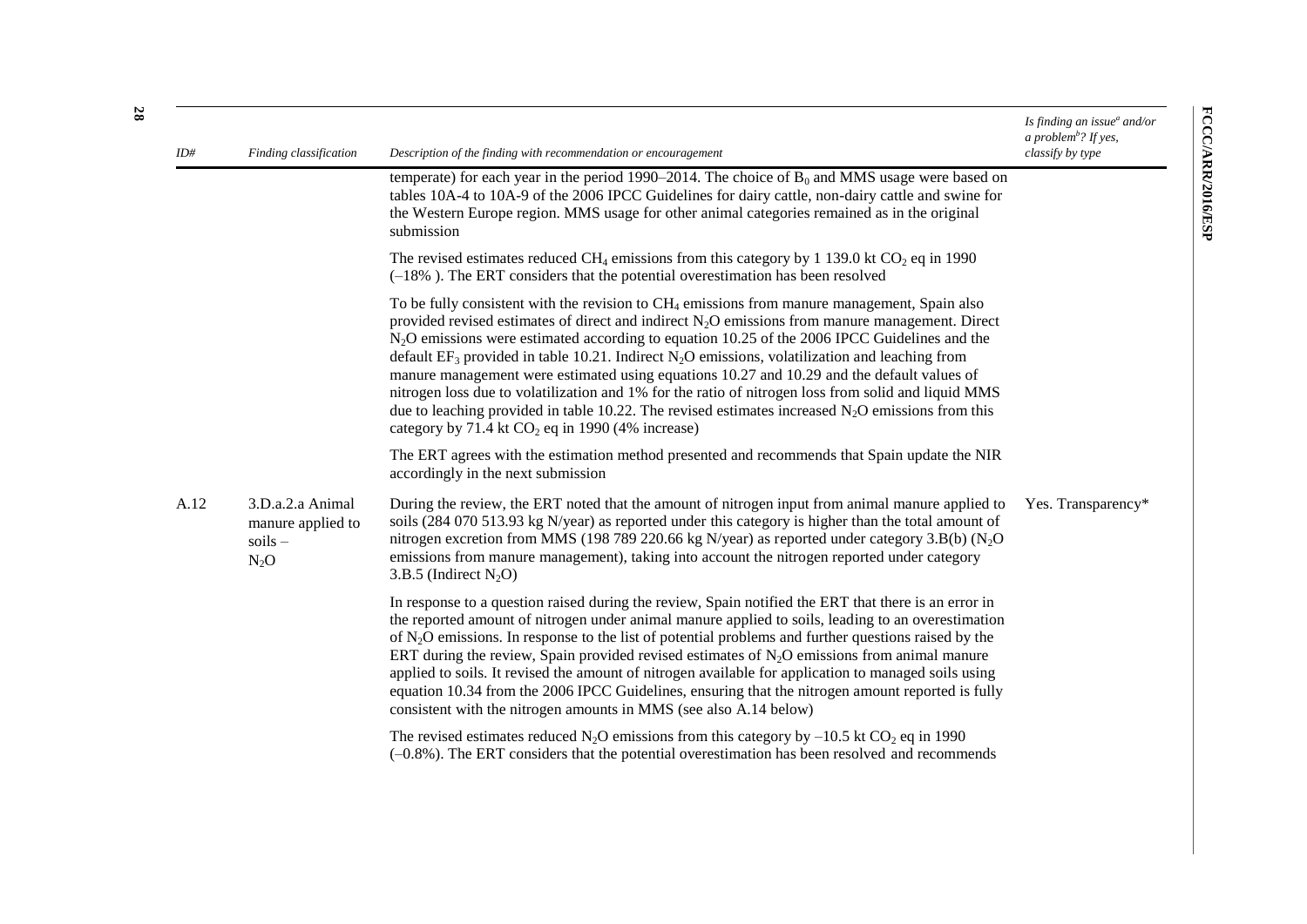| ID#  | Finding classification                                                | Description of the finding with recommendation or encouragement                                                                                                                                                                                                                                                                                                                                                                                                                                                                                                                                                                                                                                                                                                                                                                                                                                                                                                                                                                                                                                                                                                                                       | Is finding an issue $^a$ and/or<br>a problem <sup>b</sup> ? If yes,<br>classify by type |
|------|-----------------------------------------------------------------------|-------------------------------------------------------------------------------------------------------------------------------------------------------------------------------------------------------------------------------------------------------------------------------------------------------------------------------------------------------------------------------------------------------------------------------------------------------------------------------------------------------------------------------------------------------------------------------------------------------------------------------------------------------------------------------------------------------------------------------------------------------------------------------------------------------------------------------------------------------------------------------------------------------------------------------------------------------------------------------------------------------------------------------------------------------------------------------------------------------------------------------------------------------------------------------------------------------|-----------------------------------------------------------------------------------------|
|      |                                                                       | that Spain update the NIR accordingly in the next submission                                                                                                                                                                                                                                                                                                                                                                                                                                                                                                                                                                                                                                                                                                                                                                                                                                                                                                                                                                                                                                                                                                                                          |                                                                                         |
| A.13 | 3.D.a.3 Urine and<br>dung deposited by<br>grazing animals -<br>$N_2O$ | During the review, the ERT noted that the $EF_3$ for this category is reported in CRF table 3.D as<br>0.02004 kg-N <sub>2</sub> O-N in 1990. The EF <sub>3</sub> in the 2006 IPCC Guidelines for PRP/CPP is 0.02 kg-N <sub>2</sub> O-N<br>and for PRP/SO is 0.01 kg-N <sub>2</sub> O-N. The ERT notes that Spain reports nitrogen excretion in CRF<br>table 3.B(b) for sheep and other livestock on pasture, range and paddock MMS. In response to a<br>question raised during the review, Spain informed the ERT that it used the $EF_3$ for PRP/CPP of 0.02<br>kg-N <sub>2</sub> O-N for sheep and other livestock instead of the lower EF <sub>3</sub> , PRP/SO of 0.01 kg-N <sub>2</sub> O-N,<br>leading to an overestimation of $N_2O$ emissions. In response to the list of potential problems and<br>further questions raised by the ERT during the review, Spain provided revised estimates of direct<br>$N_2O$ emissions from urine and dung deposited by grazing animals using the $EF_3$ from the 2006<br>IPCC Guidelines (volume 4, chapter 11, table 11.1) of 0.02 kg-N <sub>2</sub> O-N for cattle, poultry and pigs<br>and $0.01 \text{ kg-N}_2\text{O-N}$ for sheep and other animals | Yes. Transparency*                                                                      |
|      |                                                                       | The revised estimates reduced direct N <sub>2</sub> O emissions from this category by $-1$ 466.30 kt CO <sub>2</sub> eq in<br>1990 (-52.1%). Spain has also recalculated indirect $N_2O$ emissions from atmospheric deposition<br>(category 3.D.b.1), as a result of the recalculation in this category 3.D.a.3 (see also A.14 below)                                                                                                                                                                                                                                                                                                                                                                                                                                                                                                                                                                                                                                                                                                                                                                                                                                                                 |                                                                                         |
|      |                                                                       | The ERT considers that the potential overestimation has been resolved and recommends that Spain<br>update the NIR and the CRF table accordingly in the next submission                                                                                                                                                                                                                                                                                                                                                                                                                                                                                                                                                                                                                                                                                                                                                                                                                                                                                                                                                                                                                                |                                                                                         |
| A.14 | 3.D.b.1 Atmospheric<br>deposition-<br>$N_2O$                          | Spain has recalculated estimates of indirect $N_2O$ emissions from atmospheric deposition from<br>managed soils as a consequence of the revision of estimates under categories 3.D.a.2.a (Animal<br>manure applied to soils) and 3.D.a.3 (Urine and dung deposited by grazing animals), done in<br>response to the list of potential problems and further questions (see A.12 and A.13 above).                                                                                                                                                                                                                                                                                                                                                                                                                                                                                                                                                                                                                                                                                                                                                                                                        | Yes. Transparency*                                                                      |
|      |                                                                       | Indirect $N_2O$ emissions from atmospheric deposition from managed soils have been estimated using<br>a tier 1 methodology from the 2006 IPCC Guidelines (volume 4, chapter 11, equation 11.9), and<br>applying an EF <sub>4</sub> from the 2006 IPCC 2006 Guidelines, volume 4, chapter 11, table 11.3 (EF <sub>4</sub> = 0.01)<br>$kg-N2O-N$ , FracGASF=0.10 for synthetic fertilizers and FracGASM=0.20 for all organic N<br>fertilizers and dung and urine deposited by grazing animals)                                                                                                                                                                                                                                                                                                                                                                                                                                                                                                                                                                                                                                                                                                          |                                                                                         |
|      |                                                                       | Recalculation implies a reduction in N <sub>2</sub> O emission estimates of $-0.27$ kt in 1990 (equivalent to –<br>79.2 kt of $CO_2$ eq), representing a variation of -7.4% of the estimated emissions of the category. The<br>ERT commends Spain for providing this recalculation                                                                                                                                                                                                                                                                                                                                                                                                                                                                                                                                                                                                                                                                                                                                                                                                                                                                                                                    |                                                                                         |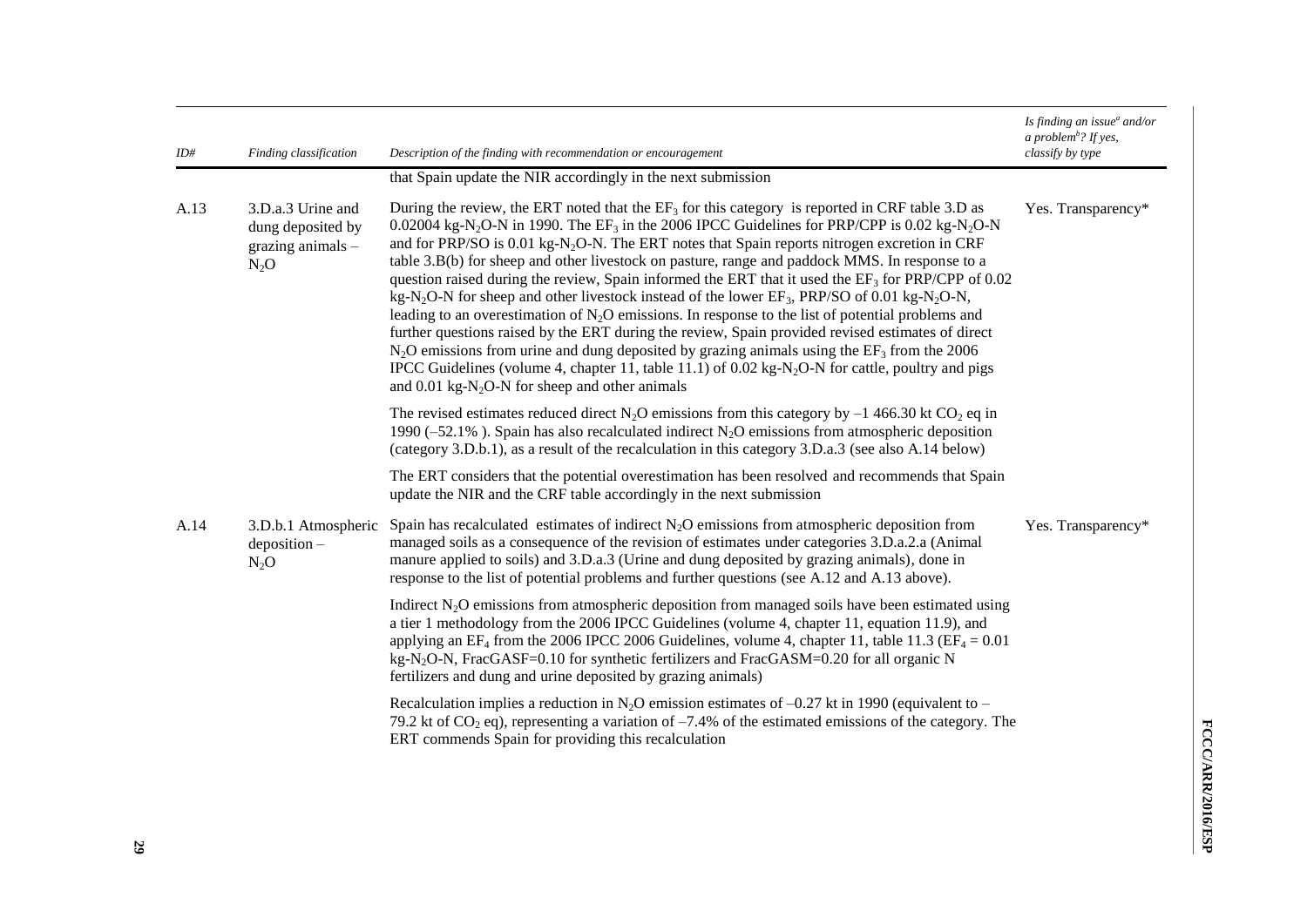| ID#  | Finding classification                                              | Description of the finding with recommendation or encouragement                                                                                                                                                                                                                                                                                                                                                                                                                                                                                                                                                                                                                                                                                                                                                                                                                                                                                                                                                                                                                                                                                                                                                    | Is finding an issue $^a$ and/or<br>a problem <sup>b</sup> ? If yes,<br>classify by type |
|------|---------------------------------------------------------------------|--------------------------------------------------------------------------------------------------------------------------------------------------------------------------------------------------------------------------------------------------------------------------------------------------------------------------------------------------------------------------------------------------------------------------------------------------------------------------------------------------------------------------------------------------------------------------------------------------------------------------------------------------------------------------------------------------------------------------------------------------------------------------------------------------------------------------------------------------------------------------------------------------------------------------------------------------------------------------------------------------------------------------------------------------------------------------------------------------------------------------------------------------------------------------------------------------------------------|-----------------------------------------------------------------------------------------|
|      |                                                                     | The ERT considers that the potential overestimation has been resolved and recommends that Spain<br>update the NIR accordingly in the next submission                                                                                                                                                                                                                                                                                                                                                                                                                                                                                                                                                                                                                                                                                                                                                                                                                                                                                                                                                                                                                                                               |                                                                                         |
| A.15 | 3.D.b.2 Nitrogen<br>leaching and run-off<br>$-N_2O$                 | During the review, the ERT noted that Spain uses a Frac $_{LEACH-(H)}$ value of 0.30, the default value<br>from table 11.3 of the 2006 IPCC Guidelines, as presented in CRF table 3.D. The 2006 IPCC<br>Guidelines state that "For dryland regions, where precipitation is lower than evapotranspiration<br>throughout most of the year and leaching is unlikely to occur, the default Frac <sub>LEACH</sub> is zero. The<br>method of calculating whether Frac <sub>LEACH-(H)</sub> = 0.30 should be applied is given in Table 11.3". In<br>response to a question raised during the review, Spain informed the ERT that it misinterpreted the<br>2006 IPCC Guidelines in preparing the national inventory. Spain also informed the ERT that it<br>expected to get the necessary data during 2016 from the National Meteorological Agency in order to<br>implement an accurate calculation of indirect $N_2O$ emissions in the next inventory submission.<br>According to Spain, preliminary assessments indicate that the $Frac_{LEACH(H)}$ value of 0.30 should<br>apply to less than one third of the total national surface and by applying this value to the whole<br>territory, emissions are overestimated | Yes. Accuracy*                                                                          |
|      |                                                                     | In response to the list of potential problems and further questions raised by the ERT during the<br>review (see also A.12 above), Spain provided revised estimates of indirect $N_2O$ emissions from<br>nitrogen leaching and run-off from managed soils using equation 11.10 from the 2006 IPCC<br>Guidelines (volume 4, chapter 11) and using the $Frac_{LEACH(H)}$ value of 0.30 only for those cropland<br>areas where irrigation is employed as indicated in table 11.3 of the 2006 IPCC Guidelines. Spain<br>informed the ERT that the National Meteorological Agency data to thoroughly determine leaching<br>potential based upon precipitation, evapotranspiration and soil water handling capacity could not be<br>provided within the six-week deadline. The revised estimates reduced indirect $N_2O$ emissions from<br>this category by $-1$ 674.2 kt CO <sub>2</sub> eq in 1990 (-89.9%). The ERT considers that the potential<br>overestimation has been resolved                                                                                                                                                                                                                                   |                                                                                         |
|      |                                                                     | The ERT recommends that Spain update the estimates for the category, using data from the National<br>Meteorological Agency in line with the methodology described in the 2006 IPCC Guidelines in its<br>next submission                                                                                                                                                                                                                                                                                                                                                                                                                                                                                                                                                                                                                                                                                                                                                                                                                                                                                                                                                                                            |                                                                                         |
| A.16 | 3.F Field burning of<br>agricultural residues<br>$-CH_4$ and $N_2O$ | Spain reported in its NIR (section 5.6.2) that emissions from this category are estimated using the<br>methodology from the Revised 1996 IPCC Guidelines. However, no clear information on the<br>quantity of biomass burned for each crop or the parameters used to calculate $CH_4$ and $N_2O$<br>emissions was included in the NIR. The ERT also noted that in CRF table 3.F Spain reported                                                                                                                                                                                                                                                                                                                                                                                                                                                                                                                                                                                                                                                                                                                                                                                                                     | Yes. Accuracy*                                                                          |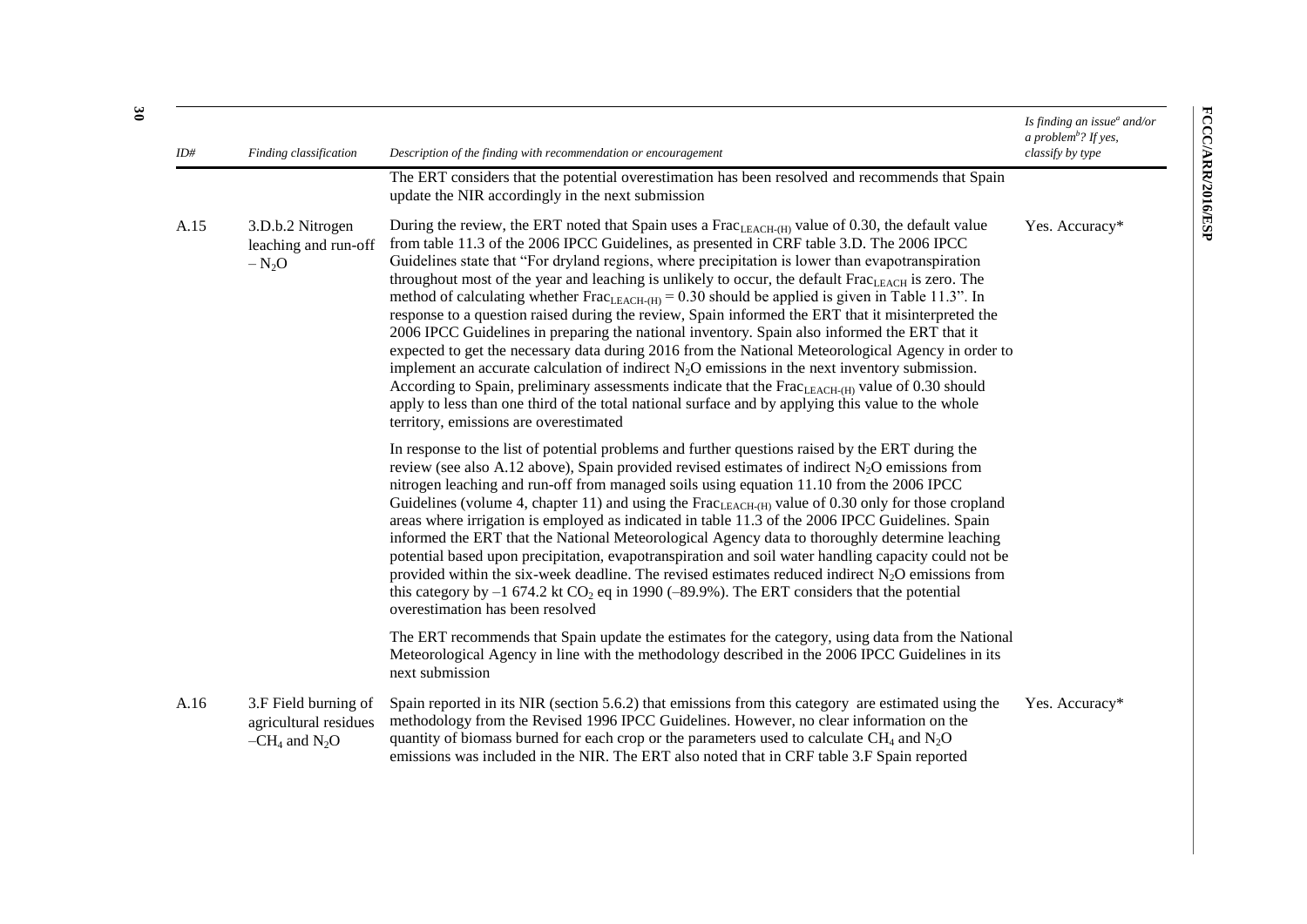| ID#           | Finding classification | Description of the finding with recommendation or encouragement                                                                                                                                                                                                                                                                                                                                                                                                                                                                                                                                                                                                                                                                                                                                                                                                                                                                                                                                                                                                                                                                                              | Is finding an issue $^a$ and/or<br>a problem <sup>b</sup> ? If yes,<br>classify by type |
|---------------|------------------------|--------------------------------------------------------------------------------------------------------------------------------------------------------------------------------------------------------------------------------------------------------------------------------------------------------------------------------------------------------------------------------------------------------------------------------------------------------------------------------------------------------------------------------------------------------------------------------------------------------------------------------------------------------------------------------------------------------------------------------------------------------------------------------------------------------------------------------------------------------------------------------------------------------------------------------------------------------------------------------------------------------------------------------------------------------------------------------------------------------------------------------------------------------------|-----------------------------------------------------------------------------------------|
|               |                        | emissions only for category 3.F.5 and reported "NO" for the other categories                                                                                                                                                                                                                                                                                                                                                                                                                                                                                                                                                                                                                                                                                                                                                                                                                                                                                                                                                                                                                                                                                 |                                                                                         |
|               |                        | In response to a question raised by the ERT during the review, Spain stated that it considers that the<br>approach contained in the Revised 1996 IPCC Guidelines is wider (covers more types of crops),<br>reflects in a better way the current situation of this activity in Spain, when most of crop residues<br>burned are under category 3.F.5 and are derived from cotton, vineyards and olive groves (whose EFs<br>are not specifically covered in the 2006 IPCC Guidelines, table 2.5) and is consistent with emissions<br>of other nitrogen compounds. Upon a request of the ERT, Spain also provided during the review an<br>Excel spreadsheet contained detailed information of the equation used and the parameters applied<br>for each crop type                                                                                                                                                                                                                                                                                                                                                                                                 |                                                                                         |
|               |                        | The ERT commends Spain for the information provided and recommends that the Party provide a<br>detailed methodological description of this activity in the next NIR, outlining the quantity of<br>biomass burned for each crop, the parameters and EFs                                                                                                                                                                                                                                                                                                                                                                                                                                                                                                                                                                                                                                                                                                                                                                                                                                                                                                       |                                                                                         |
| <b>LULUCF</b> |                        |                                                                                                                                                                                                                                                                                                                                                                                                                                                                                                                                                                                                                                                                                                                                                                                                                                                                                                                                                                                                                                                                                                                                                              |                                                                                         |
| L.7           | 4. General<br>(LULUCF) | The previous review report indicated that Spain assumes that land-use areas and soil management in Yes. Accuracy*<br>the period 1970–1990 are constant (see L.1 in table 3). The ERT noted that Spain included this issue<br>in its inventory improvement plans and raised a question requesting the Party to provide more<br>information about its implementation                                                                                                                                                                                                                                                                                                                                                                                                                                                                                                                                                                                                                                                                                                                                                                                           |                                                                                         |
|               |                        | Spain explained that national inventory cartography and particularly LULUCF cartography are a<br>priority under the improvement plan for the Spanish inventory, and the following initiatives are<br>being promoted: (1) the national forestry system team is currently analysing other national<br>cartographic information available, different from that already used, such as the forestry map of<br>Spain 1:400 000 (MFE400), published in 1966, and, at the same time, a pilot project to assess new<br>alternative data in one province in Spain is under preparation; (2) the national inventory team is<br>evaluating alternatives to improve the inventory cartography and particularly LULUCF cartography.<br>The Party recognized that these initiatives would certainly improve LULUCF data and could<br>provide more information about the 1970–1990 time frame. However, Spain informed the ERT that<br>the current situation makes it extremely difficult to set up and develop specific programmes to<br>properly address these complex issues<br>The ERT welcomes this additional information provided by the Party during the review, and |                                                                                         |
|               |                        | recommends that Spain provide in the NIR an update on the ongoing and planned analyses to                                                                                                                                                                                                                                                                                                                                                                                                                                                                                                                                                                                                                                                                                                                                                                                                                                                                                                                                                                                                                                                                    |                                                                                         |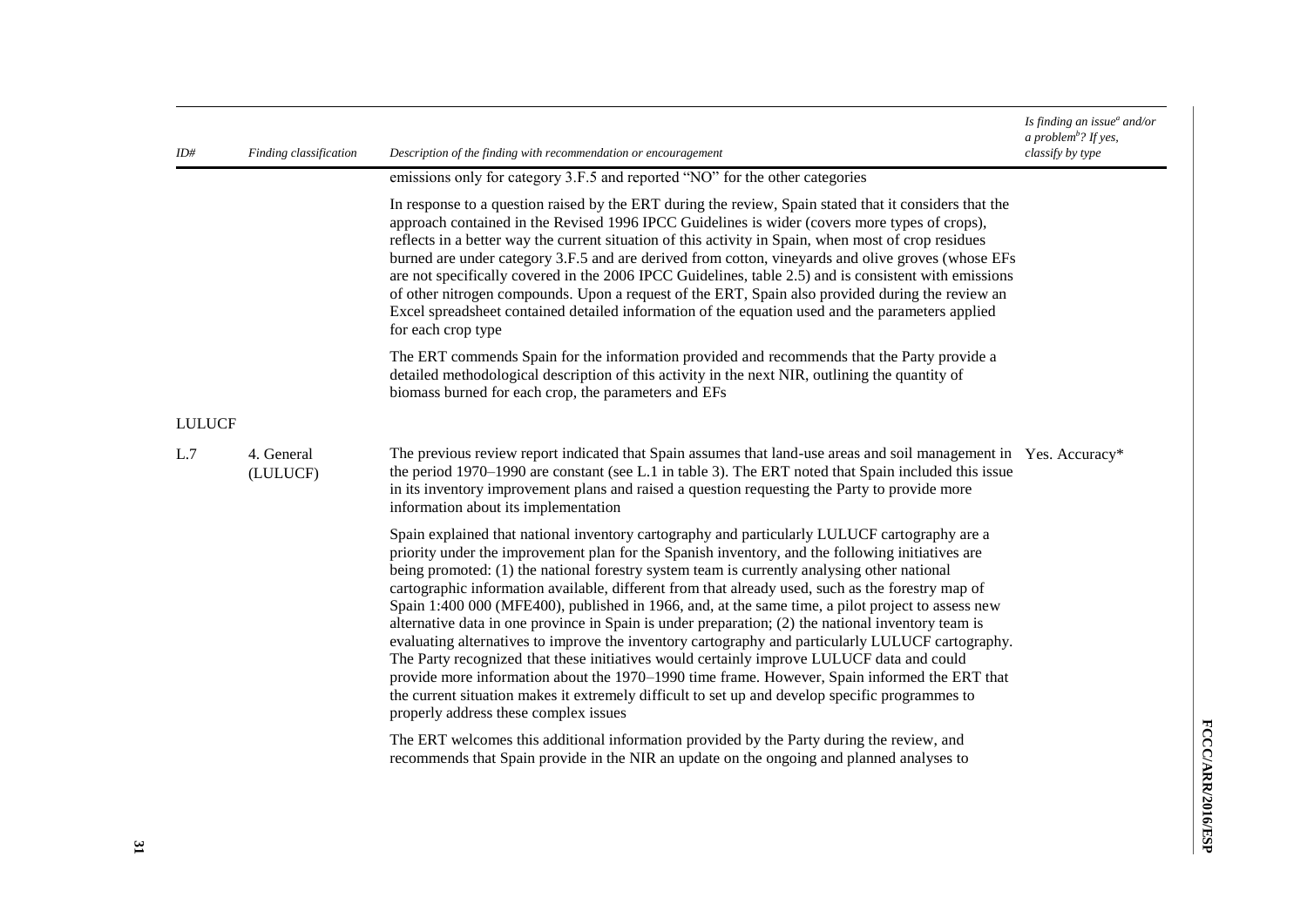| ID#   | Finding classification                                    | Description of the finding with recommendation or encouragement                                                                                                                                                                                                                                                                                                                                                                                                                                                                                                                                                                                                                                                                                                                                                                                                                                                                                                                                                                                                                                 | Is finding an issue $^a$ and/or<br>a problem <sup>b</sup> ? If yes,<br>classify by type |
|-------|-----------------------------------------------------------|-------------------------------------------------------------------------------------------------------------------------------------------------------------------------------------------------------------------------------------------------------------------------------------------------------------------------------------------------------------------------------------------------------------------------------------------------------------------------------------------------------------------------------------------------------------------------------------------------------------------------------------------------------------------------------------------------------------------------------------------------------------------------------------------------------------------------------------------------------------------------------------------------------------------------------------------------------------------------------------------------------------------------------------------------------------------------------------------------|-----------------------------------------------------------------------------------------|
|       |                                                           | address the proper reflection for the land-use areas and management in the period 1970–1990                                                                                                                                                                                                                                                                                                                                                                                                                                                                                                                                                                                                                                                                                                                                                                                                                                                                                                                                                                                                     |                                                                                         |
| L.8   | 4.C.1 Grassland<br>remaining grassland<br>CO <sub>2</sub> | Spain mentioned in its NIR the lack of information to differentiate between managed and<br>unmanaged grassland. For (DOM, the Party has used a tier 1 methodology to assume a balance, but<br>the same approach was not used for living biomass. Additionally, the Party assumed that there is no<br>change in the carbon pool for DOM, and reported the notation key "NE" in CRF table 4C. In<br>response to a question raised by the ERT during the review, Spain explained that the inventory team<br>applied a tier 1 methodology to DOM under the assumption that there are no significant changes in<br>grassland types or disturbance or management regimes in grasslands, as stated in section 6.2.2.1 of<br>the 2006 IPCC Guidelines, and that there is not sufficient information to confirm the assumption<br>needed for the application of the tier 1 methodology in living biomass. Spain explained further that<br>in the case of the DOM pool, the use of "NE" (instead of "NO") is based on the existence of the<br>activity and the absence of estimation of the carbon change | Yes. Accuracy*                                                                          |
|       |                                                           | The ERT recommends that Spain develop an approach to collect sufficient information on this<br>category to determine if it is a key category and therefore the appropriateness of applying tier 1<br>methodologies to these pools                                                                                                                                                                                                                                                                                                                                                                                                                                                                                                                                                                                                                                                                                                                                                                                                                                                               |                                                                                         |
| Waste |                                                           |                                                                                                                                                                                                                                                                                                                                                                                                                                                                                                                                                                                                                                                                                                                                                                                                                                                                                                                                                                                                                                                                                                 |                                                                                         |
| W.6   | 5.A Solid waste<br>disposal on land -<br>CH <sub>4</sub>  | Spain reported in its NIR (section 7.2.1.1) that for the period 1950–1990, the amounts of waste<br>deposited on managed disposal sites (category 5.A.1) are calculated on the basis of a waste<br>generation per capita rate and a fraction of waste deposited. However, no further information on the<br>assumptions made and the underlying sources could be found in the NIR                                                                                                                                                                                                                                                                                                                                                                                                                                                                                                                                                                                                                                                                                                                 | Yes. Transparency*                                                                      |
|       |                                                           | In response to a question raised by the ERT, the Party explained that data on population were<br>provided by the National Statistics Office, waste production per capita was kept almost unchanged<br>and the rest of the parameters were extrapolated. An Excel spreadsheet including all this information<br>was also provided to the ERT                                                                                                                                                                                                                                                                                                                                                                                                                                                                                                                                                                                                                                                                                                                                                     |                                                                                         |
|       |                                                           | Moreover, during the review, the Party provided the ERT with a list of waste amounts deposited per<br>waste type on managed sites. The ERT noted that it would increase transparency to include these<br>detailed data (at least for some years back to 1950) on waste amounts of the different fractions<br>landfilled in the NIR or in the annex                                                                                                                                                                                                                                                                                                                                                                                                                                                                                                                                                                                                                                                                                                                                              |                                                                                         |
|       |                                                           | Therefore, the ERT recommends that Spain include the information on the assumptions and                                                                                                                                                                                                                                                                                                                                                                                                                                                                                                                                                                                                                                                                                                                                                                                                                                                                                                                                                                                                         |                                                                                         |

FCCC/ARN2016/ESP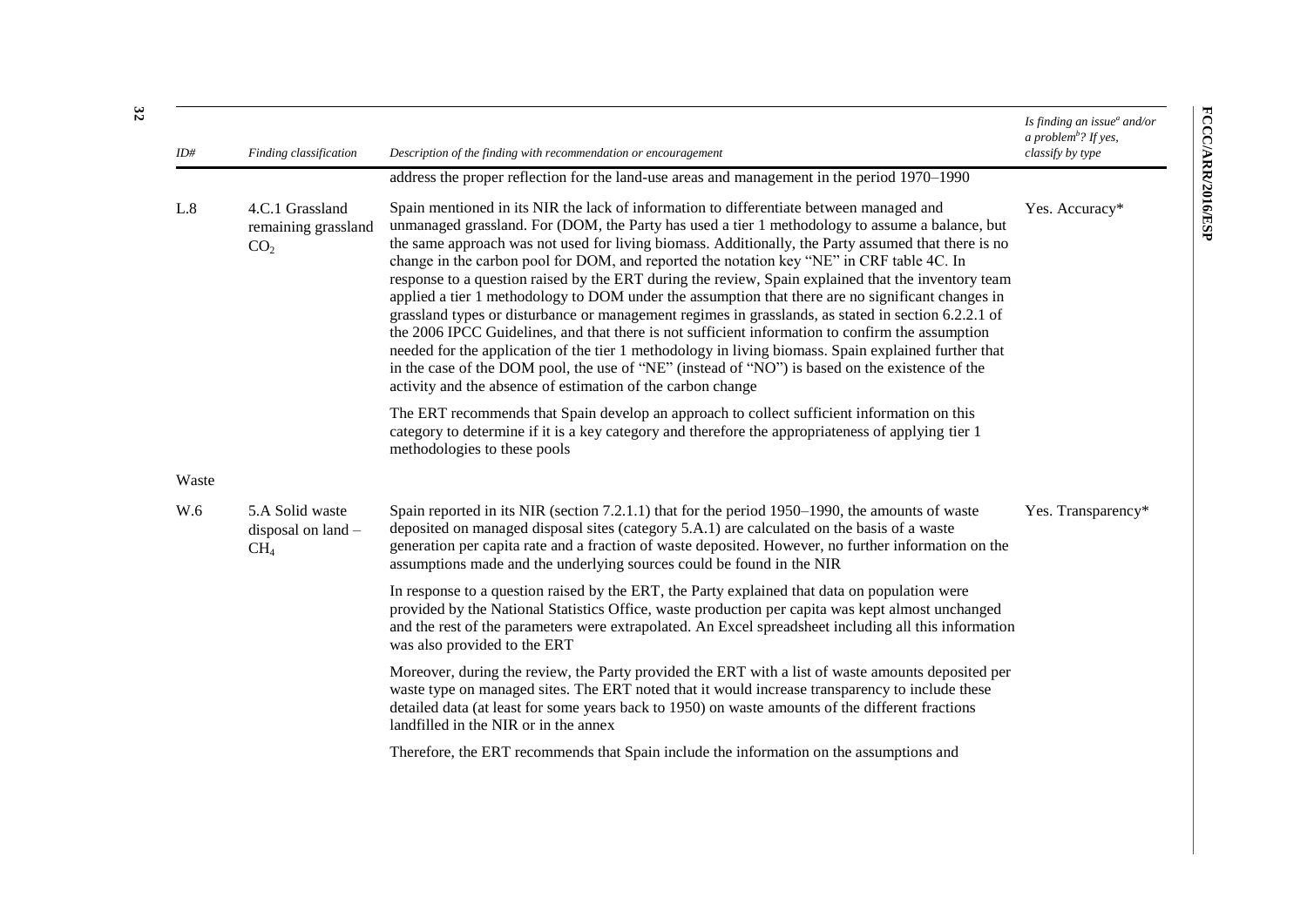| ID# | Finding classification                                   | Description of the finding with recommendation or encouragement                                                                                                                                                                                                                                                                                                                                                                                                                                                                                                                                                                                                                                                                                                                                    | Is finding an issue <sup>a</sup> and/or<br>a problem <sup>b</sup> ? If yes,<br>classify by type |
|-----|----------------------------------------------------------|----------------------------------------------------------------------------------------------------------------------------------------------------------------------------------------------------------------------------------------------------------------------------------------------------------------------------------------------------------------------------------------------------------------------------------------------------------------------------------------------------------------------------------------------------------------------------------------------------------------------------------------------------------------------------------------------------------------------------------------------------------------------------------------------------|-------------------------------------------------------------------------------------------------|
|     |                                                          | underlying sources provided during the review in its next submission. In addition, the ERT<br>encourages Spain to include the waste amounts of the different fractions landfilled in the NIR or in<br>the annex (at least for some years back to 1950)                                                                                                                                                                                                                                                                                                                                                                                                                                                                                                                                             |                                                                                                 |
| W.7 | 5.A Solid waste<br>disposal on land -<br>CH <sub>4</sub> | The ERT noted that Spain applied the DOCf provided by the IPCC good practice guidance (0.55)<br>for the calculation of landfill gas generated. However, this default parameter was updated in the<br>2006 IPCC Guidelines (to 0.50)                                                                                                                                                                                                                                                                                                                                                                                                                                                                                                                                                                | Yes. Transparency*                                                                              |
|     |                                                          | In response to the list of potential problems and further questions raised by the ERT during the<br>review, Spain provided revised estimates of CH <sub>4</sub> emissions from solid waste disposal on land<br>(category 5.A) fully adapting to the methodology in the 2006 IPCC Guidelines (volume 5, chapter<br>3), including the value of 0.50 for the fraction of DOCf for the calculation of landfill gas generated.<br>In addition, Spain has further adapted its first-order decay model to the 2006 IPCC Guidelines, and<br>adapted the DOC values of relevant municipal solid waste components accordingly (see W.8 below)                                                                                                                                                                |                                                                                                 |
|     |                                                          | The revised estimates decreased $CH_4$ emissions from this category for the whole time series (e.g. by<br>$-1849.30$ kt CO <sub>2</sub> eq ( $-15.3\%$ ) in 2014 or by $-653.70$ kt CO <sub>2</sub> eq ( $-13.1\%$ ) in 1990)                                                                                                                                                                                                                                                                                                                                                                                                                                                                                                                                                                      |                                                                                                 |
|     |                                                          | The ERT considers that the potential overestimation has been resolved and recommends that Spain<br>update the NIR accordingly in the next submission                                                                                                                                                                                                                                                                                                                                                                                                                                                                                                                                                                                                                                               |                                                                                                 |
| W.8 | 5.A Solid waste<br>disposal on land -<br>CH <sub>4</sub> | Spain applies equation 5.4 of the IPCC good practice guidance to obtain a weighted DOC value for<br>mixed waste. This value is obtained on the basis of data on the composition of waste as shown in<br>table 7.2.4 in the NIR and the DOC default from the IPCC good practice guidance. The ERT noted<br>that the 2006 IPCC Guidelines provide a more detailed equation (equation 3.7, page 3.13) that<br>considers the updated default DOCs as provided in table 2.4 of the 2006 IPCC Guidelines. Paper<br>and textiles could now be separately considered (different default DOCs provided: 0.4 for paper,<br>0.24 for textiles) and the DOC of wood was changed from 0.30 to 0.43. The ERT also noted that the<br>fraction "organic material" was set equal to food waste in Spain's inventory | Yes. Transparency*                                                                              |
|     |                                                          | In response to a question raised by the ERT, the Party explained that 77% of this waste fraction is<br>made up of food components, but relevant garden and park waste is also included (containing higher<br>DOCs than food according to the 2006 IPCC Guidelines). In the list of preliminary main findings<br>sent to the Party at the end of the review week, the ERT recommended that the Party reconsider all<br>its waste fractions and adapt the DOCs accordingly in its next submission. In response to the list of<br>potential problems as raised in W.7 above, Spain decided to adopt the DOC defaults of the 2006                                                                                                                                                                      |                                                                                                 |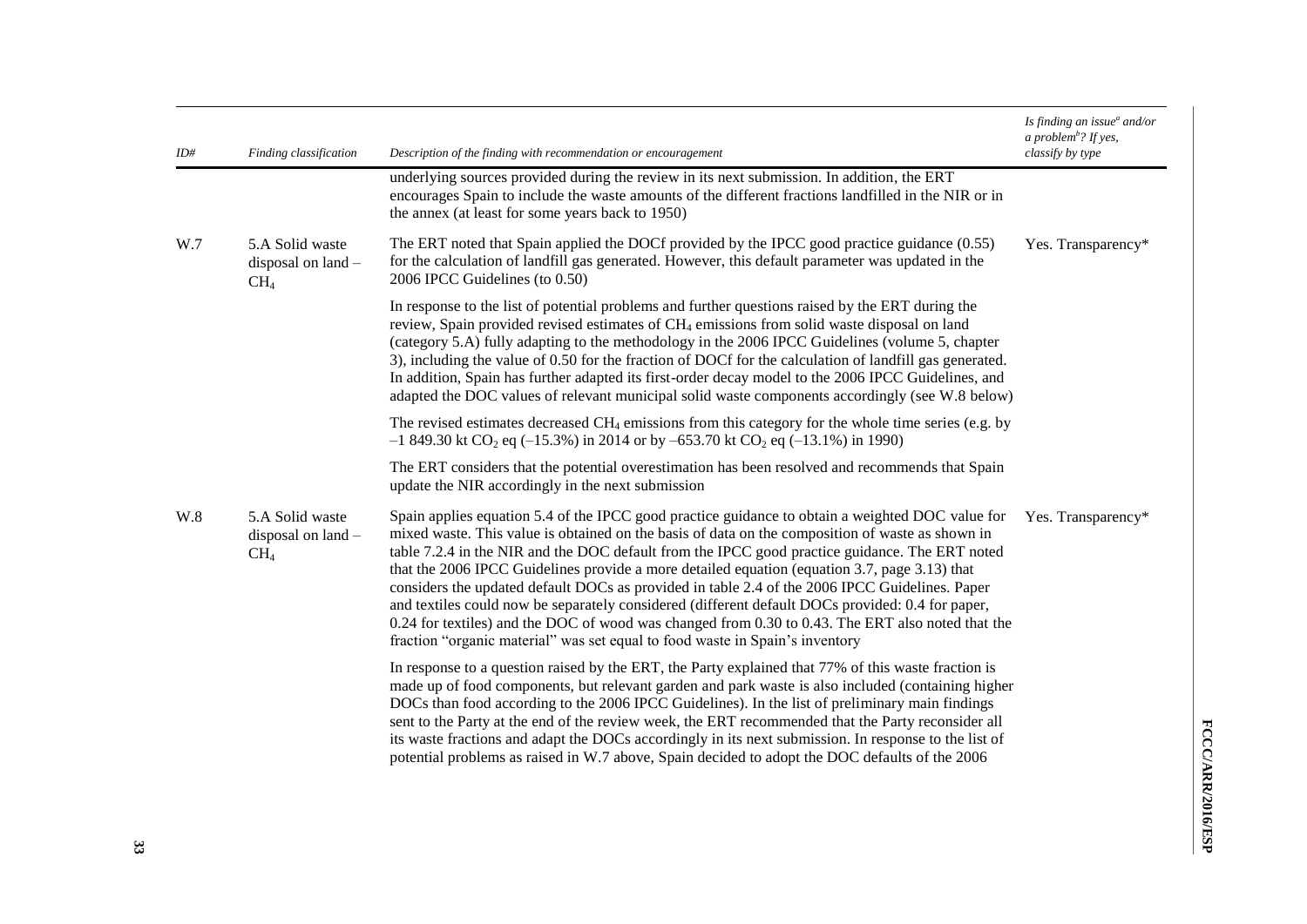| ID#  | Finding classification                                                  | Description of the finding with recommendation or encouragement                                                                                                                                                                                                                                                                                                                                                                                                                                                                                                                                                                                                                                                                                                                                                                                                                                              | Is finding an issue $^a$ and/or<br>a problem <sup>b</sup> ? If yes,<br>classify by type |
|------|-------------------------------------------------------------------------|--------------------------------------------------------------------------------------------------------------------------------------------------------------------------------------------------------------------------------------------------------------------------------------------------------------------------------------------------------------------------------------------------------------------------------------------------------------------------------------------------------------------------------------------------------------------------------------------------------------------------------------------------------------------------------------------------------------------------------------------------------------------------------------------------------------------------------------------------------------------------------------------------------------|-----------------------------------------------------------------------------------------|
|      |                                                                         | IPCC Guidelines for the calculation of landfill gas generated                                                                                                                                                                                                                                                                                                                                                                                                                                                                                                                                                                                                                                                                                                                                                                                                                                                |                                                                                         |
|      |                                                                         | The ERT commends the Party for making this improvement and for providing the revised estimates<br>(see W.7 above) and recommends that the Party adapt the methodological description accordingly in<br>its next NIR. The ERT, noting W.1 in table 3, also recommends that Spain continue its efforts to<br>develop more country-specific parameters                                                                                                                                                                                                                                                                                                                                                                                                                                                                                                                                                          |                                                                                         |
| W.9  | 5.B. Biological<br>treatment of solid<br>waste $-$<br>$CH_4$ and $N_2O$ | The ERT noted that the default EFs for CH <sub>4</sub> and $N_2O$ applied by Spain for the calculation of<br>emissions from composting (category 5.B.1) and anaerobic digestion at biogas facilities (category<br>5.B.2) are not in line with the latest corrigenda (July 2015) for the 2006 IPCC Guidelines in which<br>the default N <sub>2</sub> O EF for composting was changed from 0.3 to 0.24 g N <sub>2</sub> O/kg waste treated (wet<br>weight basis). The default CH <sub>4</sub> EF for anaerobic digestion (category $5.B.2$ ) was changed from 1 to<br>0.8 g $CH_4$ /kg waste treated (wet weight basis). The ERT is of the view that the use of the outdated<br>EFs leads to an overestimation of $N_2O$ emissions from composting (category 5.B.1) for the years<br>1990–2014, and an overestimation of $CH_4$ emissions from anaerobic digestion (category 5.B.2) for<br>the years 2002-2014 | Yes. Accuracy*                                                                          |
|      |                                                                         | In response to a question during the review, Spain informed the ERT that this issue has already been<br>detected by the inventory team and that its implementation is included in the inventory improvement<br>plan for its next inventory submission                                                                                                                                                                                                                                                                                                                                                                                                                                                                                                                                                                                                                                                        |                                                                                         |
|      |                                                                         | The ERT recommends that Spain adapt the EFs accordingly and provide revised estimates for<br>categories 5.B.1 and 5.B.2, by using the EFs provided in the latest corrigenda for the 2006 IPCC<br>Guidelines                                                                                                                                                                                                                                                                                                                                                                                                                                                                                                                                                                                                                                                                                                  |                                                                                         |
| W.10 | 5.B.1 Composting -<br>$CH_4$ and $N_2O$                                 | Spain reports in the NIR (section 7.3.1.1) the AD used for calculating CH <sub>4</sub> and N <sub>2</sub> O emissions for<br>this category. Upon a request of the ERT, Spain explained that the types of waste considered for the<br>composting process are the organic fraction of separately collected waste, organic fraction of waste<br>mechanically recovered in mechanical biological treatment plants, garden and park waste as well as<br>sludge; however, home composting is not included in the figures although it is implemented in<br>several regions in Spain                                                                                                                                                                                                                                                                                                                                 | Not an issue                                                                            |
|      |                                                                         | The ERT encourages the Party to describe more clearly in the NIR the different types and amounts<br>of waste considered for composting and to make efforts to obtain data on home composting, to<br>enable their inclusion in the emission estimation                                                                                                                                                                                                                                                                                                                                                                                                                                                                                                                                                                                                                                                        |                                                                                         |

FCCC/ARR/2016/ESP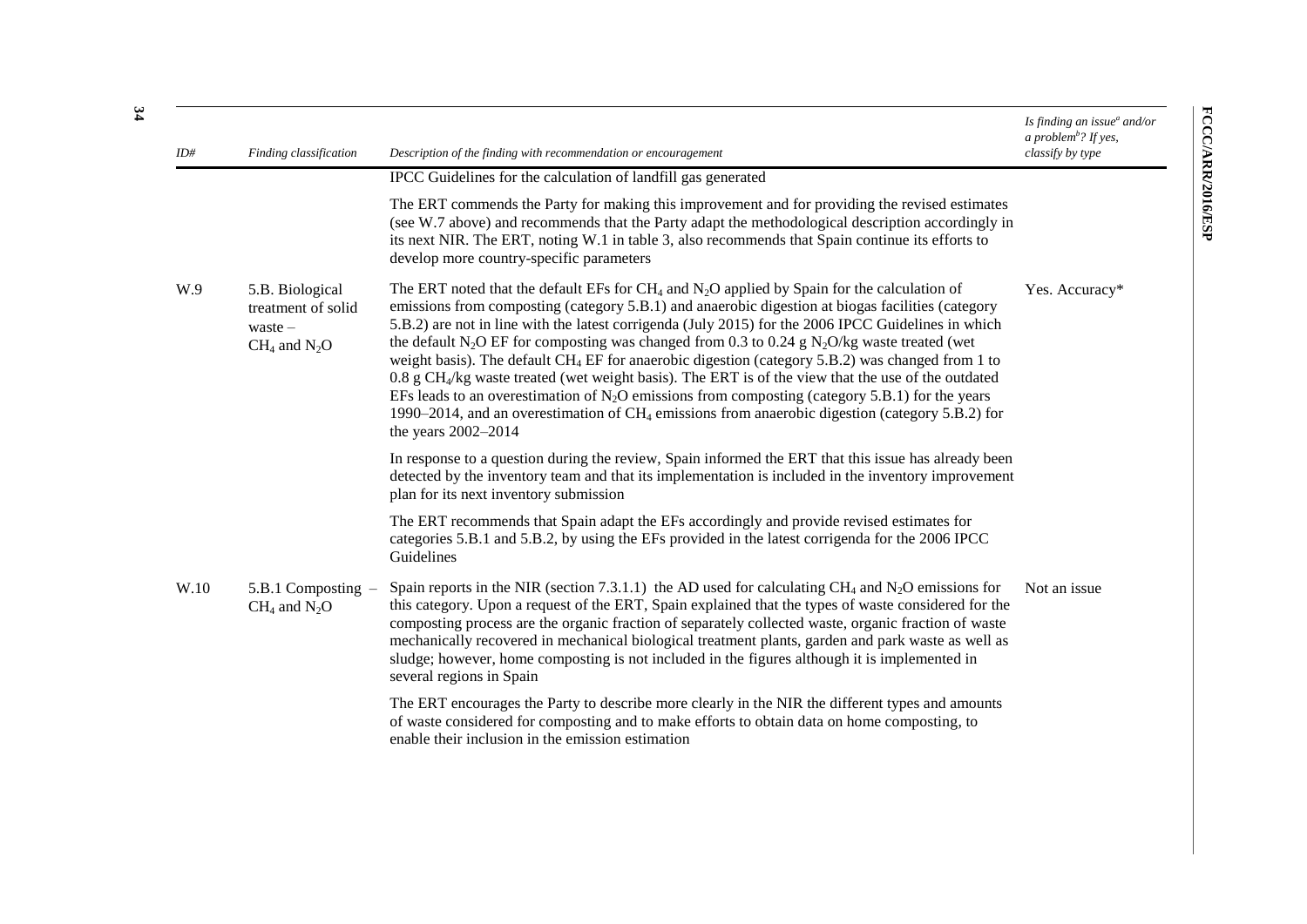| ID#  | Finding classification                                                                                                                                                                                                                                                                                                                                                                                                                                                                                                                                                                                                                                                                                                                                                                                                                    | Description of the finding with recommendation or encouragement                                                                                                                                                                                                                                                                                                                                                                                                                                                                                                                                                                                                                                                                                                       | Is finding an issue $^a$ and/or<br>a problem <sup>b</sup> ? If yes,<br>classify by type |  |
|------|-------------------------------------------------------------------------------------------------------------------------------------------------------------------------------------------------------------------------------------------------------------------------------------------------------------------------------------------------------------------------------------------------------------------------------------------------------------------------------------------------------------------------------------------------------------------------------------------------------------------------------------------------------------------------------------------------------------------------------------------------------------------------------------------------------------------------------------------|-----------------------------------------------------------------------------------------------------------------------------------------------------------------------------------------------------------------------------------------------------------------------------------------------------------------------------------------------------------------------------------------------------------------------------------------------------------------------------------------------------------------------------------------------------------------------------------------------------------------------------------------------------------------------------------------------------------------------------------------------------------------------|-----------------------------------------------------------------------------------------|--|
| W.11 | 5.B.1 Composting<br>$-CH_4$ and N <sub>2</sub> O                                                                                                                                                                                                                                                                                                                                                                                                                                                                                                                                                                                                                                                                                                                                                                                          | The ERT noted an increasing trend of AD on composting (category 5.B.1) until 2012 (from 769.12<br>kt dm in 1990 to $4\,466.88$ kt dm in 2012), followed by a decrease of 15% in 2013 and 2014 (same<br>value for both years, 3 799.52 kt dm)                                                                                                                                                                                                                                                                                                                                                                                                                                                                                                                          | Yes. Consistency*                                                                       |  |
|      | In response to a question raised by the ERT during the review, Spain explained that this is<br>attributable to a change in the methodology as requested by Eurostat (the European Union Statistical<br>Office). Until 2012, the whole volumes treated (entries into the composting facilities) were taken<br>into account, whereas from 2013 onwards, material rejected in a pretreatment process are subtracted<br>from the entries. The Party explained that a recalculation for previous years was not possible owing<br>to the lack of data for these rejected volumes. The Party noted that there is an overestimation of<br>emissions from composting (category 5.B.1) in previous years and informed the ERT about its plan<br>to assess options to ensure time-series consistency and coherence for the next inventory submission |                                                                                                                                                                                                                                                                                                                                                                                                                                                                                                                                                                                                                                                                                                                                                                       |                                                                                         |  |
|      |                                                                                                                                                                                                                                                                                                                                                                                                                                                                                                                                                                                                                                                                                                                                                                                                                                           | The ERT welcomes this plan and recommends that the Party investigate options to establish time-<br>series consistency and recalculate historical emissions from composting accordingly and check the<br>values of the AD in 2013 and 2014                                                                                                                                                                                                                                                                                                                                                                                                                                                                                                                             |                                                                                         |  |
| W.12 | 5.D.1 Domestic<br>wastewater-<br>CH <sub>4</sub>                                                                                                                                                                                                                                                                                                                                                                                                                                                                                                                                                                                                                                                                                                                                                                                          | The ERT noted that Spain calculates $CH_4$ emissions for category 5.D.1 using constant historical<br>population equivalent numbers for 1990–2007. The ERT is of the view that an increase over time<br>can be expected in line with the growing population and the increasing GDP. In response to a<br>question raised by the ERT during the review, Spain explained that the numbers for 1990–2007<br>were based on a study carried out by the Spanish Centre for Public Works Studies and<br>Experimentation and that only the distribution between treated and non-treated domestic wastewater<br>varies throughout the time series                                                                                                                                | Yes. Transparency*                                                                      |  |
|      |                                                                                                                                                                                                                                                                                                                                                                                                                                                                                                                                                                                                                                                                                                                                                                                                                                           | Additionally, the ERT noted that Spain uses a correction factor "I" for additional industrial BOD<br>discharged into sewers of 1.25 for uncollected domestic wastewater, whereas the default value of the<br>2006 IPCC Guidelines is 1.00. During the review, Spain confirmed that a correction factor "I" of<br>1.25 was applied for the calculation of TOW for both treatment paths of domestic wastewater<br>(collected as well as uncollected domestic wastewater). However, the 2006 IPCC Guidelines<br>provides for a correction factor (1.25) of industrial discharge only for collected wastewater, whereas<br>for uncollected domestic wastewater (e.g. septic tanks), no commercial and industrial wastewater is<br>to be expected (default " $I$ " = 1.00) |                                                                                         |  |
|      |                                                                                                                                                                                                                                                                                                                                                                                                                                                                                                                                                                                                                                                                                                                                                                                                                                           | Moreover, Spain uses "population equivalent" numbers for estimating the total amount of TOW.                                                                                                                                                                                                                                                                                                                                                                                                                                                                                                                                                                                                                                                                          |                                                                                         |  |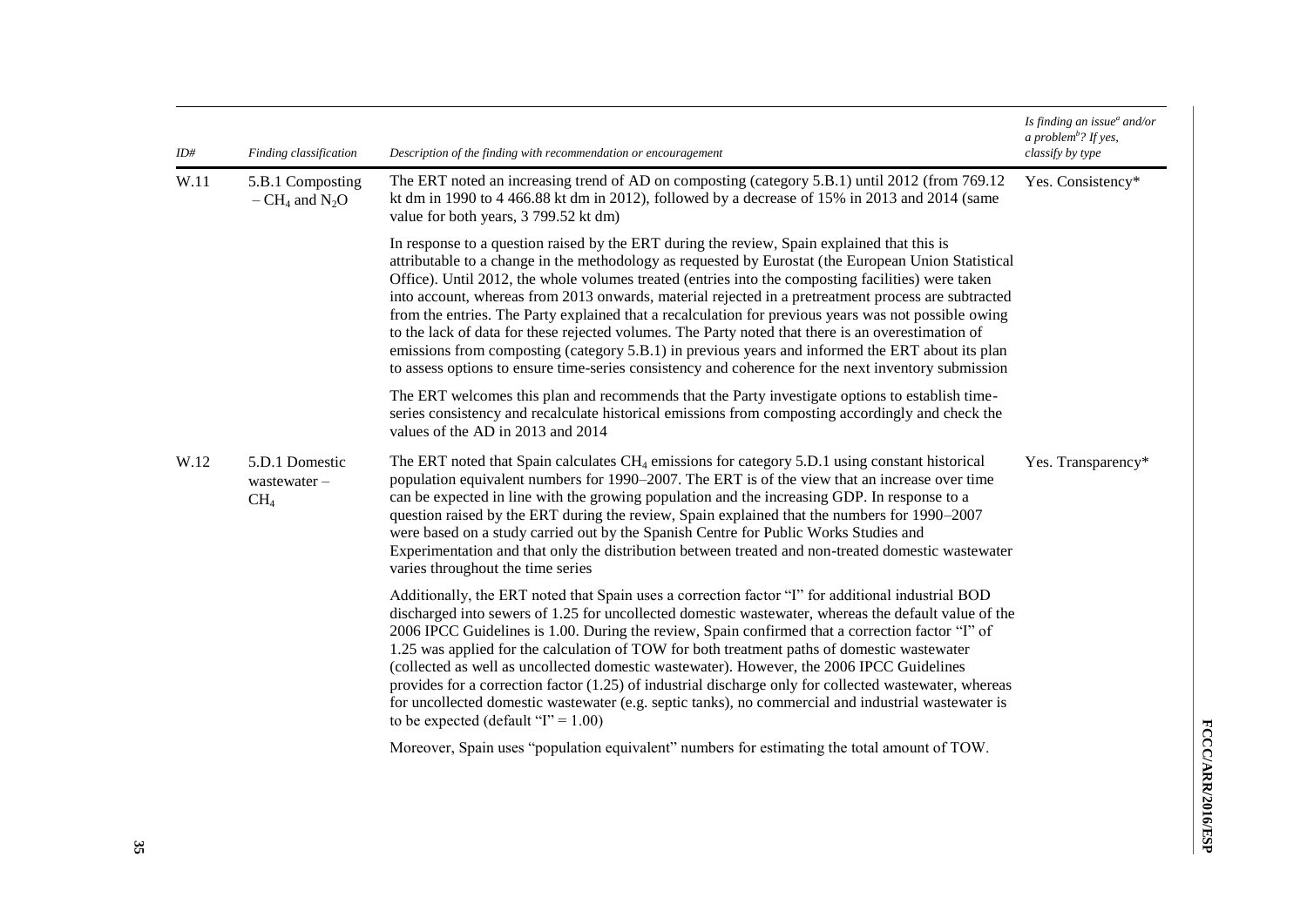| ID#<br>Finding classification |                                                    | Description of the finding with recommendation or encouragement                                                                                                                                                                                                                                                                                                                                                                                                                                                                                                                                                                                                                                                                                                                                                                                                                                                                                                 | Is finding an issue $^a$ and/or<br>a problem <sup>b</sup> ? If yes,<br>classify by type |
|-------------------------------|----------------------------------------------------|-----------------------------------------------------------------------------------------------------------------------------------------------------------------------------------------------------------------------------------------------------------------------------------------------------------------------------------------------------------------------------------------------------------------------------------------------------------------------------------------------------------------------------------------------------------------------------------------------------------------------------------------------------------------------------------------------------------------------------------------------------------------------------------------------------------------------------------------------------------------------------------------------------------------------------------------------------------------|-----------------------------------------------------------------------------------------|
|                               |                                                    | According to the 2006 IPCC Guidelines, TOW is a function of human population (i.e. population<br>numbers) and BOD is a function of generation per person. "Population equivalent" values (68 585<br>462 in 1990 according to table 7.4.4 of the NIR) are, however, higher than "population" values (38<br>851 320 in 1990, according to the box for additional information in CRF table 5.D), so there seems<br>to be a certain coverage of commercial and industrial sources as well. If this is the case, no<br>additional factor "I" should be considered, either for collected or for uncollected wastewater. Spain<br>explained that population equivalent numbers are based on the wastewater treatment plant database<br>of the Directorate General of Water of the Spanish Ministry of Agriculture, Food and Environment;<br>no further explanation on the origin of this parameter was provided                                                        |                                                                                         |
|                               |                                                    | The ERT concluded that Spain's approach for the calculation of $CH_4$ emissions from domestic<br>wastewater is not fully in line with the 2006 IPCC Guidelines and leads to an overestimation of<br>emissions for the base year                                                                                                                                                                                                                                                                                                                                                                                                                                                                                                                                                                                                                                                                                                                                 |                                                                                         |
|                               |                                                    | In response to the list of potential problems and further questions raised by the ERT, Spain provided<br>revised estimates of $CH_4$ emissions, using a new time series of historical AD – determined by<br>extrapolating the population equivalent numbers in line with the population numbers back to 1990 –<br>and applying a correction factor for industrial discharge of 1.00 for the calculation of TOW for both<br>treatment paths of domestic wastewater (collected as well as uncollected domestic wastewater). This<br>revision resulted in lower CH <sub>4</sub> emissions over the whole time series (e.g. by $-15.26$ kt CH <sub>4</sub> or $-$<br>381.5 kt $CO_2$ eq in 1990, representing a variation of -32.7% of the estimated emissions of the<br>category). The ERT considers that the potential overestimation has been resolved                                                                                                           |                                                                                         |
|                               |                                                    | The ERT recommends that Spain update the information in the NIR with the new data and<br>parameters used in the estimates for the $CH4$ emissions from domestic wastewater                                                                                                                                                                                                                                                                                                                                                                                                                                                                                                                                                                                                                                                                                                                                                                                      |                                                                                         |
| W.13                          | 5.D.2 Industrial<br>wastewater-<br>CH <sub>4</sub> | The ERT noted that Spain calculated CH <sub>4</sub> emissions from industrial wastewater treatment by<br>applying a simple method (g $CH_4/m^3$ treated waste) based on the EMEP/EEA guidebook. <sup><math>f</math></sup> The 2006<br>IPCC Guidelines, however, provide a methodology considering the degradable organic material in<br>wastewater (COD) as well as an EF taking into account different treatment/discharge pathways or<br>systems. In response to a question raised by the ERT, Spain explained that individual questionnaires<br>are sent annually to oil refineries and paper pulp manufacturing industries, requesting information<br>on volumes of wastewater treated, COD values of influent entering the plant, COD values of the<br>discharge and, if applicable, biogas generated, biogas burned and amount of sludge generated. Gaps<br>in reporting, especially on influent COD, have prevented the Party from implementing the 2006 | Yes. Accuracy*                                                                          |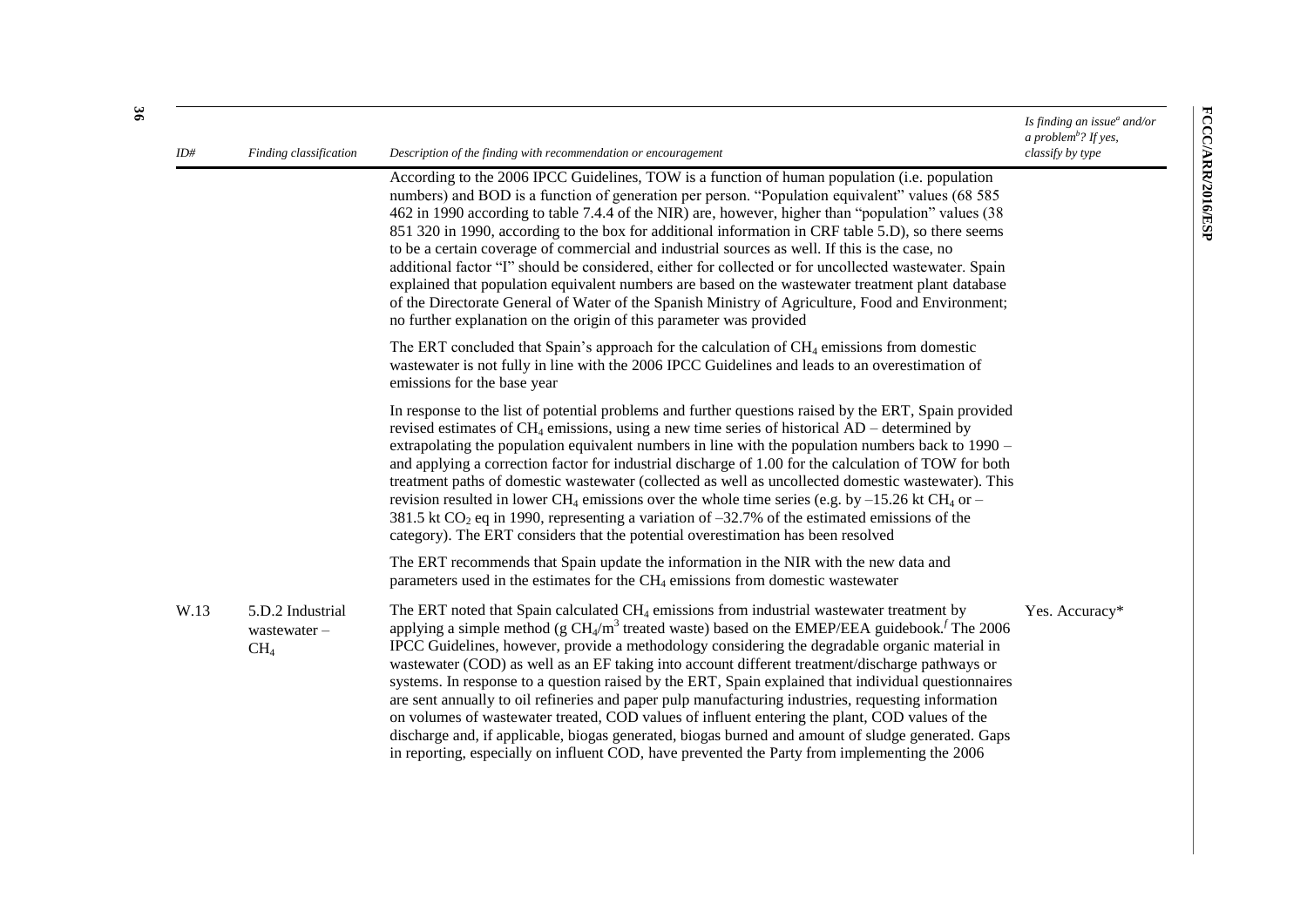| ID#              | Description of the finding with recommendation or encouragement<br>Finding classification |                                                                                                                                                                                                                                                                                                                                                                                                                                                                                                                                                                                                                                                                                                                                                                                                                                                                     | Is finding an issue $^a$ and/or<br>a problem <sup>b</sup> ? If yes,<br>classify by type |
|------------------|-------------------------------------------------------------------------------------------|---------------------------------------------------------------------------------------------------------------------------------------------------------------------------------------------------------------------------------------------------------------------------------------------------------------------------------------------------------------------------------------------------------------------------------------------------------------------------------------------------------------------------------------------------------------------------------------------------------------------------------------------------------------------------------------------------------------------------------------------------------------------------------------------------------------------------------------------------------------------|-----------------------------------------------------------------------------------------|
|                  |                                                                                           | IPCC Guidelines for this subcategory so far                                                                                                                                                                                                                                                                                                                                                                                                                                                                                                                                                                                                                                                                                                                                                                                                                         |                                                                                         |
|                  |                                                                                           | The ERT commends the Party for making this progress in data requesting, and recommends –<br>despite the lack of data availability – that it adapt the methodology accordingly to be in line with the<br>2006 IPCC Guidelines. Where no country-specific data are available, IPCC default values should be<br>used or gap filling applied                                                                                                                                                                                                                                                                                                                                                                                                                                                                                                                            |                                                                                         |
| <b>KP-LULUCF</b> |                                                                                           |                                                                                                                                                                                                                                                                                                                                                                                                                                                                                                                                                                                                                                                                                                                                                                                                                                                                     |                                                                                         |
| KL.3             | General (KP-<br>$LULUCF$ ) –                                                              | The ERT noted that table A11.1.1 of the NIR shows the data source used for each activity<br>(afforestation and reforestation, deforestation, forest management and cropland management)                                                                                                                                                                                                                                                                                                                                                                                                                                                                                                                                                                                                                                                                             | Yes. Transparency*                                                                      |
|                  | CO <sub>2</sub>                                                                           | In response to a question raised by the ERT on data source and approaches for the identification and<br>georeferencing of lands under Article 3, paragraphs3 and 4, of the Kyoto Protocol, Spain clarified<br>that the annual areas for AR are based on annual data obtained from three sources: (1) statistics on<br>afforestation of farmland subsidized by the European Union Common Agricultural Policy (CAP);<br>(2) database on afforestation/reforestation of farmland without CAP subsidies, grassland, wetlands<br>and other land as part of the forestry policy (non-CAP); and (3) data reflected in the Forestry<br>Statistics Yearbook. However, the annual areas for deforestation are based on interpolation or<br>extrapolation of data obtained from cartographic sources, depending on the transition and the period<br>of the time series         |                                                                                         |
|                  |                                                                                           | The ERT commends Spain for this additional explanation and information, and recommends that<br>Spain include information on the AD sources used for afforestation and reforestation, deforestation,<br>forest management and cropland management in its next NIR                                                                                                                                                                                                                                                                                                                                                                                                                                                                                                                                                                                                    |                                                                                         |
| KL.4             | General (KP-<br>$LULUCF$ ) –<br>$N_2O$                                                    | In CRF table NIR-1, in the notation keys for changes in carbon pools for afforestation and<br>reforestation, deforestation, forest management and cropland management, Spain notes that it does<br>not report the pools litter, dead wood and soil after the conversion period. In response to a question<br>raised by the ERT during the review to provide justification for not reporting these pools after the<br>conversion period, Spain referred to the relevant sections in the NIR. However, these justifications<br>are based on the application of tier 1 assumptions, and the ERT notes that under the Kyoto Protocol<br>(decision 2/CMP.7, annex, para. 26), a Party may choose not to account for a given pool in a<br>commitment period only if transparent and verifiable information is provided that demonstrates that<br>the pool is not a source | Yes. Transparency*                                                                      |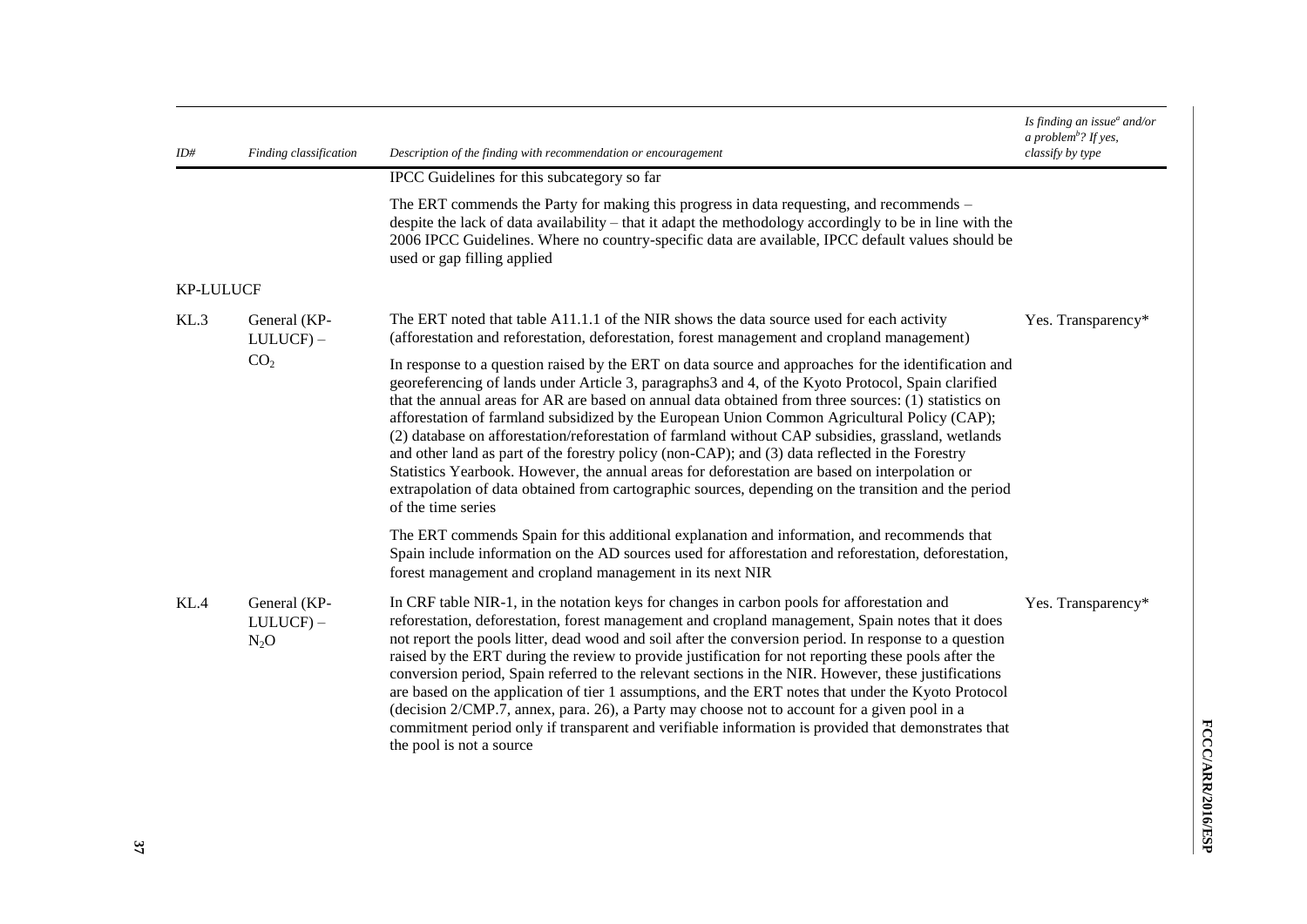| ID#<br>Finding classification<br>Description of the finding with recommendation or encouragement |                                  |                                                                                                                                                                                                                                                                                                                                                                                                                                                                                                                                                                                                                                                                                                                                                                                                                                                                                                                                                                                                                                                                                                                                                                           | Is finding an issue <sup>a</sup> and/or<br>a problem <sup>b</sup> ? If yes,<br>classify by type |  |
|--------------------------------------------------------------------------------------------------|----------------------------------|---------------------------------------------------------------------------------------------------------------------------------------------------------------------------------------------------------------------------------------------------------------------------------------------------------------------------------------------------------------------------------------------------------------------------------------------------------------------------------------------------------------------------------------------------------------------------------------------------------------------------------------------------------------------------------------------------------------------------------------------------------------------------------------------------------------------------------------------------------------------------------------------------------------------------------------------------------------------------------------------------------------------------------------------------------------------------------------------------------------------------------------------------------------------------|-------------------------------------------------------------------------------------------------|--|
|                                                                                                  |                                  | Therefore, the ERT recommends that Spain provide additional justification in the NIR that these<br>pools are not a net source of emissions                                                                                                                                                                                                                                                                                                                                                                                                                                                                                                                                                                                                                                                                                                                                                                                                                                                                                                                                                                                                                                |                                                                                                 |  |
| KL.5                                                                                             | Article 3.3 activities<br>$-CO2$ | Spain considers that the transition from forest land to grassland – non-herbaceous is not human<br>induced and reported as a natural evolution of the vegetation. Therefore, it does not report these<br>emissions under deforestation but rather under forest management In response to a question raised<br>by the ERT during the review, Spain explained that this assumption is based on the fact that there is<br>not an economic interest, as exists in the case of transition from forest land to grassland –<br>herbaceous; therefore, this transition is not included under deforestation. Furthermore, the Spanish<br>inventory does not differentiate between managed and unmanaged grassland because, currently,<br>there is no homogeneous statistical information that enables it. The ERT considers that the<br>justification given by Spain for the claim that it is not human induced is not sufficient, as it is from a<br>managed category of forest management. As there is a loss of carbon from the managed category<br>(forest management), this loss of carbon should be considered deforestation rather than non-human-<br>induced carbon losses | Yes. Accuracy*                                                                                  |  |
|                                                                                                  |                                  | Therefore, the ERT recommends that Spain provide additional justification in the NIR that the<br>transition from forest land to grassland – non-herbaceous is not human induced or, otherwise,<br>account for the emissions under deforestation                                                                                                                                                                                                                                                                                                                                                                                                                                                                                                                                                                                                                                                                                                                                                                                                                                                                                                                           |                                                                                                 |  |
| KL.6                                                                                             | Article 3.3 activities<br>$-CO2$ | Spain reported the technical correction in CRF table "Accounting" as "NO". The ERT noted that in<br>the initial report to facilitate the calculation of the assigned amount Spain stated (page 8) that since<br>the establishment of the reference level no technical corrections were made and that this has no<br>effect on accounting since Spain has chosen to be accountable for activities under Article 3,<br>paragraphs 3 and 4, of the Kyoto Protocol at the end of the commitment period. Spain indicated that<br>as soon as adequate information is available to make technical corrections it will carry them out.<br>The Party provided a technical assessment report (as an annex to the initial report to facilitate the<br>calculation of the assigned amount) and in accordance with decision 2/CMP.6, paragraphs 4 and 5<br>(page 8 of the initial report). In this technical assessment, no recommendations for technical<br>corrections were made and therefore the Party has not presented such a value in the first year of the<br>second commitment period                                                                                         | Yes. Transparency*                                                                              |  |
|                                                                                                  |                                  | The ERT recommends that Spain update section 11.5.2.5 of the NIR with the information provided<br>in the initial report and with the link to the report on the technical assessment carried out by Spain                                                                                                                                                                                                                                                                                                                                                                                                                                                                                                                                                                                                                                                                                                                                                                                                                                                                                                                                                                  |                                                                                                 |  |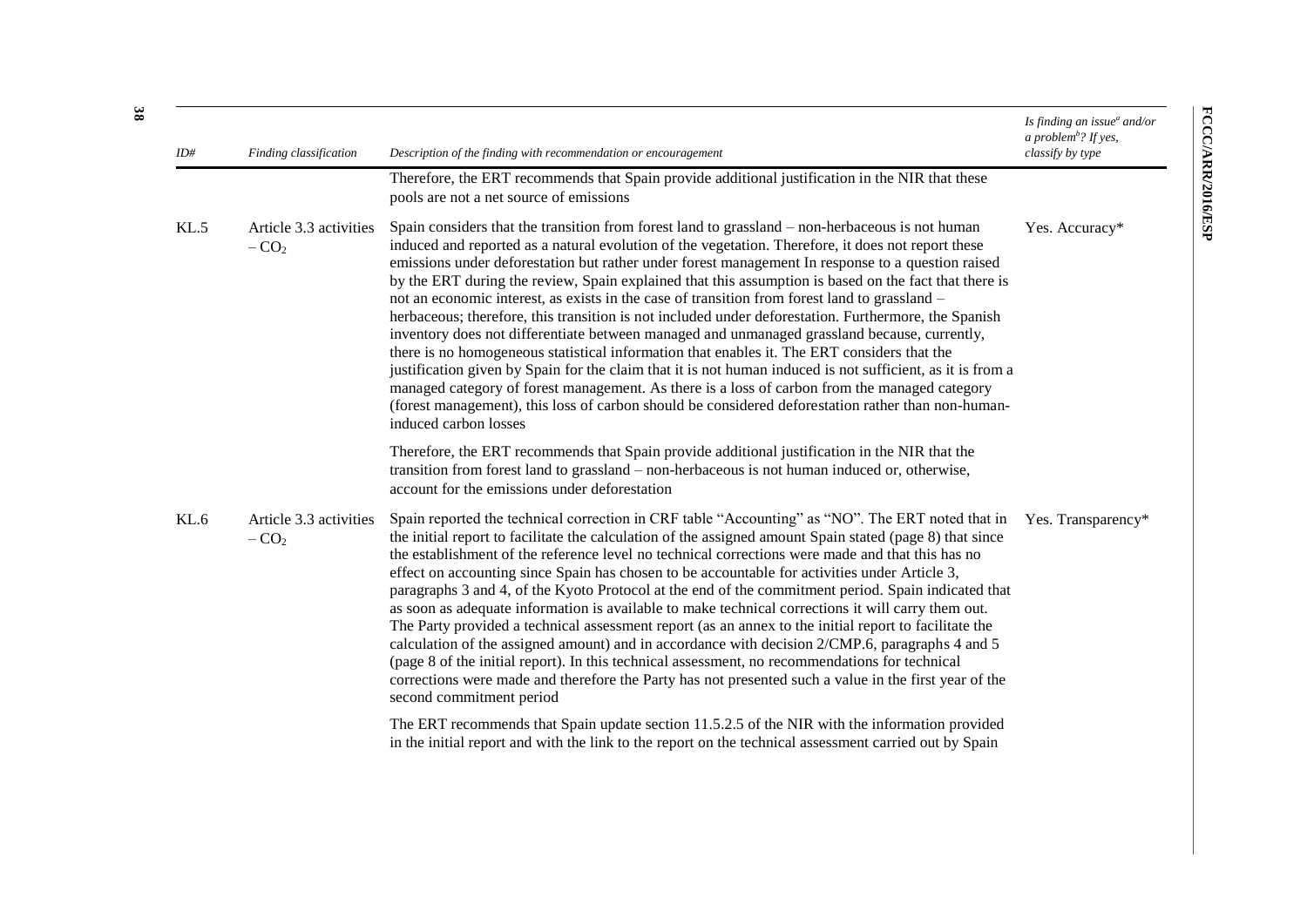| ID#   | Finding classification                        | Description of the finding with recommendation or encouragement                                                                                                                                                                                                                                                                                                                                                                                                                                                                                                                                                             | Is finding an issue $^a$ and/or<br>a problem <sup>b</sup> ? If yes,<br>classify by type |
|-------|-----------------------------------------------|-----------------------------------------------------------------------------------------------------------------------------------------------------------------------------------------------------------------------------------------------------------------------------------------------------------------------------------------------------------------------------------------------------------------------------------------------------------------------------------------------------------------------------------------------------------------------------------------------------------------------------|-----------------------------------------------------------------------------------------|
| KL.7  | Article 3.4 activities<br>$-CO2$              | The ERT noted that Spain reports blank cells for natural disturbances in CRF table 4 (KP-1)A1.1. In Yes. Comparability*<br>response to a question raised by the ERT, Spain responded that currently there are no data to report<br>in these cells                                                                                                                                                                                                                                                                                                                                                                           |                                                                                         |
|       |                                               | The ERT recommends that Spain use the notation key "NO" for afforestation and reforestation<br>deforestation and forest management HWP categories, to clarify that no activities meeting the<br>requirements of natural disturbances have been observed                                                                                                                                                                                                                                                                                                                                                                     |                                                                                         |
| KL.8  | Forest management<br>$-CO2$                   | Spain reported the forest management cap in CRF table "Accounting" as 80 061.46 kt $CO2$ eq.<br>However, the ERT noted that this value was calculated in relation to the Convention base year<br>(1990) and not related to the base year as indicated in decision 2/CMP.8, annex I, paragraph 1(b),<br>that is, 1990 for $CO_2$ , CH <sub>4</sub> and N <sub>2</sub> O and 1995 for HFCs, PFCs, SF <sub>6</sub> and NF <sub>3</sub> (in the case of Spain).<br>According to calculations made by the ERT, the revised forest management cap is equal to 79<br>341.27 kt CO <sub>2</sub> eq (see document FCCC/IRR/2016/ESP) | Yes. Accuracy*                                                                          |
|       |                                               | The ERT recommends that Spain correct the value of the forest management cap in the CRF table in<br>its next submission                                                                                                                                                                                                                                                                                                                                                                                                                                                                                                     |                                                                                         |
| KL.9  | Forest management<br>$-CO2$                   | Spain reported in annex A3.3.12 (page A3.105) of the NIR that soil organic carbon is not a source in Yes. Transparency*<br>forest management and justified this assumption by providing estimates of annual variations                                                                                                                                                                                                                                                                                                                                                                                                      |                                                                                         |
|       |                                               | In response to a question raised by the ERT during the review, Spain reported that based on data<br>referenced from the European Network Monitoring Damage Level I and II, changes in stock of soil<br>organic carbon for both forest management and afforestation and reforestation is neutral. In the NIR,<br>Spain provides additional information in the aforementioned annex showing minimal variation<br>between points in time, but it does not explicitly show that soil organic carbon is not a source                                                                                                             |                                                                                         |
|       |                                               | The ERT recommends that Spain provide additional information in its next inventory to clearly<br>demonstrate that soil organic carbon is not a source                                                                                                                                                                                                                                                                                                                                                                                                                                                                       |                                                                                         |
| KL.10 | Cropland<br>$management -$<br>CO <sub>2</sub> | The ERT noted an increase of carbon stock change in mineral soils in cropland management from<br>2008 (-58.20 kt, source) to 2014 (195.53 kt, sink). In response to a question raised by the ERT<br>during the review, Spain provided additional information and an explanation of the drivers of the<br>change in carbon stocks in mineral soils between these dates                                                                                                                                                                                                                                                       | Yes. Transparency*                                                                      |
|       |                                               | According to Spain, the carbon stock change in mineral soils in cropland management is based on                                                                                                                                                                                                                                                                                                                                                                                                                                                                                                                             |                                                                                         |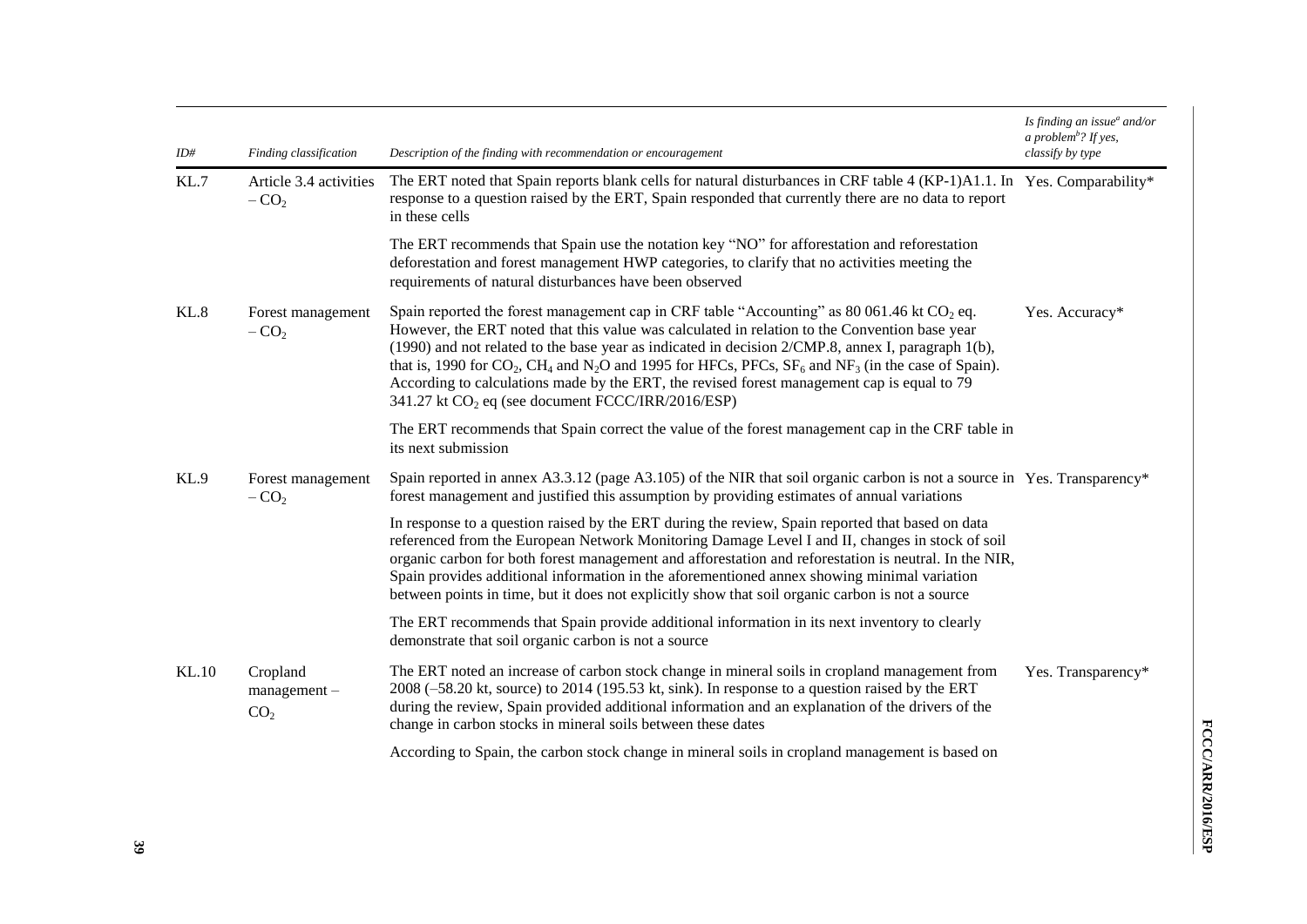| ID#          | Finding classification                        | Description of the finding with recommendation or encouragement                                                                                                                                                                                                                                                                                                                                                                                                                                                                                                                                       | Is finding an issue $^a$ and/or<br>a problem <sup>b</sup> ? If yes,<br>classify by type |
|--------------|-----------------------------------------------|-------------------------------------------------------------------------------------------------------------------------------------------------------------------------------------------------------------------------------------------------------------------------------------------------------------------------------------------------------------------------------------------------------------------------------------------------------------------------------------------------------------------------------------------------------------------------------------------------------|-----------------------------------------------------------------------------------------|
|              |                                               | the following:                                                                                                                                                                                                                                                                                                                                                                                                                                                                                                                                                                                        |                                                                                         |
|              |                                               | Soil conservation techniques in remaining woody crops, which represent gains of carbon in<br>mineral soils                                                                                                                                                                                                                                                                                                                                                                                                                                                                                            |                                                                                         |
|              |                                               | Transitions from other land uses to cropland: 2.a. grassland to cropland, which represents<br>2.<br>losses of carbon in mineral soils; and 2.b. other land to cropland, which represents gains of carbon in<br>mineral soils                                                                                                                                                                                                                                                                                                                                                                          |                                                                                         |
|              |                                               | Transitions from cropland to settlements in the commitment period, which represents losses<br>3.<br>of carbon in mineral soils                                                                                                                                                                                                                                                                                                                                                                                                                                                                        |                                                                                         |
|              |                                               | The variation in the magnitude of these elements and its addition affect the final carbon stock<br>change in mineral soils in cropland management. At the beginning of the commitment period<br>(2008), the impact of the transition from grassland to cropland is higher than the effect of the use of<br>conservative soil practices in woody crops and transitions from other land to cropland. So, in this<br>case, carbon stock change in mineral soils in cropland management is a source                                                                                                       |                                                                                         |
|              |                                               | However, over the period 2008–2014, on the one hand, the effect of transitions from grassland to<br>cropland diminishes as a result of the reduction of the cumulative areas in this transition. On the<br>other hand, the gains due to conservative soil practices increased gradually, as a result of the<br>increase of the areas under these conservative soil practices. At the end of the time series (2014), the<br>gains of carbon in this pool are higher than the losses, and thus, the carbon stock change of mineral<br>soils in cropland management becomes a sink                       |                                                                                         |
|              |                                               | The ERT acknowledged these explanations and recommends that Spain include the information on<br>the trend of carbon stock change in mineral soils in cropland management in its NIR                                                                                                                                                                                                                                                                                                                                                                                                                   |                                                                                         |
| <b>KL.11</b> | Cropland<br>$management -$<br>CO <sub>2</sub> | Spain reported "NO" in CRF table 4.B for carbon stock change in organic soils (column K);<br>however, in the NIR, page 6.55, the Party reported that the total area of organic soil in the country is<br>0.04% of total national territory (reference: IGN maps of Spain, 1992). The ERT noted that this<br>value is under the level of significance and the more appropriate notation would be "NE". The ERT<br>also noted that in the FAOSTAT database, there is an area provided for cultivated organic soils of<br>11.19 kha, which would place the category above the threshold for significance | Not a problem                                                                           |
|              |                                               | In response to a question raised by the ERT during the review, Spain explained that this issue has<br>been raised by previous ERTs (see document FCCC/ARR/2013/ESP, para. 61) and as a result Spain                                                                                                                                                                                                                                                                                                                                                                                                   |                                                                                         |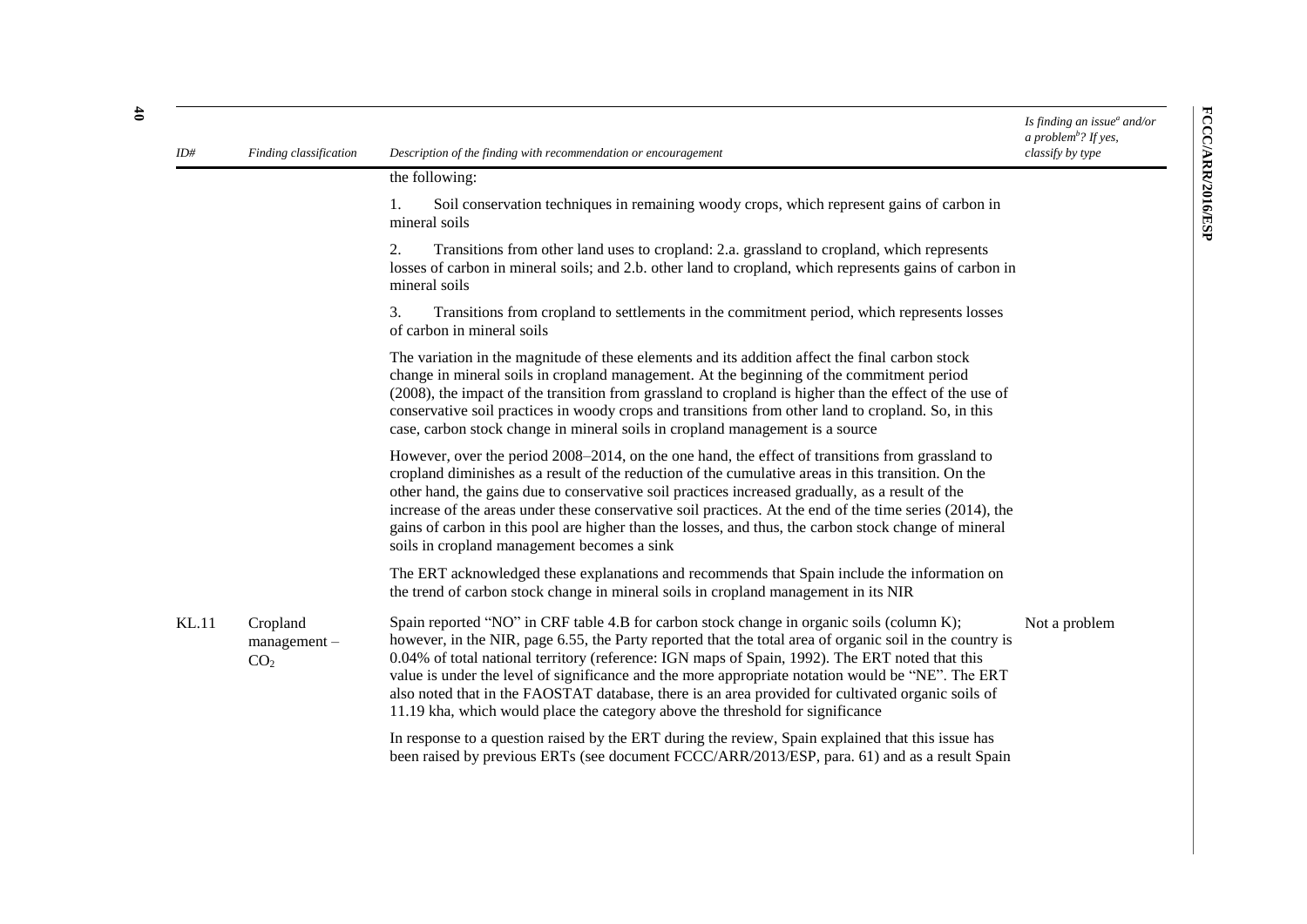| ID#   | Finding classification                                                                    | Description of the finding with recommendation or encouragement                                                                                                                                                                                                                                                                                                                                                                                                                                                                                                                                                                                                                                                               | Is finding an issue <sup>a</sup> and/or<br>a problem <sup>b</sup> ? If yes,<br>classify by type |
|-------|-------------------------------------------------------------------------------------------|-------------------------------------------------------------------------------------------------------------------------------------------------------------------------------------------------------------------------------------------------------------------------------------------------------------------------------------------------------------------------------------------------------------------------------------------------------------------------------------------------------------------------------------------------------------------------------------------------------------------------------------------------------------------------------------------------------------------------------|-------------------------------------------------------------------------------------------------|
|       |                                                                                           | indicated that there are no histosols in the country. In accordance with the expert opinion of the<br>University of Santiago de Compostela, there are no cultivated organic soils in Spain. The only<br>places in Spain where the carbon content in soils is sufficient to classify them as histosols are in the<br>east and north of Galicia but these are not under cultivation and their natural vegetation is more or<br>less hydrophilic heather (Erica sp.). Information is included in sections 6.3.4.1.3 and 6.3.4.2.1 of the<br>NIR. Spain also explained that the reference to IGN 1992 data, which is also included in the<br>FAOSTAT database, has been kept in the NIR for consistency and transparency purposes |                                                                                                 |
|       |                                                                                           | The ERT acknowledges this explanation and encourages Spain to include in the NIR the reasons<br>related to the differences in data on organic soils between the inventory and FAOSTAT data                                                                                                                                                                                                                                                                                                                                                                                                                                                                                                                                    |                                                                                                 |
| KL.12 | Harvested wood<br>$products -$<br>CO <sub>2</sub>                                         | Spain reports HWP as occurring in forest management only. The Spanish inventory team has<br>considered, as an initial simplification, that all the timber harvesting is located in areas under forest<br>management. This assumption is based on the current lack of national information on this issue, due<br>to the complexity of the timber sector in Spain. However, the Spanish inventory team has included<br>in the improvement plan for the NIR (section 6.8.4) the task of identifying the origin of the national<br>HWP and is currently analysing available national data sources to solve it                                                                                                                     | Yes. Accuracy*                                                                                  |
|       |                                                                                           | The ERT commends Spain on its efforts to improve the estimation and reporting of net emissions<br>from HWP, and recommends that it report on progress made in its NIR                                                                                                                                                                                                                                                                                                                                                                                                                                                                                                                                                         |                                                                                                 |
| KL.13 | Direct and indirect<br>N <sub>2</sub> O emissions from<br>$N$ fertilization $-$<br>$N_2O$ | Spain does not include $N_2O$ emissions in the category forest land remaining forest land, and reports<br>in the NIR that no sufficient information about management practices are available to provide this<br>estimate. The ERT finds that this omission has a potential impact on categories of forest<br>management and on additional categories under the Kyoto Protocol                                                                                                                                                                                                                                                                                                                                                 | Yes. Completeness*                                                                              |
|       |                                                                                           | Therefore, the ERT recommends that Spain identify additional sources to obtain data that can<br>support the reporting and accounting of these potential emissions                                                                                                                                                                                                                                                                                                                                                                                                                                                                                                                                                             |                                                                                                 |

*Abbreviations*: AD = activity data, BOD = biochemical oxygen demand, COD = chemical oxygen demand, CKD = cement kiln dust, CRF = common reporting format, DOC = degradable organic carbon, DOCf = fraction of degradable organic carbon that decomposes, DOM = dead organic matter, EF = emission factor, ERT = expert review team, FAOSTAT = Statistics Division of the Food and Agriculture Organization of the United Nations, FEIQUE = Spanish Federation of Chemical Industries, GDP = gross domestic product, HWP = harvested wood products, IEF = implied emission factor, IPCC = Intergovernmental Panel on Climate Change, IPCC good practice guidance = *Good Practice Guidance and Uncertainty Management in National Greenhouse Gas Inventories*, IPCC good practice guidance for LULUCF = *Good Practice Guidance for Land Use, Land-Use Change and Forestry*, IPPU = industrial processes and product use, KP-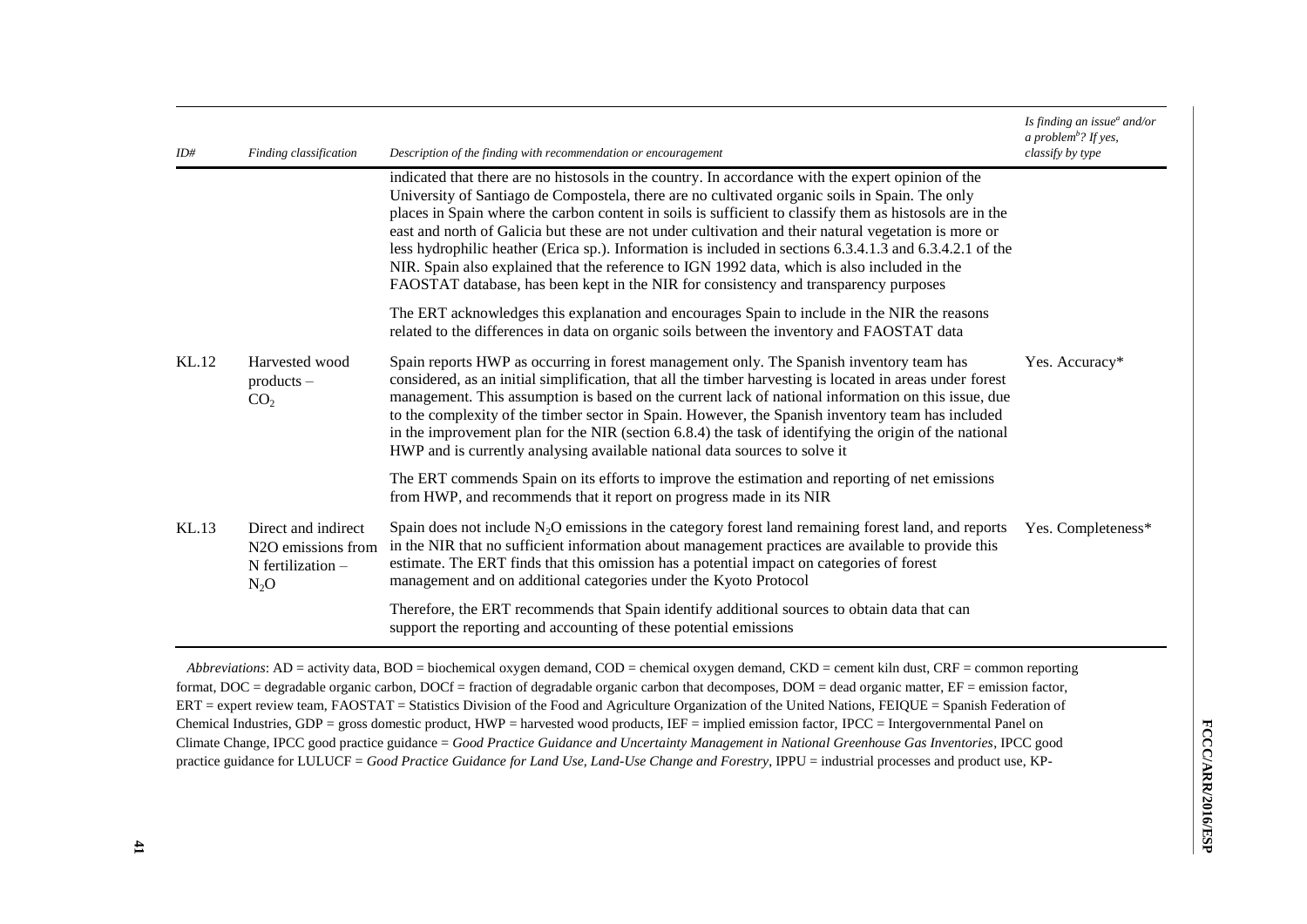**42** LULUCF = LULUCF emissions and removals from activities under Article 3, paragraphs 3 and 4, of the Kyoto Protocol, LPG = liquid petroleum gas, LULUCF = land use, land-use change and forestry, MCF = methane conversion factor, MMS = manure management system, ND = not determined, NE = not estimated, NIR = national inventory report, NO = not occurring, QA/QC = quality assurance/quality control, Revised 1996 IPCC Guidelines = *Revised 1996 IPCC Guidelines for National Greenhouse Gas Inventories*, SIAR = standard independent assessment report, TOW = total organically degradable material in wastewater, UNFCCC Annex I inventory reporting guidelines = "Guidelines for the preparation of national communications by Parties included in Annex I to the Convention, Part I: UNFCCC reporting guidelines on annual greenhouse gas inventories", 2006 IPCC Guidelines = *2006 IPCC Guidelines for National Greenhouse Gas Inventories*.

<sup>a</sup> Recommendations are related to issues as defined in decision 13/CP.20, annex, paragraph 81, or problems as identified in decision 22/CMP.1, annex, paragraph 69, identified by the ERT during the review. Encouragements are made to the Party to address all findings not related to such issues.

An asterisk is included next to each issue type that is also a problem, as defined in decision 22/CMP.1, annex, paragraphs 68 and 69, including those that lead to an adjustment or a question of implementation.

*<sup>c</sup>*European Environment Agency. 1996. *EMEP/CORINAIR Atmospheric Emission Inventory Guidebook*. Available at

<http://www.eea.europa.eu/themes/air/emep-eea-air-pollutant-emission-inventory-guidebook>.

*<sup>d</sup>*"Guide for measurement methods and emission factors in the cement sector in Spain", available at <https://www.oficemen.com/show\_doc.asp?id\_doc=665>; and "Guide for GHG emission monitoring Spanish cement sector (2013–2020)", available at <https://www.oficemen.com/show\_doc.asp?id\_doc=647>.

<sup>e</sup> Asociación Nacional de Fabricantes de Cales y Derivados de España.

*<sup>f</sup>*European Environment Agency. *EMEP/EEA Air Pollutant Emission Inventory Guidebook*. Available at <http://www.eea.europa.eu/themes/air/emep-eea-airpollutant-emission-inventory-guidebook>.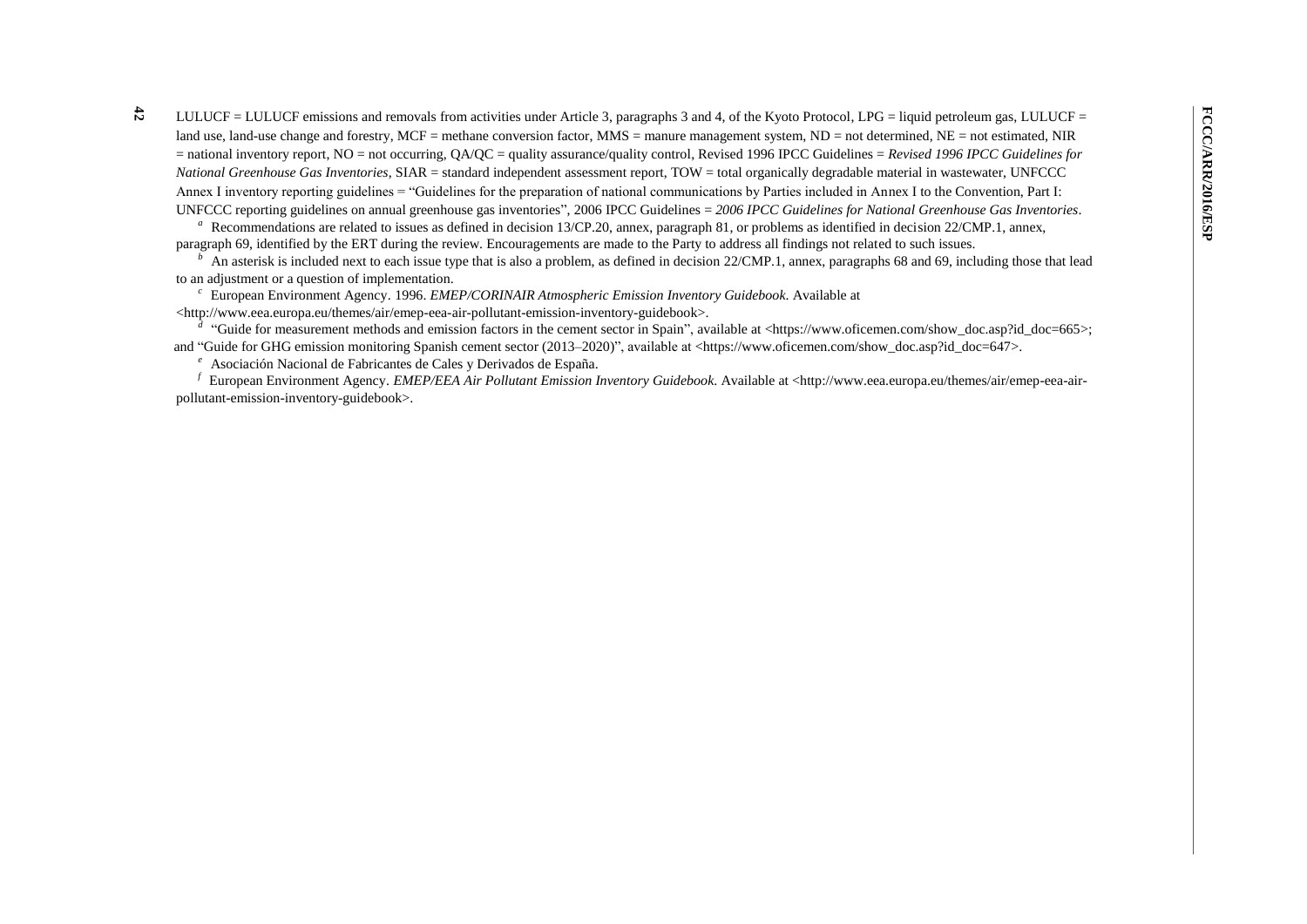# **VI. Application of adjustments**

11. The ERT has not identified the need to apply any adjustments to the 2016 annual submission of Spain.

## **VII. Accounting quantities for activities under Article 3, paragraph 3, and, if any, activities under Article 3, paragraph 4, of the Kyoto Protocol**

12. Spain has elected commitment period accounting and therefore the issuance and cancellation of units for activities under Article 3, paragraphs 3 and 4, of the Kyoto Protocol are not applicable for the 2016 review.

## **VIII. Questions of implementation**

13. No questions of implementation were identified by the ERT during the review.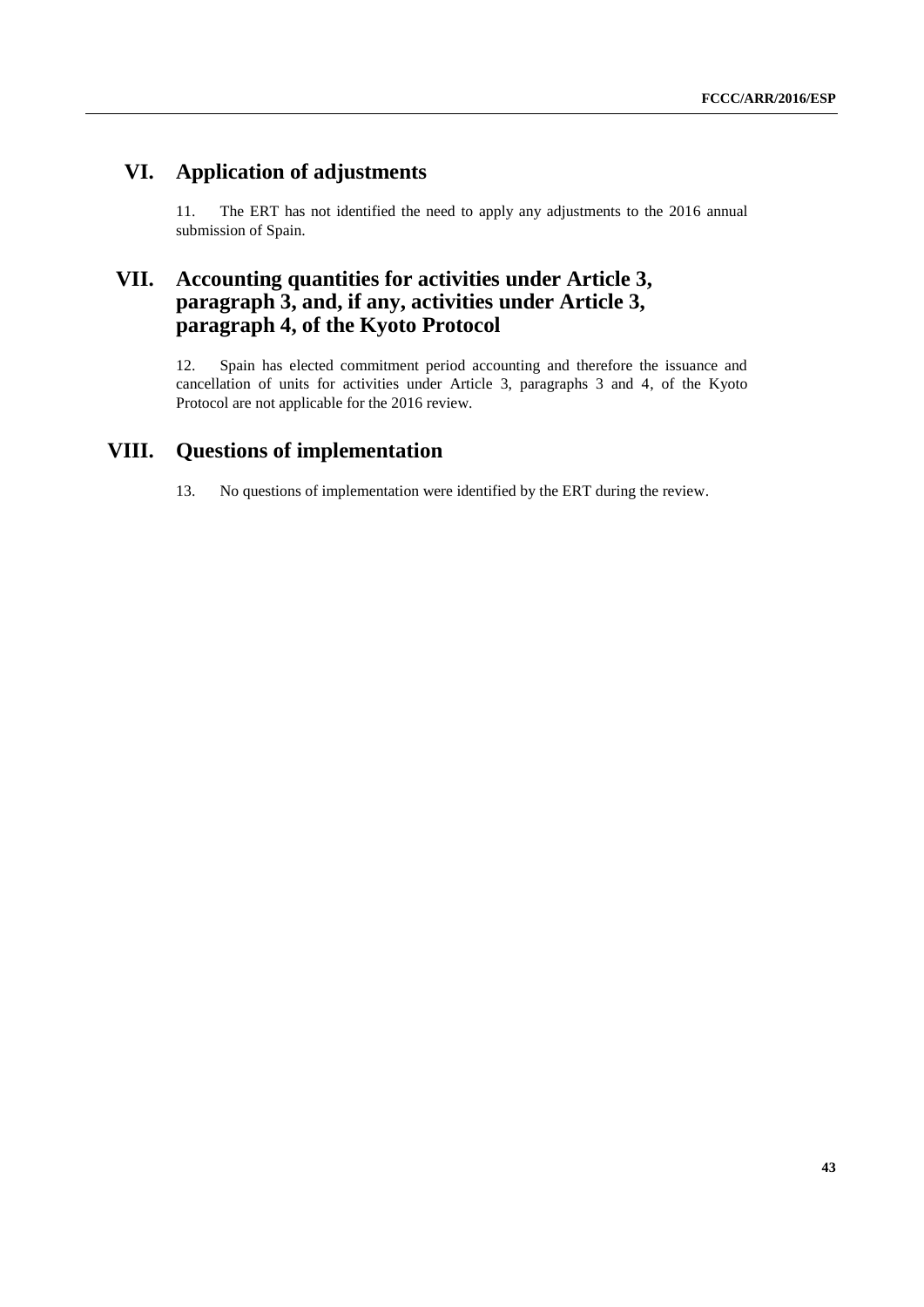# **Annex I**

**44**

### **Overview of greenhouse gas emissions and removals for Spain for submission year 2016 and data and information on activities under Article 3, paragraphs 3 and 4, of the Kyoto Protocol**

1. Tables 6–9 provide an overview of total greenhouse gas emissions and removals, as submitted by Spain.

#### Table 6 **Total greenhouse gas emissions for Spain, base year***<sup>a</sup>* **–2014***<sup>b</sup>*  $(kt CO<sub>2</sub> eq)$

|           | Total GHG emissions excluding<br>indirect CO <sub>2</sub> emissions |                                  | Total GHG emissions including<br>indirect $CO$ , emissions <sup>c</sup> |                                  | Land-use change<br>(Article $3.7$ bis as<br>contained in the Doha<br>Amendment) <sup>a</sup> | <b>KP-LULUCF</b><br>activities<br>(Article 3.3 of the)<br>Kyoto Protocol <sup>e</sup> | <b>KP-LULUCF</b><br>activities<br>(Article 3.4 of the Kyoto)<br>Protocol) |             |
|-----------|---------------------------------------------------------------------|----------------------------------|-------------------------------------------------------------------------|----------------------------------|----------------------------------------------------------------------------------------------|---------------------------------------------------------------------------------------|---------------------------------------------------------------------------|-------------|
|           | Total including<br><b>LULUCF</b>                                    | Total excluding<br><b>LULUCF</b> | Total including<br><b>LULUCF</b>                                        | Total excluding<br><i>LULUCF</i> |                                                                                              |                                                                                       | CM, GM, RV,<br><b>WDR</b>                                                 | FM          |
| FMRL      |                                                                     |                                  |                                                                         |                                  |                                                                                              |                                                                                       |                                                                           | $-23100.00$ |
| Base year | 257 995.60                                                          | 283 361.70                       | 257 995.60                                                              | 283 361.70                       | <b>NA</b>                                                                                    |                                                                                       | $-1107.73$                                                                |             |
| 1990      | 255 234.78                                                          | 280 600.88                       | 255 234.78                                                              | 280 600.88                       |                                                                                              |                                                                                       |                                                                           |             |
| 1995      | 294 485.29                                                          | 320 181.56                       | 294 485.29                                                              | 320 181.56                       |                                                                                              |                                                                                       |                                                                           |             |
| 2000      | 343 983.81                                                          | 378 646.32                       | 343 983.81                                                              | 378 646.32                       |                                                                                              |                                                                                       |                                                                           |             |
| 2010      | 320 375.33                                                          | 353 724.69                       | 320 375.33                                                              | 353 724.69                       |                                                                                              |                                                                                       |                                                                           |             |
| 2011      | 321 823.09                                                          | 353 872.24                       | 321 823.09                                                              | 353 872.24                       |                                                                                              |                                                                                       |                                                                           |             |
| 2012      | 318 757.06                                                          | 348 556.43                       | 318 757.06                                                              | 348 556.43                       |                                                                                              |                                                                                       |                                                                           |             |
| 2013      | 288 012.95                                                          | 320 122.04                       | 288 012.95                                                              | 320 122.04                       |                                                                                              | $-7792.31$                                                                            | 621.40                                                                    | $-24832.64$ |
| 2014      | 290 243.41                                                          | 321 744.07                       | 290 243.41                                                              | 321 744.07                       |                                                                                              | $-7340.00$                                                                            | 448.75                                                                    | $-24742.63$ |

*Abbreviations*: CM = cropland management, FM = forest management, FMRL = forest management reference level, GHG = greenhouse gas, GM = grazing land management, KP-LULUCF = LULUCF emissions and removals from activities under Article 3, paragraphs 3 and 4, of the Kyoto Protocol, LULUCF = land use, land-use change and forestry,  $NA = not$  applicable,  $RV =$  revegetation,  $WDR =$  wetland drainage and rewetting.

<sup>a</sup> Base year refers to the base year under the Kyoto Protocol, which is 1990 for CO<sub>2</sub>, CH<sub>4</sub> and N<sub>2</sub>O, and 1995 for HFCs, PFCs SF<sub>6</sub> and NF<sub>3</sub>. The base year for cropland management and grazing land management under Article 3, paragraph 4, of the Kyoto Protocol is 1990. For activities under Article 3, paragraph 3, of the Kyoto Protocol and forest management under Article 3, paragraph 4, only the inventory years of the commitment period must be reported.

 $\bar{p}$ Emissions/removals reported in the sector other (sector 6) are not included in total GHG emissions.

 $\overline{c}$  The Party has not reported indirect CO<sub>2</sub> emissions in common reporting format table 6.

 $\frac{d}{dx}$  The value reported in this column refers to 1990.

<sup>*e*</sup> Activities under Article 3, paragraph 3, of the Kyoto Protocol, namely afforestation and reforestation, and deforestation.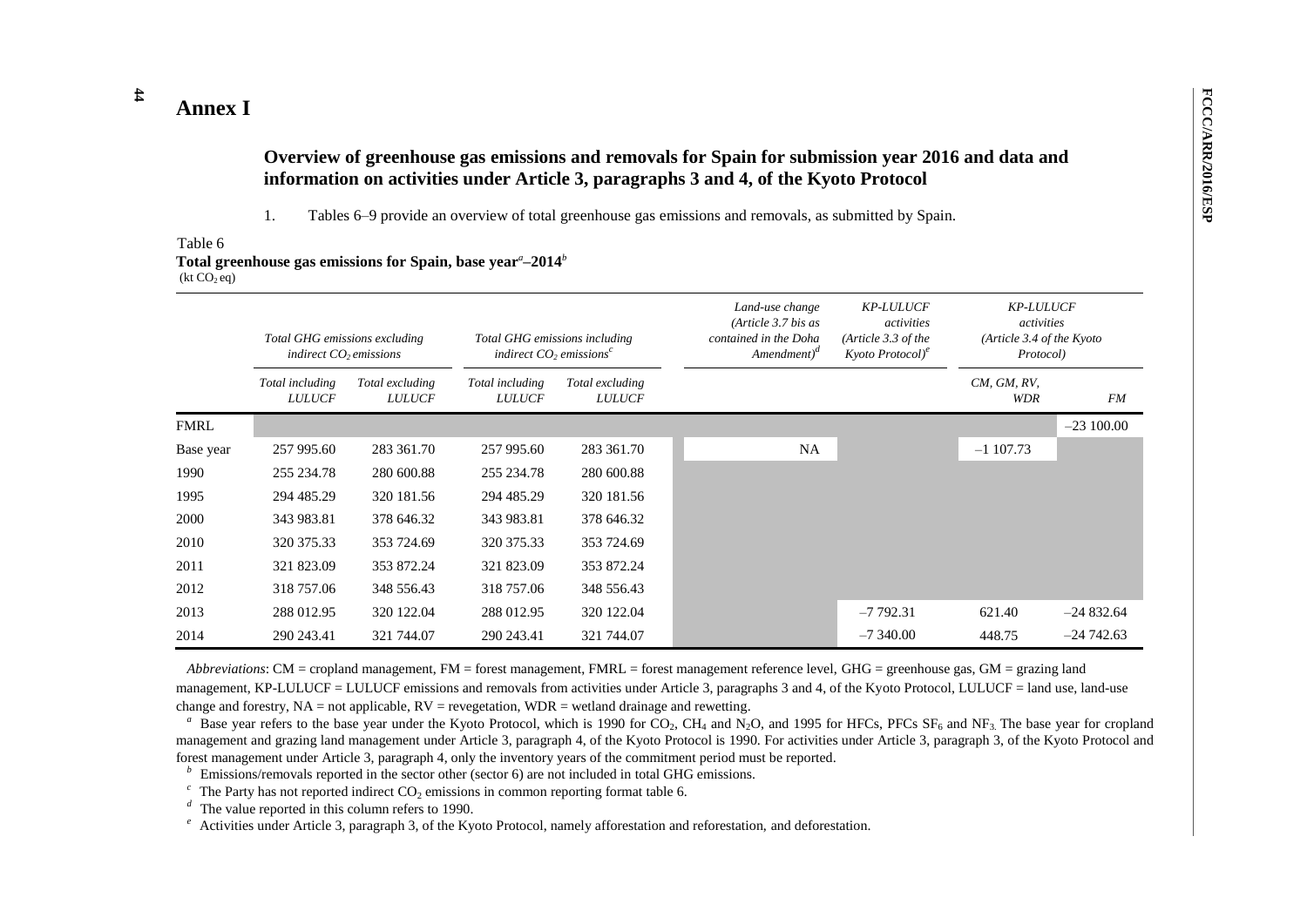| $\frac{1}{2}$                   |            |           |           |               |               |                                                   |                 |            |
|---------------------------------|------------|-----------|-----------|---------------|---------------|---------------------------------------------------|-----------------|------------|
|                                 | $CO_2{}^b$ | $CH_4$    | $N_2O$    | HFCs          | PFCs          | Unspecified mix of<br><b>HFCs</b> and <b>PFCs</b> | SF <sub>6</sub> | $NF_3$     |
| 1990                            | 230 154.96 | 29 575.35 | 16 602.66 | 3 0 3 9 . 9 2 | 1 1 64.38     | NA, NO                                            | 63.61           | NA, NO     |
| 1995                            | 265 725.35 | 31 370.41 | 16 057.08 | 5 872.42      | 1 0 5 5 . 3 7 | NA, NO                                            | 100.93          | NA, NO     |
| 2000                            | 311 599.72 | 35 247.71 | 19 684.73 | 11 430.35     | 496.12        | NA, NO                                            | 187.68          | NA, NO     |
| 2010                            | 283 581.40 | 35 291.21 | 16 311.83 | 18 197.09     | 108.26        | NA, NO                                            | 234.90          | NE, NA, NO |
| 2011                            | 283 918.68 | 35 615.14 | 15 482.33 | 18 523.61     | 93.33         | NA, NO                                            | 239.15          | NE, NA, NO |
| 2012                            | 279 830.31 | 34 614.99 | 15 039.61 | 18 793.61     | 57.91         | NA, NO                                            | 220.01          | NE, NA, NO |
| 2013                            | 252 259.69 | 34 043.96 | 15 629.73 | 17 904.06     | 70.75         | NA, NO                                            | 213.86          | NA, NO     |
| 2014                            | 253 466.92 | 34 450.65 | 16 499.63 | 17 053.32     | 66.11         | NA, NO                                            | 207.44          | NA, NO     |
| Per cent<br>change<br>1990-2014 | 10.1       | 16.5      | $-0.6$    | 461.0         | $-94.3$       | <b>NA</b>                                         | 226.1           | <b>NA</b>  |

#### Table 7 **Greenhouse gas emissions by gas for Spain, excluding land use, land-use change and forestry, 1990–2014***<sup>a</sup>*  $(kt CO<sub>2</sub> eq)$

*Abbreviations*: NA = not applicable, NE = not estimated, NO = not occurring.

*<sup>a</sup>*Emissions/removals reported in the sector other (sector 6) are not included in total greenhouse gas emissions.

 $b$  Spain did not report indirect CO<sub>2</sub> emissions in common reporting format table 6.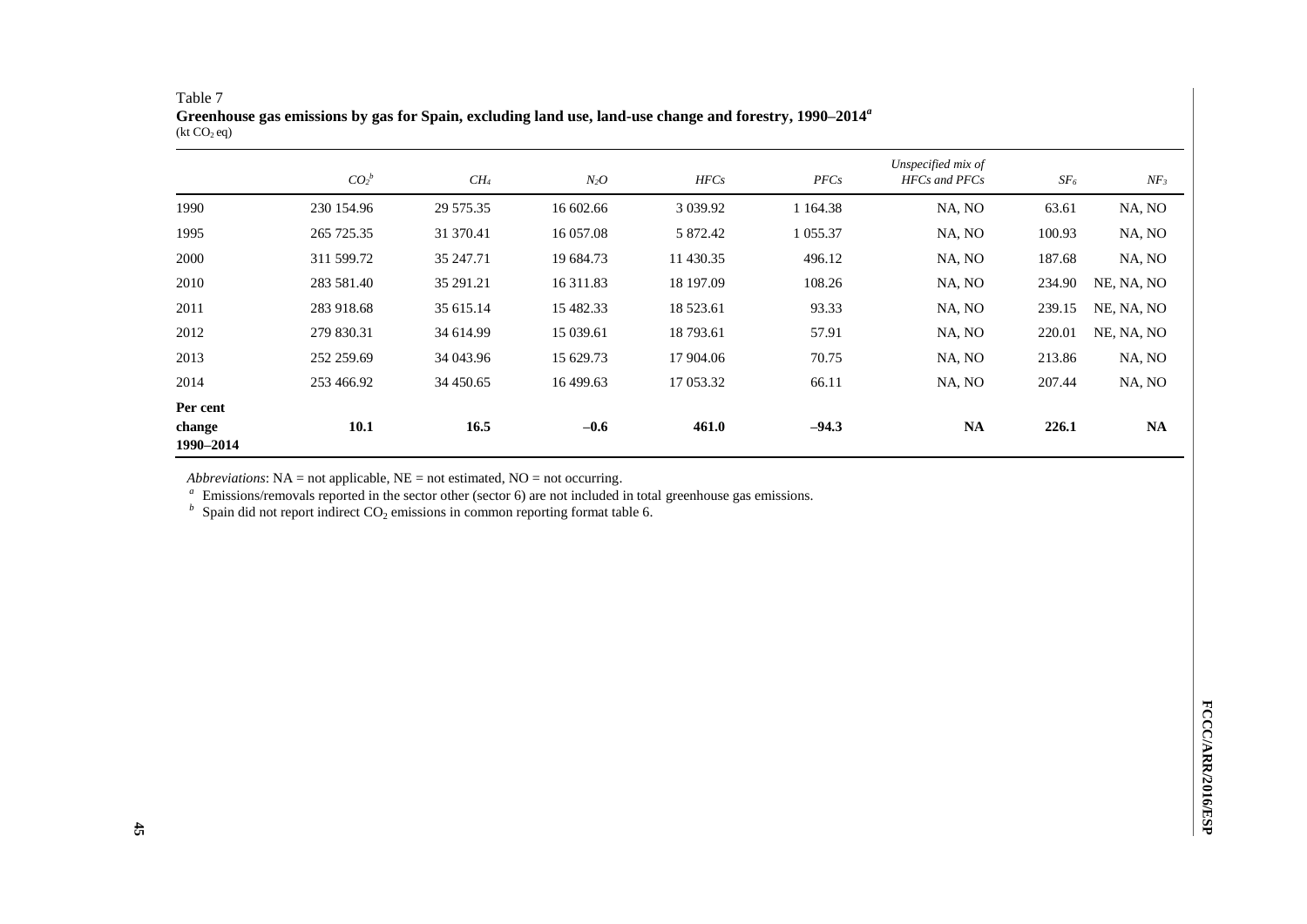|                              | Energy     | <b>IPPU</b> | Agriculture | <b>LULUCF</b> | Waste         | Other     |
|------------------------------|------------|-------------|-------------|---------------|---------------|-----------|
| 1990                         | 211 604.43 | 30 495.31   | 30 558.32   | $-25,366,10$  | 7942.81       | <b>NA</b> |
| 1995                         | 248 222.18 | 32 565.03   | 29 995.17   | $-25696.27$   | 9 3 9 9 . 1 8 | <b>NA</b> |
| 2000                         | 289 825.47 | 42 171.52   | 35 193.18   | $-34662.51$   | 11456.14      | <b>NA</b> |
| 2010                         | 265 545.50 | 42 427.71   | 31 958.12   | $-333349.36$  | 13 793.36     | <b>NA</b> |
| 2011                         | 267 886.76 | 40 384.41   | 31 263.15   | $-32049.15$   | 14 3 3 7.9 3  | <b>NA</b> |
| 2012                         | 265 634.14 | 38 652.15   | 29 991.55   | $-29799.37$   | 14 278.60     | <b>NA</b> |
| 2013                         | 239 232.25 | 36 386.83   | 30 673.15   | $-32109.08$   | 13829.81      | <b>NA</b> |
| 2014                         | 238 091.85 | 37 742.38   | 32 133.99   | $-31,500.65$  | 13 775.84     | NA        |
| Per cent change<br>1990-2014 | 12.5       | 23.8        | 5.2         | 24.2          | 73.4          | <b>NA</b> |

Table 8 **Greenhouse gas emissions by sector for Spain, 1990–2014***<sup>a</sup> <sup>b</sup>*  $(kt CO<sub>2</sub> eq)$ 

*Abbreviations*: IPPU = industrial processes and product use, LULUCF = land use, land-use change and forestry, NA = not applicable.

<sup>a</sup> Emissions/removals reported in the sector other (sector 6) are not included in total greenhouse gas emissions.

 $b$  Spain did not report indirect CO<sub>2</sub> emissions in common reporting format table 6.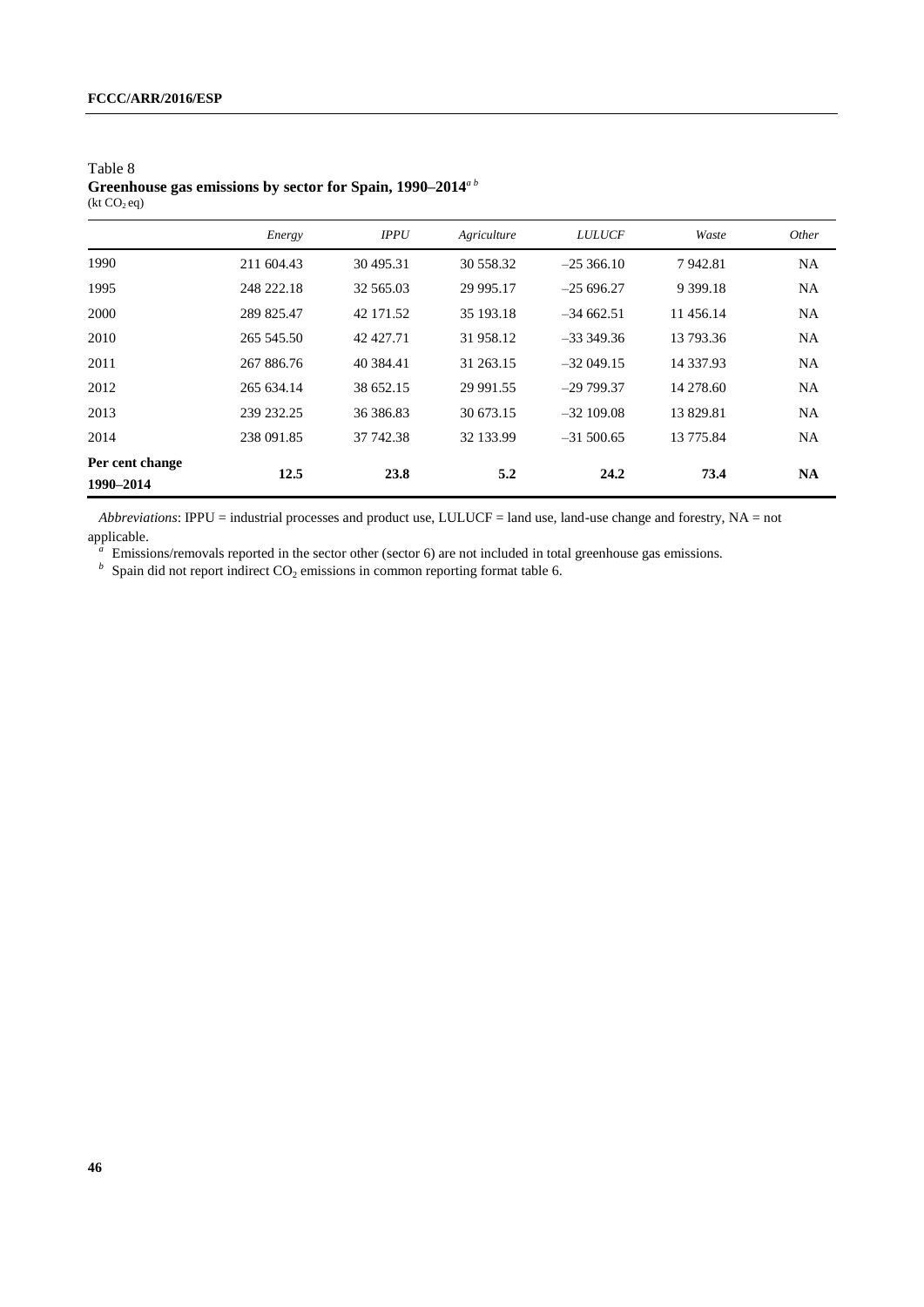#### Table 9 **Greenhouse gas emissions/removals from activities under Article 3, paragraphs 3 and 4, of the Kyoto Protocol by activity, base year***a, <sup>b</sup>* **– 2014**, **for Spain**  $(kt CO<sub>2</sub> eq)$

|                                 | Article 3.7<br>bis as<br>contained in<br>the Doha<br>Amendment | Article 3.3 of the Kyoto Protocol  |               | Forest management and elected Article 3.4 activities of the Kyoto Protocol |                     |                            |              |                                   |  |  |
|---------------------------------|----------------------------------------------------------------|------------------------------------|---------------|----------------------------------------------------------------------------|---------------------|----------------------------|--------------|-----------------------------------|--|--|
|                                 | Land-use<br>change                                             | Afforestation and<br>reforestation | Deforestation | Forest<br>management                                                       | Cropland management | Grazing land<br>management | Revegetation | Wetland drainage<br>and rewetting |  |  |
| <b>FMRL</b>                     |                                                                |                                    |               | $-23100.00$                                                                |                     |                            |              |                                   |  |  |
| Technical<br>correction         |                                                                |                                    |               | <b>NA</b>                                                                  |                     |                            |              |                                   |  |  |
| Base year                       | NA                                                             |                                    |               |                                                                            | $-1107.73$          | <b>NA</b>                  | <b>NA</b>    | <b>NA</b>                         |  |  |
| 2013                            |                                                                | $-8389.44$                         | 597.13        | $-24832.64$                                                                | 621.40              | <b>NA</b>                  | <b>NA</b>    | <b>NA</b>                         |  |  |
| 2014                            |                                                                | $-7935.45$                         | 595.45        | $-24742.63$                                                                | 448.75              | <b>NA</b>                  | <b>NA</b>    | <b>NA</b>                         |  |  |
| Per cent<br>change<br>1990-2014 |                                                                |                                    |               |                                                                            | $-140.5$            | <b>NA</b>                  | <b>NA</b>    | <b>NA</b>                         |  |  |

*Abbreviations*: FMRL = forest management reference level, NA = not applicable.

<sup>a</sup> Base year refers to the base year under the Kyoto Protocol, which is 1990 for CO<sub>2</sub>, CH<sub>4</sub> and N<sub>2</sub>O, and 1995 for HFCs, PFCs SF<sub>6</sub> and NF3. The base year for cropland management, under Article 3, paragraph 4, of the Kyoto Protocol is 1990 for Spain. For activities under Article 3, paragraph 3, of the Kyoto Protocol, and forest management under Article 3, paragraph 4, only the inventory years of the commitment period must be reported.

 $\overrightarrow{b}$  The value reported in this column refers to 1990.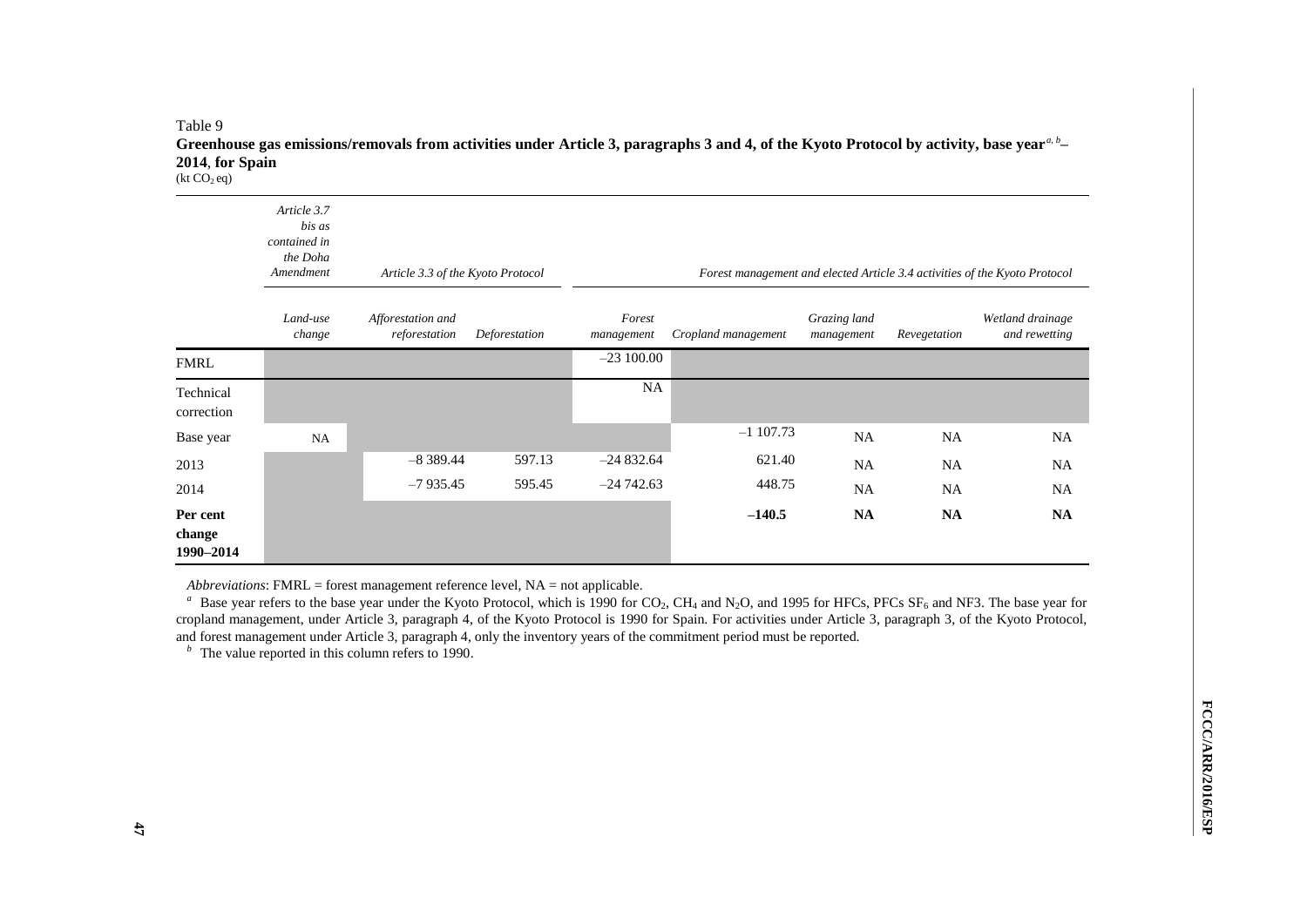2. Table 10 provides an overview of relevant key data for Spain's reporting under Article 3, paragraphs 3 and 4, of the Kyoto Protocol.

#### Table 10

| Key parameters                                                                                    |                                         | Values                                                                                      |                                                 |  |
|---------------------------------------------------------------------------------------------------|-----------------------------------------|---------------------------------------------------------------------------------------------|-------------------------------------------------|--|
| Periodicity of accounting                                                                         |                                         | Afforestation/reforestation: commitment period<br>(a)<br>accounting                         |                                                 |  |
|                                                                                                   |                                         | (b)                                                                                         | Deforestation: commitment period accounting     |  |
|                                                                                                   |                                         | (c)                                                                                         | Forest management: commitment period accounting |  |
|                                                                                                   |                                         | (d)<br>Cropland management: commitment period<br>accounting                                 |                                                 |  |
|                                                                                                   |                                         | (e)                                                                                         | Grazing land management: not elected            |  |
|                                                                                                   |                                         | (f)                                                                                         | Revegetation: not elected                       |  |
|                                                                                                   |                                         | (g)                                                                                         | Wetland drainage and rewetting: not elected     |  |
| Election of activities under Article 3, paragraph 4                                               |                                         | Cropland management                                                                         |                                                 |  |
| Election of application of provisions for natural<br>disturbances                                 |                                         | Yes, for afforestation and reforestation and forest<br>management                           |                                                 |  |
| 3.5% of total base year GHG emissions, excluding<br>LULUCF and including indirect $CO2$ emissions |                                         | 9 917.659 kt $CO2$ eq (79 341.275 kt $CO2$ eq for the duration<br>of the commitment period) |                                                 |  |
| Cancellation of AAUs, ERUs, CERs and/or issuance<br>of RMUs in the national registry for:         |                                         |                                                                                             |                                                 |  |
| 1.                                                                                                | Afforestation and reforestation in 2014 | <b>NA</b>                                                                                   |                                                 |  |
| 2.                                                                                                | Deforestation in 2014                   | <b>NA</b>                                                                                   |                                                 |  |
| 3.                                                                                                | Forest management in 2014               | <b>NA</b>                                                                                   |                                                 |  |
| 4.                                                                                                | Cropland management in 2014             | <b>NA</b>                                                                                   |                                                 |  |
| 5.                                                                                                | Grazing land management in 2014         | <b>NA</b>                                                                                   |                                                 |  |
| 6.                                                                                                | Revegetation in 2014                    | NA                                                                                          |                                                 |  |
| 7.                                                                                                | Wetland drainage and rewetting in 2014  | <b>NA</b>                                                                                   |                                                 |  |

*Abbreviations*: AAU = assigned amount unit, CER = certified emission reduction unit, ERU = emission reduction unit, GHG = greenhouse gas, LULUCF = land use, land-use change and forestry,  $NA = not$  applicable, RMU = removal unit.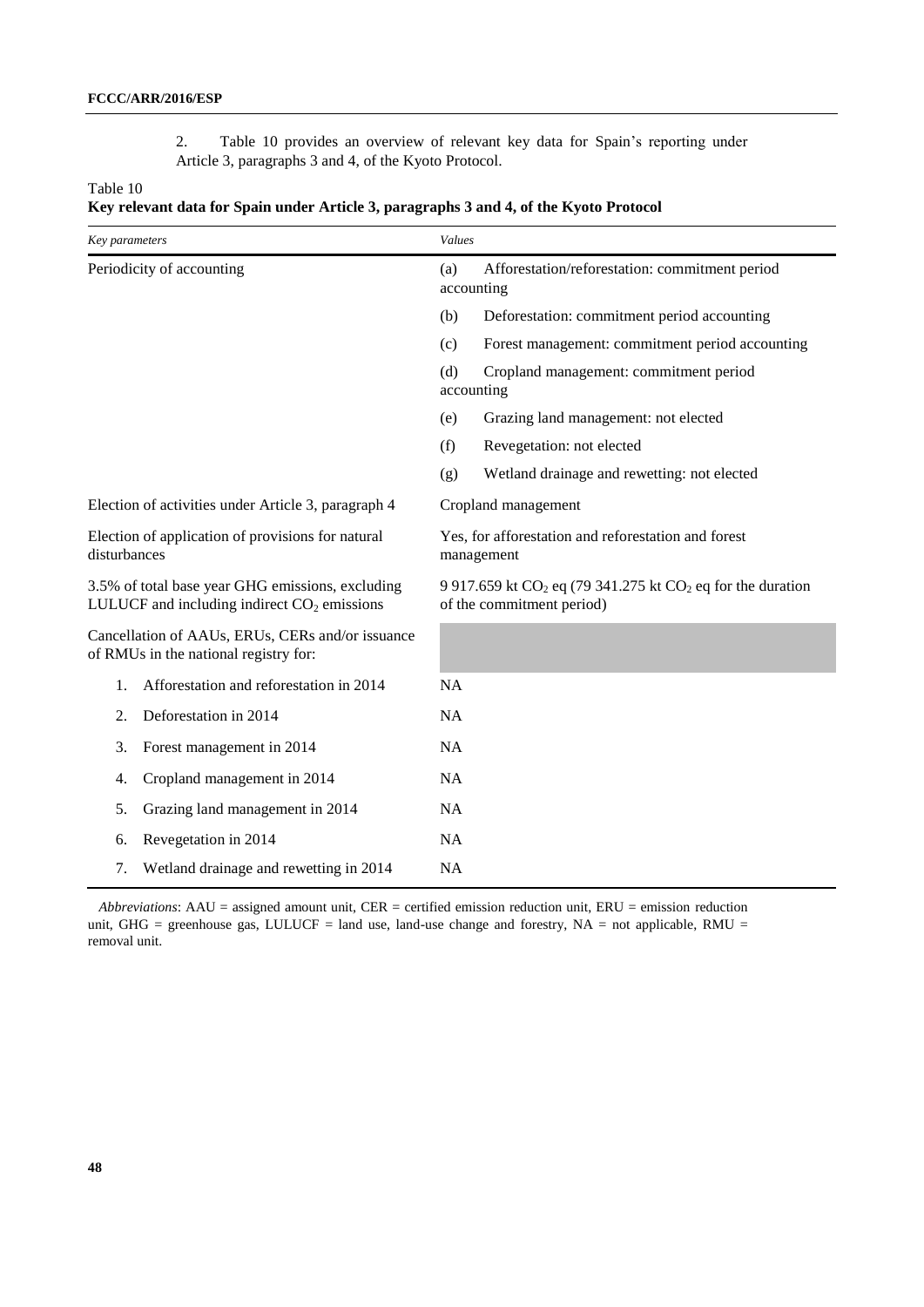## **Annex II**

### **Information to be included in the compilation and accounting database**

Tables 11 and 12 include the information to be included in the compilation and accounting database for Spain. Data shown are from the original annual submission of the Party, including the latest revised estimates submitted, adjustments (if applicable), as well as the final data to be included in the compilation and accounting database.

Table 11

| Information to be included in the compilation and accounting database for 2014, including the |
|-----------------------------------------------------------------------------------------------|
| commitment period reserve, for Spain                                                          |
|                                                                                               |

 $(t CO<sub>2</sub> eq)$ 

|                                                                                                          | Original submission Revised estimates |             | Adjustment <sup>a</sup> | Final <sup>b</sup> |
|----------------------------------------------------------------------------------------------------------|---------------------------------------|-------------|-------------------------|--------------------|
| <b>Commitment period reserve</b>                                                                         | 1 590 189 509                         |             |                         | 1 590 189 509      |
| <b>Annex A emissions for 2014</b>                                                                        |                                       |             |                         |                    |
| CO <sub>2</sub>                                                                                          | 253 466 918                           |             |                         | 253 466 918        |
| CH <sub>4</sub>                                                                                          | 38 165 813                            | 34 450 651  |                         | 34 450 651         |
| $N_2O$                                                                                                   | 19 966 675                            | 16 499 629  |                         | 16 499 629         |
| <b>HFCs</b>                                                                                              | 17 053 320                            |             |                         | 17 053 320         |
| <b>PFCs</b>                                                                                              | 66 105                                |             |                         | 66 105             |
| Unspecified mix of HFCs and PFCs                                                                         | NA, NO                                |             |                         | NA, NO             |
| SF <sub>6</sub>                                                                                          | 207 444                               |             |                         | 207 444            |
| NF <sub>3</sub>                                                                                          | NA, NO                                |             |                         | NA, NO             |
| <b>Total Annex A sources</b>                                                                             | 328 926 275                           | 321 744 067 |                         | 321 744 067        |
| Activities under Article 3, paragraph 3, of the Kyoto<br>Protocol for 2014                               |                                       |             |                         |                    |
| 3.3 Afforestation and reforestation                                                                      | $-7935450$                            |             |                         | $-7935450$         |
| 3.3 Deforestation                                                                                        | 595 452                               |             |                         | 595 452            |
| Forest management and elected activities under Article<br>3, paragraph 4, of the Kyoto Protocol for 2014 |                                       |             |                         |                    |
| 3.4 Forest management for 2014                                                                           | $-24742631$                           |             |                         | $-24742631$        |
| 3.4 Cropland management for 2014                                                                         | 448749                                |             |                         | 448749             |
| 3.4 Cropland management for the base year                                                                | $-1$ 107 732                          |             |                         | $-1107732$         |

*Abbreviations*: Annex A sources = sources included in Annex A to the Kyoto Protocol, NA = not applicable, NO = not occurring.

<sup>a</sup> "Adjustment" is relevant only for Parties for which the expert review team has calculated one or more adjustment(s).

*b* "Final" includes revised estimates, if any, and/or adjustments, if any.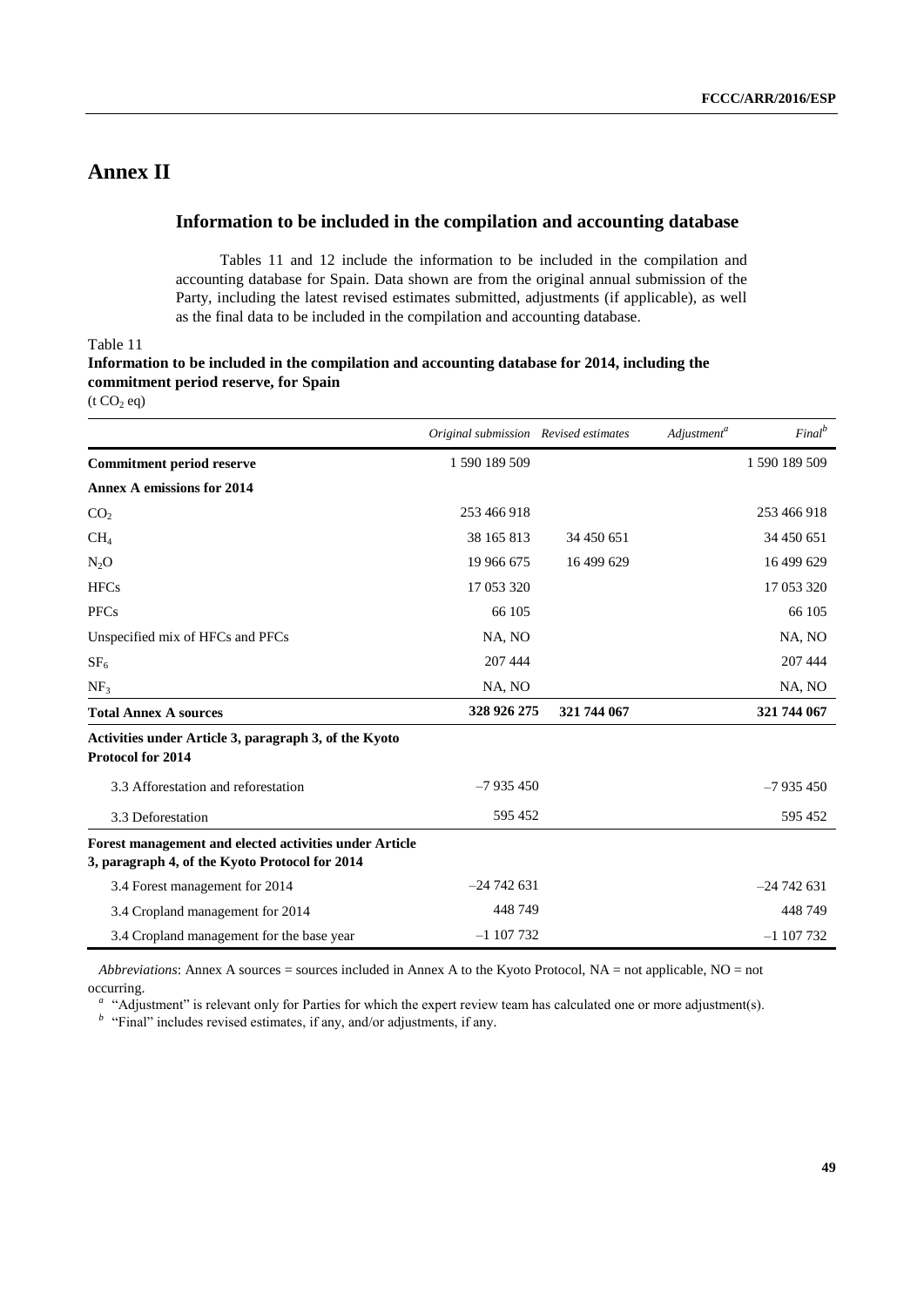Table 12

**Information to be included in the compilation and accounting database for 2013, for Spain**  $(t CO<sub>2</sub> eq)$ 

|                                                                                                          | Original submission Revised estimates |             | Adjustment <sup>a</sup> | $Final^b$   |
|----------------------------------------------------------------------------------------------------------|---------------------------------------|-------------|-------------------------|-------------|
| <b>Annex A emissions for 2013</b>                                                                        |                                       |             |                         |             |
| CO <sub>2</sub>                                                                                          | 252 259 690                           |             |                         | 252 259 690 |
| CH <sub>4</sub>                                                                                          | 38 085 352                            | 34 043 957  |                         | 34 043 957  |
| $N_2O$                                                                                                   | 18 913 576                            | 15 629 727  |                         | 15 629 727  |
| <b>HFCs</b>                                                                                              | 17 904 062                            |             |                         | 17 904 062  |
| <b>PFCs</b>                                                                                              | 70 747                                |             |                         | 70 747      |
| Unspecified mix of HFCs and PFCs                                                                         | NA, NO                                |             |                         | NA, NO      |
| SF <sub>6</sub>                                                                                          | 213 856                               |             |                         | 213856      |
| NF <sub>3</sub>                                                                                          | NA, NO                                |             |                         | NA, NO      |
| <b>Total Annex A sources</b>                                                                             | 327 447 284                           | 320 122 039 |                         | 320 122 039 |
| Activities under Article 3, paragraph 3, of the Kyoto<br>Protocol for 2013                               |                                       |             |                         |             |
| 3.3 Afforestation and reforestation                                                                      | $-8389435$                            |             |                         | $-8389436$  |
| 3.3 Deforestation                                                                                        | 597 126                               |             |                         | 597 126     |
| Forest management and elected activities under<br>Article 3, paragraph 4, of the Kyoto Protocol for 2013 |                                       |             |                         |             |
| 3.4 Forest management for 2013                                                                           | $-24832638$                           |             |                         | $-24832638$ |
| 3.4 Cropland management for 2013                                                                         | 621 400                               |             |                         | 621 400     |
| 3.4 Cropland management for the base year                                                                | $-1107732$                            |             |                         | $-1107732$  |

*Abbreviations*: Annex A sources = sources included in Annex A to the Kyoto Protocol, NA = not applicable, NO = not occurring.

<sup>a</sup> "Adjustment" is relevant only for Parties for which the expert review team has calculated one or more adjustment(s).

*b* "Final" includes revised estimates, if any, and/or adjustments, if any.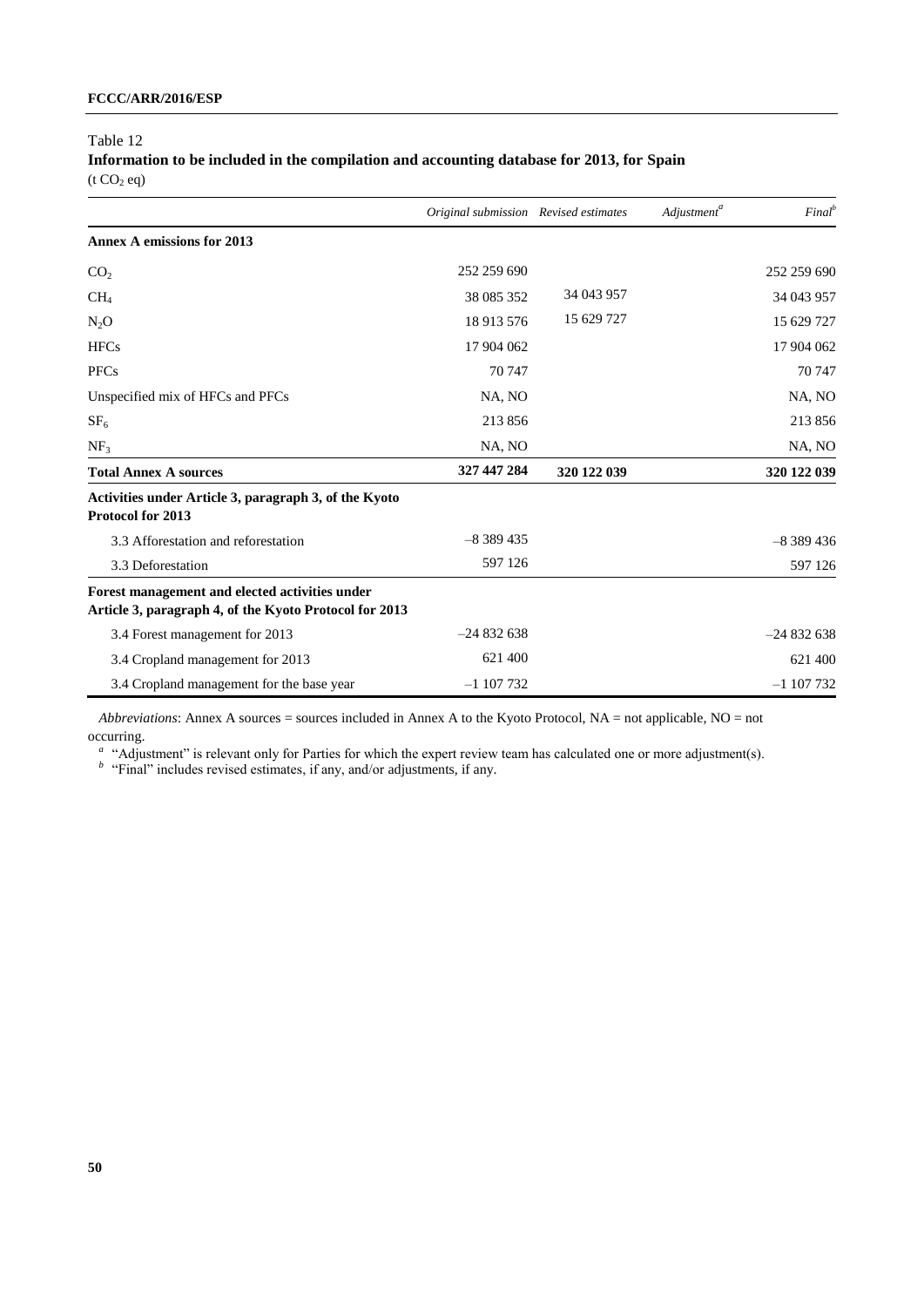## **Annex III**

#### **Additional information to support findings in table 2**

#### **A. Missing categories that may affect completeness**

1. No mandatory categories of the *2006 IPCC Guidelines for National Greenhouse Gas Inventories* were identified as missing.

#### **B. Recommendation for an in-country review: list of issues**

2. The expert review team (ERT) has recommended that the next review for Spain be conducted as an in-country review. In accordance with decision 13/CP.20, annex, paragraph 64, the ERT has provided a list of questions and issues to be addressed during this incountry review, as set out below.

3. The ERT has identified that for a number of categories, the implementation of the use of the 2006 IPCC Guidelines was not complete. In addition, the ERT considered that the national inventory report is generally lacking transparency, making it difficult to assess the accuracy and completeness of the inventory. According to the ERT the issues to be addressed that are included in tables 3 and 5 of this report are:

- (a) General: G.5;
- (b) Energy: E.4, E.10, E.13, E.14, E.15 and E.16;
- (c) Industrial processes and product use: I.1, I.2, I.8, I.11, I.12, I.13, I.15, I.17, I.18, I.19 and I.20;
- (d) Agriculture: A.1, A.2, A.3, A.4, A.5, A.6, A.7, A.8, A.9, A.10, A.14 and A.16;
- (e) Land use, land-use change and forestry (LULUCF): L.1, L.7 and L.8;
- (f) Waste: W.1, W.6, W.8, W.9, W.11 and W.12;
- (g) LULUCF emissions and removals from activities under Article 3, paragraphs 3 and 4, of the Kyoto Protocol: KL.4, KL.5 and KL.9.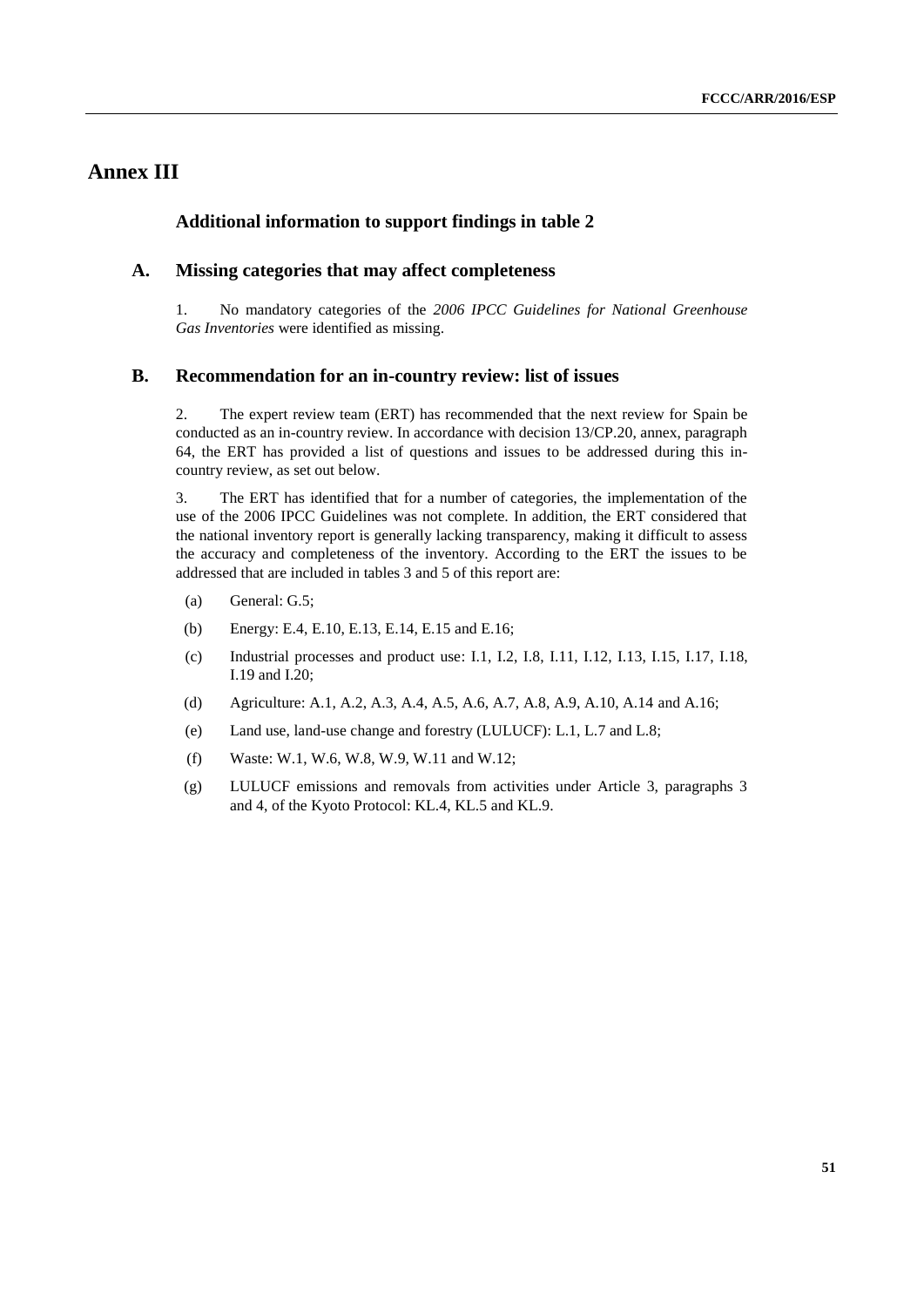## **Annex IV**

#### **Documents and information used during the review**

#### **A. Reference documents**

Aggregate information on greenhouse gas emissions by sources and removals by sinks for Parties included in Annex I to the Convention. Note by the secretariat. Available at <http://unfccc.int/resource/webdocs/agi/2015.pdf>.

Annual status report for Spain for 2016. Available at <http://unfccc.int/resource/docs/2016/asr/esp.pdf>.

FCCC/ARR/2015/ESP. Report on the individual review of the annual submission of Spain submitted in 2015. Available at <http://unfccc.int/resource/docs/2016/arr/esp.pdf>.

FCCC/ARR/2014/ESP. Report on the individual review of the annual submission of Spain submitted in 2014. Available at <http://unfccc.int/resource/docs/2015/arr/esp.pdf>.

FCCC/ARR/2013/ESP. Report of the individual review of the annual submission of Spain submitted in 2013. Available at <http://unfccc.int/resource/docs/2014/arr/esp.pdf>.

"Guidelines for national systems for the estimation of anthropogenic greenhouse gas emissions by sources and removals by sinks under Article 5, paragraph 1, of the Kyoto Protocol". Decision 19/CMP.1. Available at <http://unfccc.int/resource/docs/2005/cmp1/eng/08a03.pdf#page=14>.

"Guidelines for review under Article 8 of the Kyoto Protocol". Decision 22/CMP.1. Available at <http://unfccc.int/resource/docs/2005/cmp1/eng/08a03.pdf#page=51>.

"Guidelines for the preparation of national communications by Parties included in Annex I to the Convention, Part I: UNFCCC reporting guidelines on annual greenhouse gas inventories". Annex to decision 24/CP.19. Available at <http://unfccc.int/resource/docs/2013/cop19/eng/10a03.pdf#page=4>.

"Guidelines for the preparation of the information required under Article 7 of the Kyoto Protocol". Decision 15/CMP.1. Available at <http://unfccc.int/resource/docs/2005/cmp1/eng/08a02.pdf#page=54>.

"Guidelines for the technical review of information reported under the Convention related to greenhouse gas inventories, biennial reports and national communications by Parties included in Annex I to the Convention". Annex to decision 13/CP.20. Available at <http://unfccc.int/resource/docs/2014/cop20/eng/10a03.pdf#page=6>.

"Implications of the implementation of decisions 2/CMP.7 to 4/CMP.7 and 1/CMP.8 on the previous decisions on methodological issues related to the Kyoto Protocol, including those relating to Articles 5, 7 and 8 of the Kyoto Protocol, Part I: Implications related to accounting and reporting and other related issues". Decision 3/CMP.11. Available at <http://unfccc.int/resource/docs/2015/cmp11/eng/08a01.pdf#page=5>.

"Implications of the implementation of decisions 2/CMP.7 to 4/CMP.7 and 1/CMP.8 on the previous decisions on methodological issues related to the Kyoto Protocol, including those relating to Articles 5, 7 and 8 of the Kyoto Protocol, Part II: Implications related to review and adjustments and other related issues". Decision 4/CMP.11. Available at <http://unfccc.int/resource/docs/2015/cmp11/eng/08a01.pdf#page=30>.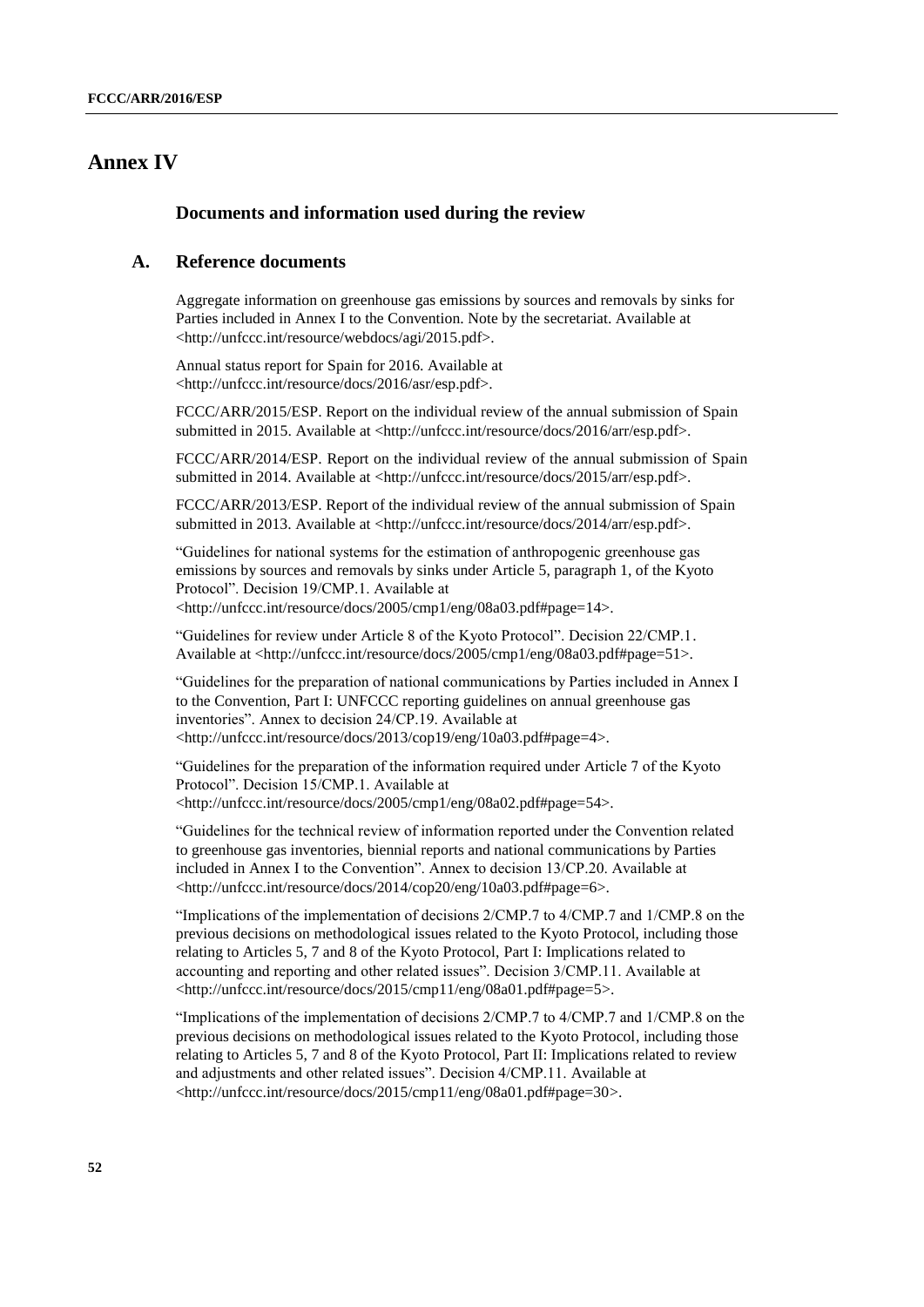Intergovernmental Panel on Climate Change. 2006. *2006 IPCC Guidelines for National Greenhouse Gas Inventories*. Available at <http://www.ipcc–nggip.iges.or.jp/public/2006gl/index.html>.

Intergovernmental Panel on Climate Change. 2014. *2013 Revised Supplementary Methods and Good Practice Guidance Arising from the Kyoto Protocol*. Available at <http://www.ipcc–nggip.iges.or.jp/public/kpsg>.

Intergovernmental Panel on Climate Change. 2014. *2013 Supplement to the 2006 IPCC Guidelines for National Greenhouse Gas Inventories: Wetlands*. Available at <http://www.ipcc–nggip.iges.or.jp/public/wetlands/index.html>.

Standard independent assessment report, part 1, for Spain for 2016. Available at <http://unfccc.int/files/kyoto\_mechanisms/application/pdf/siar\_2016\_esp\_1\_2.pdf>.

Standard independent assessment report, part 2, for Spain for 2016. Available at <http://unfccc.int/files/kyoto\_mechanisms/application/pdf/siar\_2016\_esp\_1\_2.pdf>.

### **B. Additional information provided by the Party**

Responses to questions during the review were received from Mr. Martin Fernandez Diez-Picazo (Inventories Unit, Spanish Ministry for Agriculture, Food and Environment), including additional material on the methodology and assumptions used.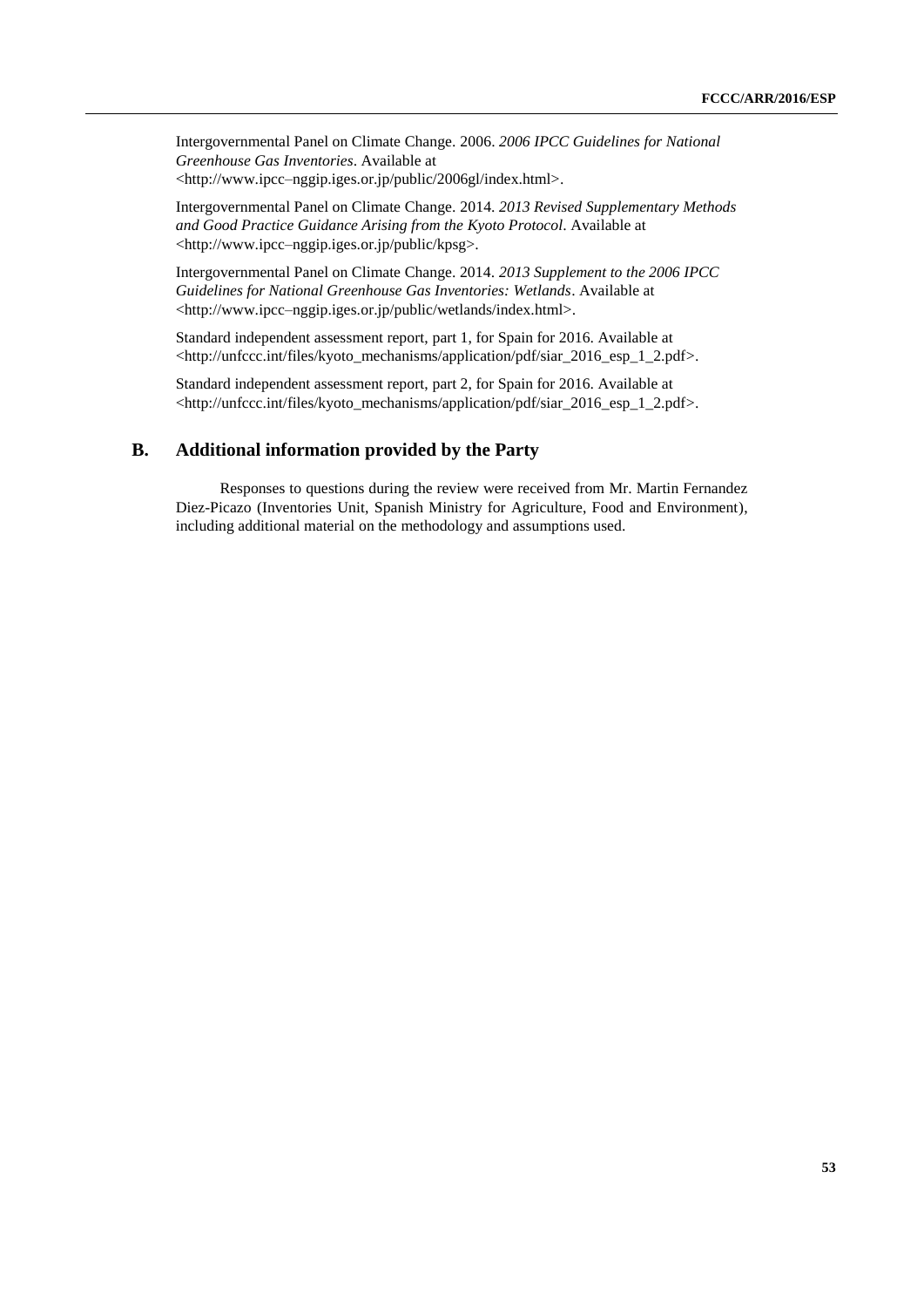## **Annex V**

## **Acronyms and abbreviations**

| AAU                       | assigned amount unit                                                               |
|---------------------------|------------------------------------------------------------------------------------|
| AD                        | activity data                                                                      |
| <b>AWMS</b>               | animal waste management system                                                     |
| <b>BOD</b>                | biochemical oxygen demand                                                          |
| $B_0$                     | Maximum methane producing capacity                                                 |
| <b>CER</b>                | certified emission reduction                                                       |
| CH <sub>4</sub>           | methane                                                                            |
| <b>CM</b>                 | cropland management                                                                |
| <b>COD</b>                | chemical oxygen demand                                                             |
| CO <sub>2</sub>           | carbon dioxide                                                                     |
| $CO2$ eq                  | carbon dioxide equivalent                                                          |
| <b>CPR</b>                | commitment period reserve                                                          |
| CP <sub>2</sub>           | second commitment period                                                           |
| <b>CRF</b>                | common reporting format                                                            |
| <b>DOC</b>                | degradable organic carbon                                                          |
| <b>DOCf</b>               | fraction of degradable organic carbon that decomposes                              |
| <b>DOM</b>                | dead organic matter                                                                |
| EF                        | emission factor                                                                    |
| <b>ERT</b>                | expert review team                                                                 |
| ERU                       | emission reduction unit                                                            |
| <b>FAOSTAT</b>            | Statistics Division of the Food and Agriculture Organization of the United Nations |
| <b>FEIQUE</b>             | Spanish Federation of Chemical Industries                                          |
| <b>FM</b>                 | forest management                                                                  |
| <b>FMRL</b>               | forest management reference level                                                  |
| Frac <sub>LEACH-(H)</sub> | ratio of nitrogen losses from solid and liquid storage of manure management        |
| F-gas                     | fluorinated gas                                                                    |
| <b>GDP</b>                | gross domestic product                                                             |
| Gg                        | gigagram                                                                           |
| <b>GHG</b>                | greenhouse gas                                                                     |
| GM                        | grazing land management                                                            |
| <b>HFC</b>                | hydrofluorocarbon                                                                  |
| <b>HWP</b>                | harvested wood products                                                            |
| IEF                       | implied emission factor                                                            |
| <b>IPCC</b>               | Intergovernmental Panel on Climate Change                                          |
| <b>IPPU</b>               | industrial processes and product use                                               |
| kg                        | kilogram                                                                           |
| <b>KP-LULUCF</b>          | LULUCF emissions and removals from activities under Article 3, paragraphs 3 and 4, |
|                           | of the Kyoto Protocol                                                              |
| kt                        | kilotonne                                                                          |
| ktoe                      | kilotonne of oil equivalent                                                        |
| <b>LULUCF</b>             | land use, land-use change and forestry                                             |
| <b>MCF</b>                | methane conversion factor                                                          |
| <b>MMS</b>                | manure management system                                                           |
| N                         | nitrogen                                                                           |
| NA                        | not applicable                                                                     |
| ND                        | not determined                                                                     |
| NE                        | not estimated                                                                      |
| NF <sub>3</sub>           | nitrogen trifluoride                                                               |
|                           |                                                                                    |